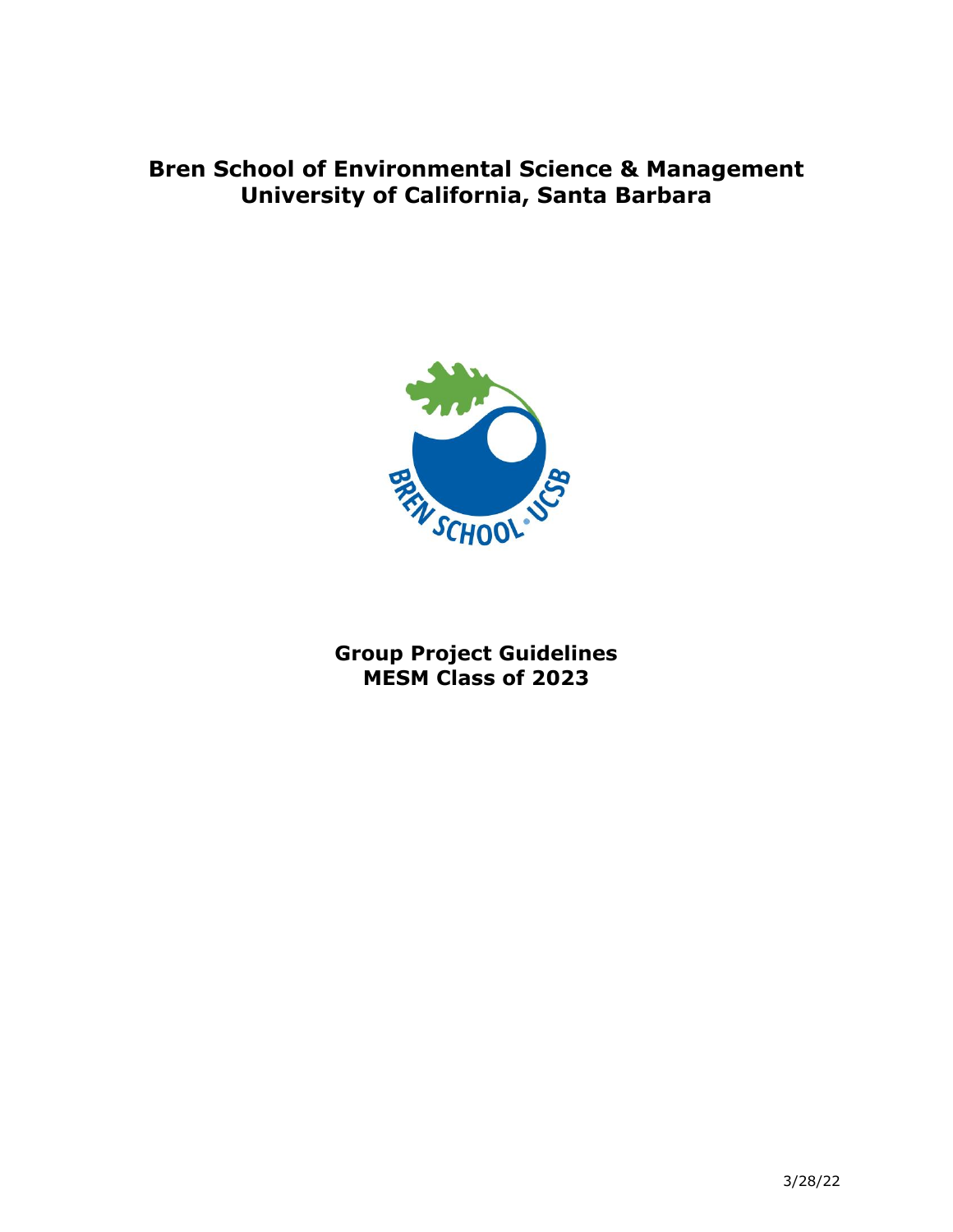#### **INTRODUCTION**

These guidelines define the Bren School's expectations for Master's Group Projects and explain the process, timeline, and required deliverables.

Master's Group Projects are a unique and important component of the Bren School's approach to environmental science and management. The School developed the Group Project process in direct response to prospective employer requests that Bren graduates possess "real world" skills. These skills include excellent academic training as well as the ability to successfully work and communicate as a member of a team and manage a professional project. The Group Project provides students an opportunity to work together to design, conduct, and present professional interdisciplinary environmental research.

**Without exception, all students pursuing the Master of Environmental Science and Management (MESM) degree must successfully complete a Group Project or an Eco-Entrepreneurship (Eco-E) Project.** For more information about Eco-E Projects, see the Eco-E Project Guidelines.

Students who pursue Group Projects collaborate with outside clients, which may be from industry, government, or non-government organizations. Clients must present a problem that can be addressed and solved by the Group Project.

All Group Projects begin in Spring Quarter of the first year of study and end in mid-Spring Quarter of the second year. The project requires:

- an environment in which the students can learn to operate as an independent professional team;
- a spirit of trust and collaboration by all parties;
- limited client involvement to allow students to develop their own ideas and approaches;
- healthy and professional communication and rapport among all parties; and
- the ability of students to choose courses of action, make mistakes, and learn from those experiences.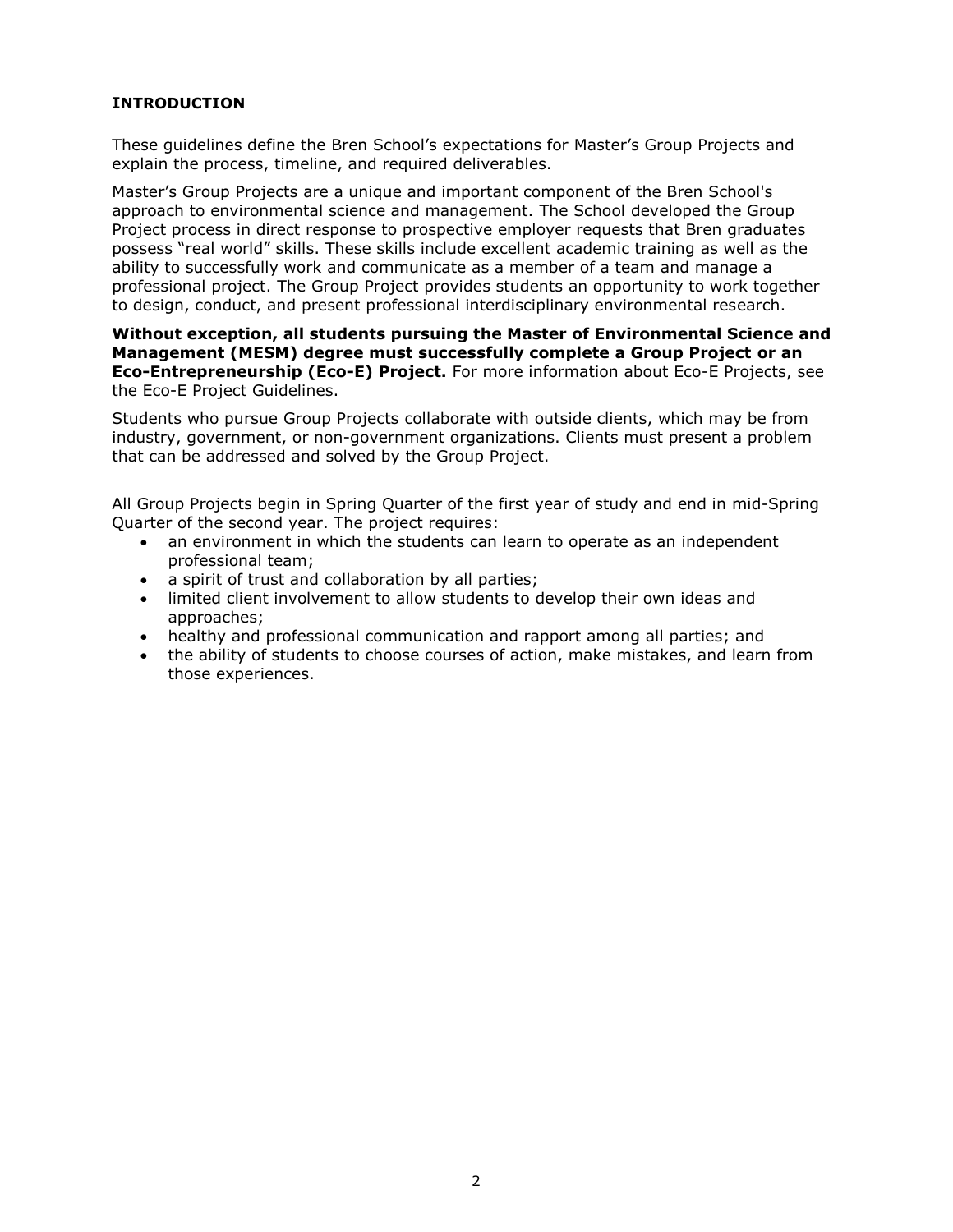# **GROUP PROJECT TIMELINE OVERVIEW**

Below are the key deadlines in this year's Group Projects. Note that faculty advisors or clients may request additional milestones and may set internal deadlines for drafts or other materials in addition to deadlines listed here.

| <b>Spring Quarter 2022</b> |                                                                                                                                                                                                                                                                                                                                                          |  |
|----------------------------|----------------------------------------------------------------------------------------------------------------------------------------------------------------------------------------------------------------------------------------------------------------------------------------------------------------------------------------------------------|--|
| Fri May 6                  | Draft Work Plan due to faculty advisors                                                                                                                                                                                                                                                                                                                  |  |
| Mon May 16                 | Feedback from faculty advisors due back to students                                                                                                                                                                                                                                                                                                      |  |
| Fri May 20 (Week 8)        | Send revised Work Plan to faculty advisors, client and external advisors by<br>May 20 or one week prior to work plan review meeting                                                                                                                                                                                                                      |  |
| By Fri Jun 3               | Host work plan review meeting with faculty advisors, client and external<br>advisors by this date                                                                                                                                                                                                                                                        |  |
| By Fri Jun 10              | Submit 1-page summary of work plan review meeting to faculty<br>advisors;<br>Submit final work plan to faculty advisors, client, external advisors, and<br>$\bullet$<br>Group Project Coordinator;<br>Send brief project description for Bren School website to GP<br>Coordinator;<br>Submit Self/Peer Evaluation to faculty advisors and GP Coordinator |  |

| <b>Fall Quarter 2022</b> |                                                                               |  |
|--------------------------|-------------------------------------------------------------------------------|--|
|                          | Host fall review meeting with faculty advisors, client, and external advisors |  |
| By Wed Nov 23            | by this date                                                                  |  |
| By Wed Nov 30            | Submit 1-page summary of fall review meeting to faculty advisors              |  |
|                          | Submit outline of Final Report to faculty advisors;                           |  |
| Fri Dec 9                | Submit Self/Peer Evaluation to faculty advisors & GP Coordinator              |  |

| <b>Winter Quarter 2023</b> |                                                                             |  |
|----------------------------|-----------------------------------------------------------------------------|--|
| Fri Feb 10                 | Draft of Background, Methods, and preliminary Results sections of the Final |  |
|                            | Report due to faculty advisor                                               |  |
| Fri Feb 10 & 17            | Master's Project Faculty Reviews                                            |  |
| Fri Feb 24                 | Complete draft of Final Report due to faculty advisors                      |  |
| Fri Mar 24                 | Final Report (.pdf version) due to faculty advisors and GP Coordinator;     |  |
|                            | Submit Self/Peer Evaluation to faculty advisors and GP Coordinator          |  |

| <b>Spring Quarter 2023</b> |                                                                                                                                  |  |
|----------------------------|----------------------------------------------------------------------------------------------------------------------------------|--|
| Fri Apr 14                 | Draft Executive Summary due to faculty advisor<br>$\bullet$                                                                      |  |
|                            | Submit Final Presentation Program Abstract to GP Coordinator<br>$\bullet$<br>(Template sent out by GP Coordinator 2 weeks prior) |  |
| 1-2 weeks before Final     | Take group photo w/ Faculty Advisors to use as the first slide in the<br>$\bullet$                                               |  |
| Presentation               | Final Presentation;                                                                                                              |  |
|                            | Submit draft Final Presentation to faculty advisors for review<br>$\bullet$                                                      |  |
| Fri Apr 21                 | Final Executive Summary (.pdf version) due to faculty advisor & GP                                                               |  |
|                            | Coordinator                                                                                                                      |  |
| Thurs Apr 27 by 5 pm       | Submit Final Presentation (slides) to Senior Events Manager                                                                      |  |
| Fri Apr 28                 | Master's Project Final Presentations                                                                                             |  |
| Fri May 5                  | Submit Data/Metadata<br>$\bullet$                                                                                                |  |
|                            | Submit Self/Peer Evaluation to faculty advisors and GP Coordinator<br>$\bullet$                                                  |  |
|                            | Submit faculty advisor evaluation to GP Coordinator                                                                              |  |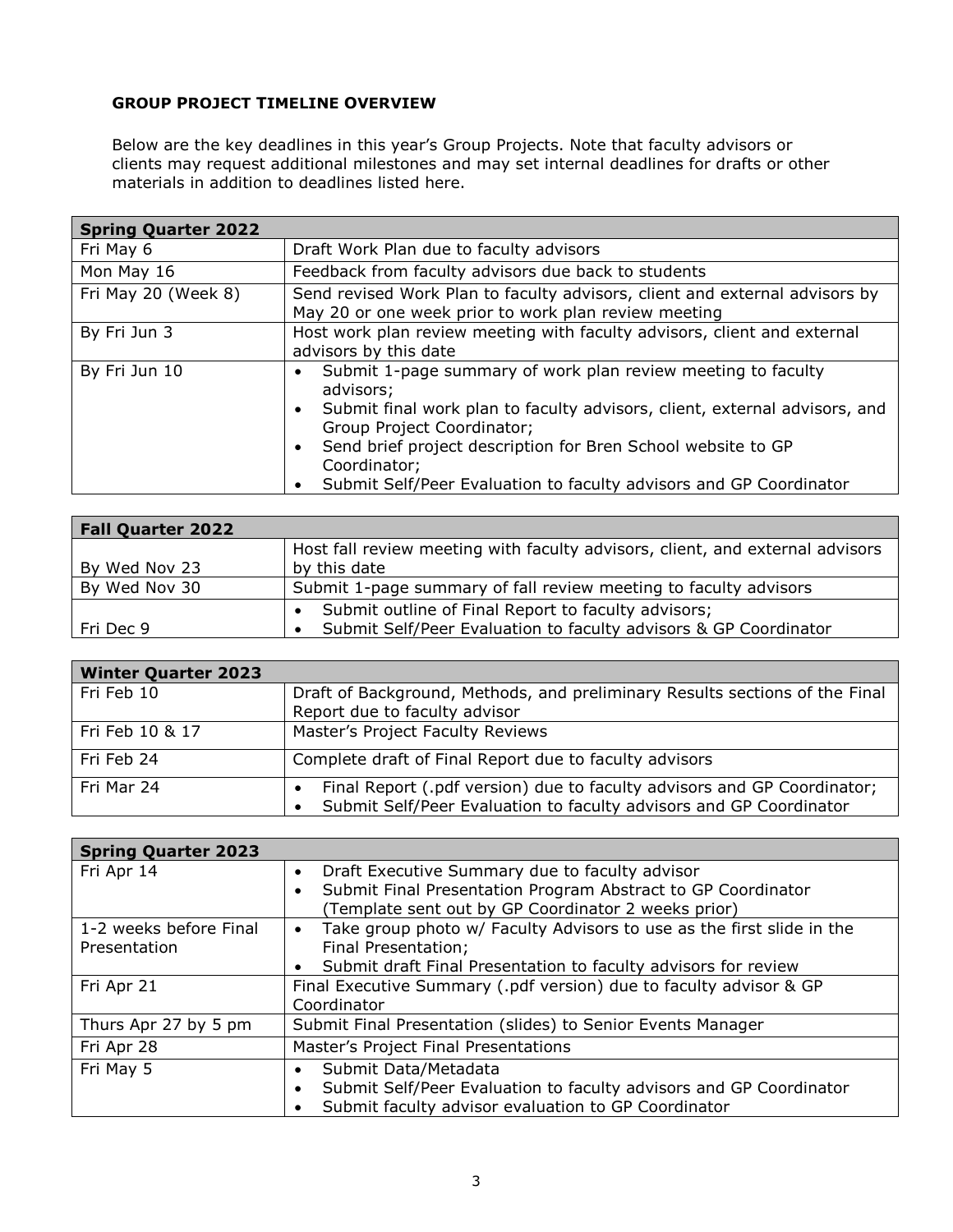### 1. **GENERAL INFORMATION**

### **A. Group Project Timeline**

MESM students begin their Group Projects in the Spring Quarter of their first year of study and complete their projects by the middle of Spring Quarter of their second year of study. Master's Project Faculty Reviews, including both Group Projects and Eco-E Projects, are held in the middle of Winter Quarter, with the Final Report due at the end of Winter Quarter. Master's Project Final Presentations are generally held on Friday of the fourth week of Spring Quarter. The timeline overview provides deliverable due dates. Working with their faculty advisors, groups define their own deadlines for intermediate products.

#### **B. Academic Units and Grading**

Students must register for ESM 401A, 401B, 401C and 401D in spring, fall, winter, and spring, respectively, for a total of 14 units. The group's faculty advisor(s) grade(s) all ESM 401 courses and the grades will be assigned at the end of their respective quarters.

**Students must achieve a grade of B or better on their Group Project to be eligible for the MESM degree.** Students working together on a project may not necessarily receive the same grade. Additionally, students cannot be recommended for graduation until they have submitted an approved final report.

By the last day of each quarter, students are required to complete and submit a Group Project Peer and Self Evaluation Form to their faculty advisor and the Group Project Coordinator. These evaluations will be considered by the faculty advisor when grades are being assigned. This form can be found on the Bren School website under Master's Projects at the bottom of the Academic Resources for Current Students page: <https://bren.ucsb.edu/academic-resources-current-students>

# **C. Student Time Commitment**

Students should expect to devote **at least 10-12 hours per week** to their Group Project, although more time can be expected for some tasks. Work on Group Projects should be evenly allocated over the 3.5 quarters to avoid excess workload at the end of the project.

# **D. Summer Group Project Work**

Some students may participate in a summer internship associated with the Group Project. The client may want students in the group to apply for the internship(s) opportunities. In this case, students who are interested in the internship should submit the necessary materials and the client will select the student(s) best suited to the position. The client also may choose to delegate the intern selection to the group. In that case, the students may want to select a student to be the Internship Coordinator (IC). Working together, the students will create a process to select the intern. This should be done early in Spring Quarter so that students who are not selected as the Group Project intern are able to search for other internship opportunities.

The simplest way for a client to support an intern is to pay the intern directly. If a client is not able to pay an intern directly, please contact the Bren School's Finance Manager for further guidance as soon as possible.

Students not involved in a Group Project-related internship may continue some level of work on their projects during the summer, as determined by the group and faculty advisor.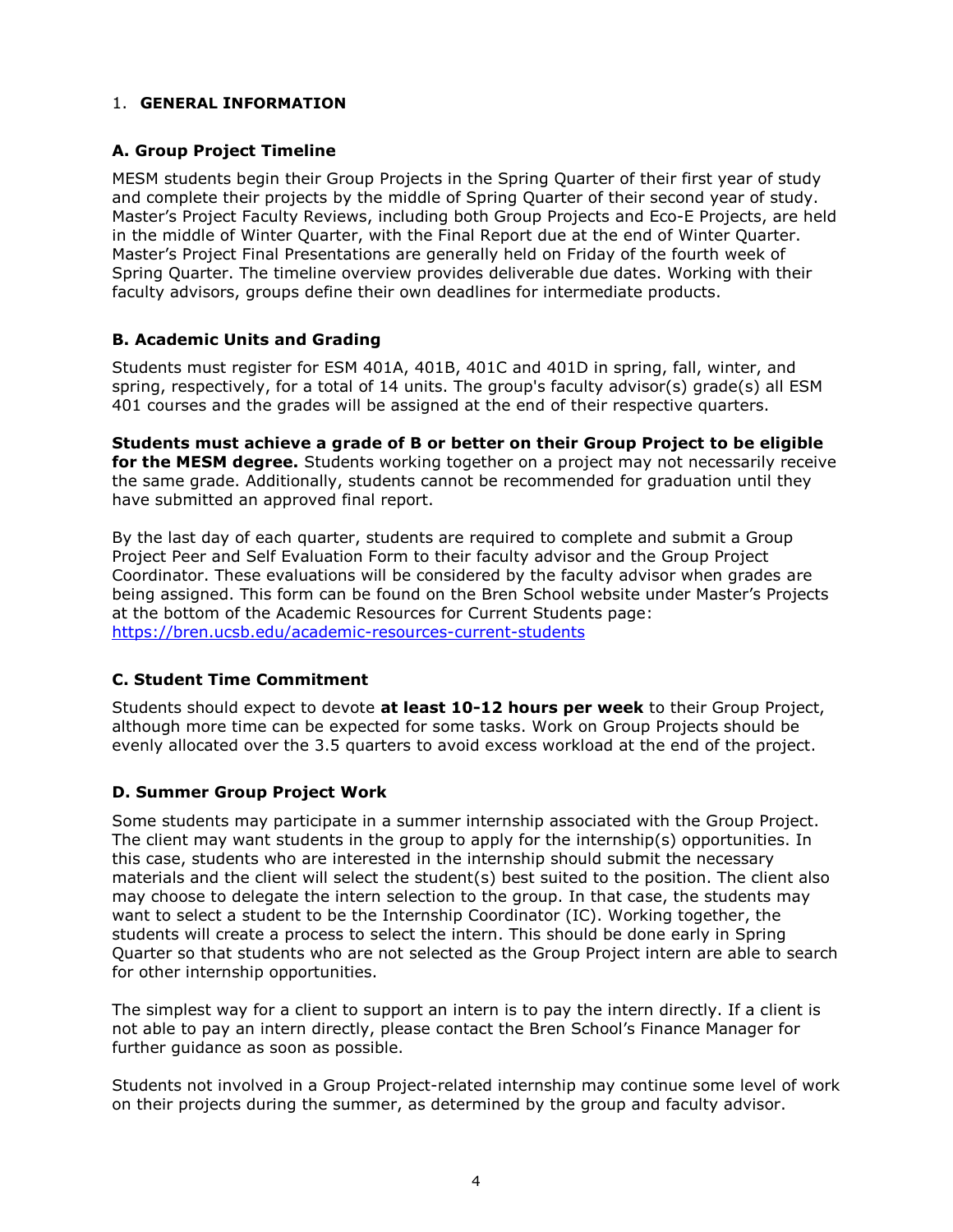# **E. Deliverables**

The major deliverables for the Group Project are:

- Work plan
- Faculty Review presentation
- Final report
- Executive summary
- Final presentation
- Data and metadata
- Optional (not graded): Groups are encouraged to develop and create a media/communication product of their choice

# **F. Authorship/Ownership**

Each member of the group is an equal owner of the intellectual property of the project. Frequently, groups divide the responsibility for some tasks that further the project; one or several individuals may invest more time in one aspect of the project than others. However, each member of the group ultimately contributes to the body of work that emerges from a Group Project. Therefore, **every required paper, executive summary, presentation, etc., that is produced by the group MUST list every member as an author.**

Groups are encouraged, but not required, to present their Group Project findings in formal conferences outside the university. Participation in such conferences gives students valuable experience and increases the visibility of the Bren School and its students. Groups also may want to publish results in a peer-reviewed journal. Groups may collectively develop criteria for authorship of these supplemental materials (e.g., 2-unit independent study with advisor) but all members of the group must agree to these criteria. A group member may choose not to be included as a co-author on a publication. However, ALL group members must be offered the opportunity to make their own decision about their authorship. Even after the project has ended, if a group member adapts the deliverables for presentation at a meeting or submission to a journal, EVERY group member should be listed as a co-author. Groups also may include faculty advisors or others who contributed substantially to the research as co-authors.

# **G. Data Distribution**

Datasets obtained or derived during your work may be licensed, copyrighted or confidential. Students should NOT make them available to third parties, or generally available online, without authorization from their faculty advisor AND the original source of data. If a group is working with confidential data, a Non-Disclosure Agreement (NDA) will likely be necessary between the client and UCSB. NDAs are developed, approved, and signed by UCSB's Office of Technology and Industry Alliances. Under NO circumstances can a **student** sign an NDA with a client.

# **H. Publishing**

If a group would like to publish its work, group members must discuss this with their advisor. Faculty advisors are experts in peer-reviewed publication, and students should take advantage of their knowledge and experience. Publishing peer-reviewed literature requires interfacing with a larger scholarly community, and this should be done in a way that reflects well on the students, their advisor, the client, and the Bren School. Note that it often takes a prolonged period (months to years) to get a paper published.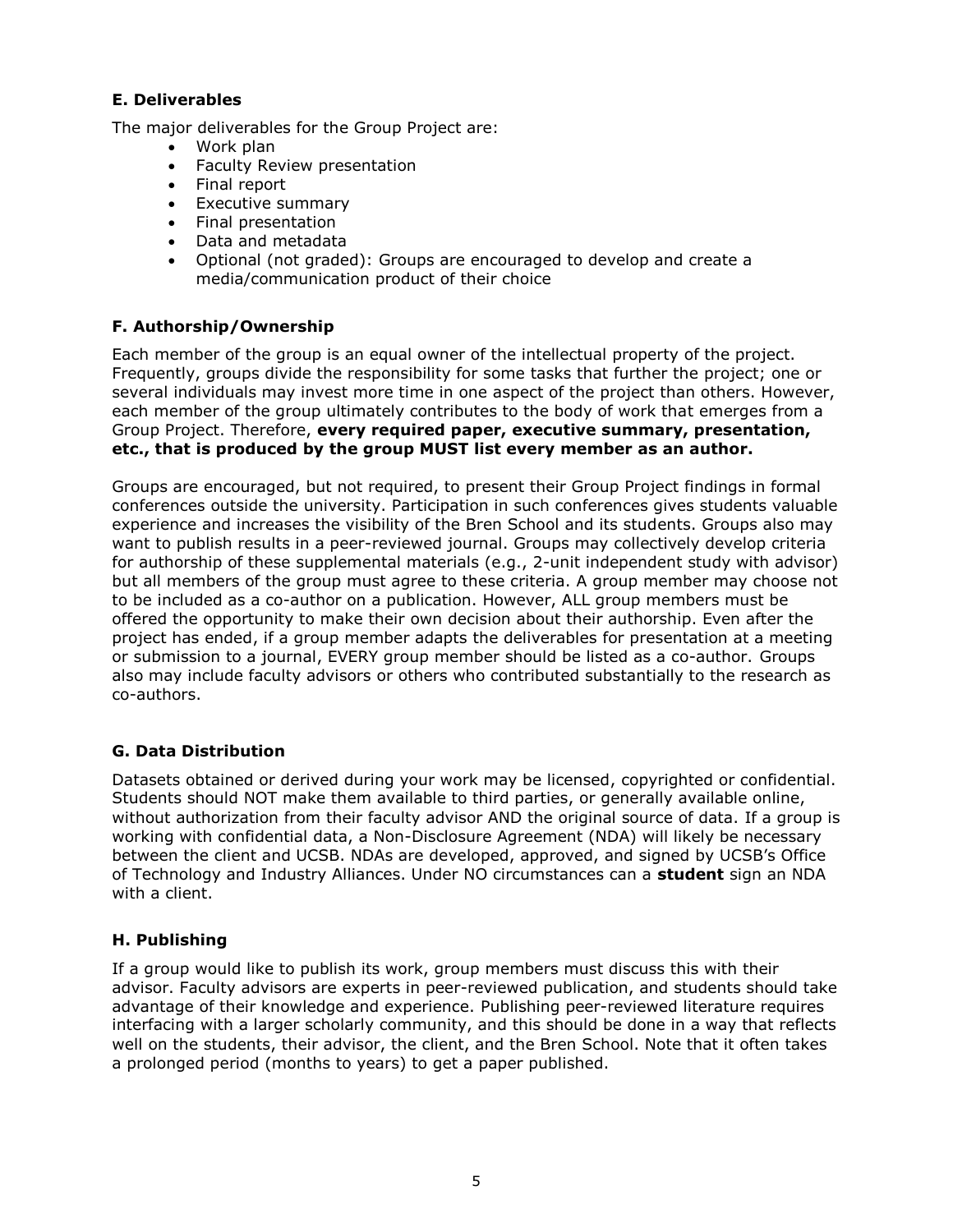# **I. Use of Human Subjects**

Faculty and students who engage in research involving human subjects must obtain prior approval from the UCSB Human Subjects Committee (HSC). "Human Subject" means a living individual about whom an investigator (whether professional or student) conducting research obtains (i) data through intervention or interaction with the individual or (ii) identifiable private information. This means that **if a survey will be conducted, HSC approval MUST be obtained in advance.** Approval is required no matter with whom the group will interact - even friends or family!

If a group will use human subjects, it must review the Office of Research site: [https://www.research.ucsb.edu/human-subjects/about.](https://www.research.ucsb.edu/human-subjects/about) The group must understand and abide by the policies and procedures. The process for obtaining HSC approval for proposed research is not immediate and cannot be addressed at the last minute. There are serious consequences if a group is not in compliance. **Human subjects cannot be interviewed, surveyed, or contacted in any way without prior approval from HSC**.

# 2. **COMPOSITION OF THE GROUP PROJECTS**

# **A. Group Members**

Each group is composed of 4 to 6 students. Students vote on projects by assigning preference points. Group assignments are determined by a computer algorithm that uses these points to optimize overall student preferences for different projects. Not all students will be assigned to their preferred project. However, almost all students are assigned to their first or second choice project. A few students may be assigned to their third or fourth choice project. The experience of completing a Group Project is generally comparable across groups regardless of the topic of the project.

# **B. Faculty Advisors**

Each Group Project is assigned one or two Bren faculty advisor(s). Groups must also obtain the counsel of two or more external advisors, one of which must be another faculty member appointed by the Academic Senate at UCSB or another UC. Generally, groups invite a second Bren faculty member to serve as an external advisor but it is also permissible to invite a UC Senate faculty member in another department at UCSB or another UC. Once groups have two faculty advisors, then their other external advisor(s) can be any individual from government agencies, industry, non-governmental organizations, universities, or private citizens who may be interested in the project. Only the primary (pre-assigned) Bren faculty advisor needs to sign the final report and assign grades. To view a list of all Senate faculty members at UCSB, visit [https://senate.ucsb.edu/about/members.](https://senate.ucsb.edu/about/members) The website is searchable by department and provides a list of Senate appointed faculty members for each department at UCSB.

The primary faculty advisor(s) monitors progress and provides technical assistance, expertise, project evaluations, and grades. Bren faculty and other experts on the external advisory committee are expected to review the group's progress at least once per quarter during review meetings but they are not expected to read and give detailed feedback on the group's deliverables (see External Advisors below). Project leadership, management, and the quality of the final products are ultimately the students' responsibilities.

Primary faculty advisors do not serve as project managers; their role is similar to that of a consultant. They are expected to attend regular weekly meetings with the group during the academic year and are responsible for grading. Advisors may offer reactive advice, responding to activities in the group and providing guidance when asked. The advisors also may give proactive advice regarding deficiencies and deadlines. It is important that students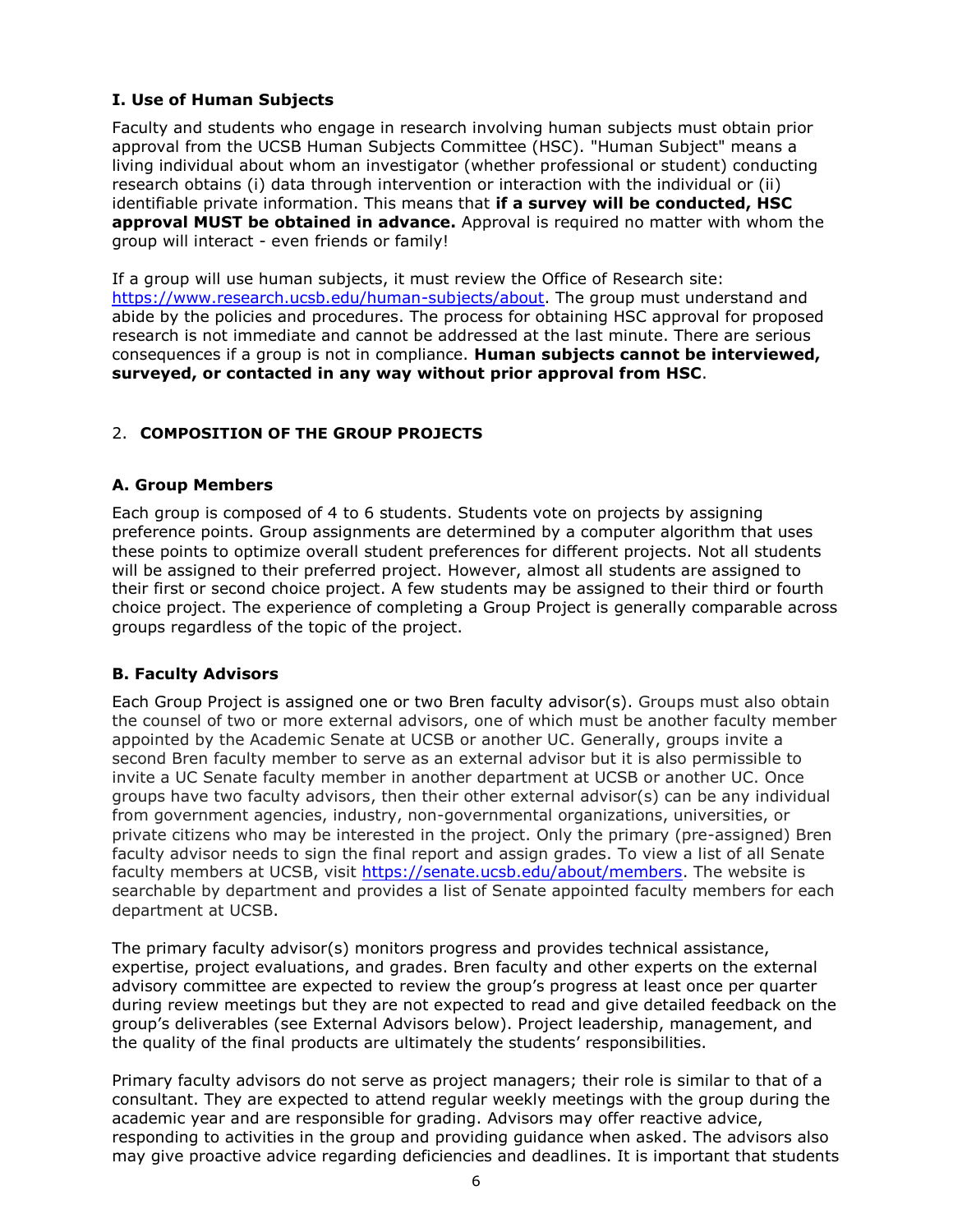understand the role of the advisors and the limited, though important, role they play in directing the project. Each faculty advisor has his/her own unique approach. Students should expect variability in engagement, expectations, and feedback from one advisor to the next. During the first quarter, each group should clarify the expected level of interaction with their advisors. Groups should include this information in their work plan.

# **C. Clients**

Clients supply the environmental problems (and often relevant data) that are central to Group Projects. Clients may submit Group Project proposals on their own or they may work with students and/or faculty to develop and submit proposals. In the proposal writing phase, students may approach an individual from an outside organization (including a business, government or non-governmental organization, university, etc.) to investigate whether or not the organization would like to serve as a client for a Group Project. Effective clients will be engaged in the project, knowledgeable about its topics, and serve as a resource for students, while not constraining the group's approach or the project's outcome. Some clients may have a clear idea of the problem and what types of solutions are needed. Other clients may be more flexible about the types of solutions needed and they may prefer that students provide direction for how to solve the problem. Students should maintain frequent, professional communication with clients throughout the project. In particular, students must engage the client early in the Spring Quarter of the first year of study, so that all parties clearly understand the project objectives, deliverables and timeline. The clients must be invited to meet together with faculty, external advisors and group members once during Spring Quarter of the first year of study and once during Fall Quarter of the second year of study. If an in-person meeting consisting of the group, faculty advisor, client, and external advisors is not possible, then students should engage the client through teleconference or Zoom. The students should invite the clients to attend the group's Faculty Review in Winter Quarter and Final Presentation in Spring Quarter.

# **D. External Advisors**

Interacting and networking with the professional community are critical components of the Group Project process. Groups must obtain the counsel of two or more external advisors, individuals from universities, government agencies, industry, non-governmental organizations, or private citizens who may be interested in the project, its data or deliverables. An external advisor is someone who has knowledge about the project topic and can provide unbiased feedback. If one Bren faculty advisor is assigned to the group, then the group must select at least one other member of the [UC Academic Senate](https://senate.ucsb.edu/about/members) for the external advisory committee, as described under Faculty Advisors. However, only one of the two or more external advisors may be drawn from Bren faculty. Other external advisor(s) may be invited from government agencies, industry, non-governmental organizations, and other relevant institutions.

Each group will be responsible for identifying external advisors and maintaining professional contact with them for the duration of the project. The external advisors must be invited to meet, together with faculty advisors, clients, and group members, once in Spring Quarter of the first year of study and once in Fall Quarter of the second year of study. If an external advisor is not able to attend a meeting in person, the group should engage the person by teleconference or Zoom. External advisors do not need to review the entire final report, although the group may ask for feedback on specific sections if the external advisor has time. External advisors also should be invited by the students to attend the project's Faculty Review and Final Presentation. External advisors are likely busy people and their time should be respected. When scheduling a meeting, the group should be prepared with an agenda and specific questions, so the meeting time is valuable for all parties.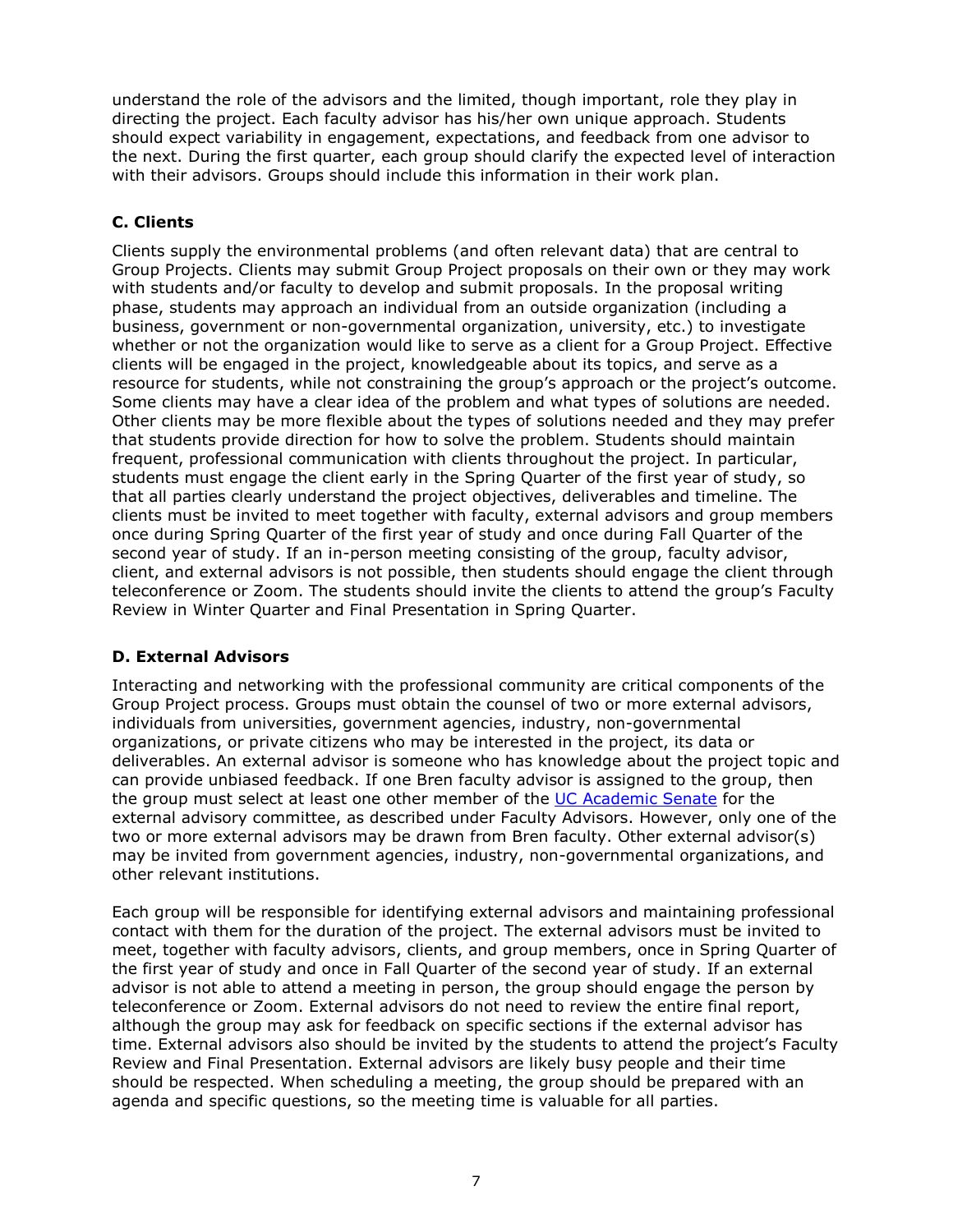# **E. Group Project Coordinator**

The Group Project Coordinator is a Bren staff member who assists students, faculty advisors, and the Group Project Committee in facilitating the Group Project process. The Group Project Coordinator is Sean Kerr [\(sean@bren.ucsb.edu\)](mailto:sean@bren.ucsb.edu). Any questions or concerns regarding a Group Project should be addressed to the Group Project Coordinator.

# 3. **PROJECT MANAGEMENT**

### **A. Group Meetings**

Groups are encouraged to meet as often as necessary, but all groups must meet at least twice a week at a designated place and time. **Regular group meetings should not be scheduled on Monday through Thursday between 11:00 am – 12:15 pm** as these days and times are reserved for seminars, career talks, faculty meetings, and mandatory academic programs workshops. The primary faculty advisor(s) should participate in one of the weekly meetings. However, it is the responsibility of the students, not the advisor(s), to schedule the meetings and meeting rooms, and make necessary arrangements. Advance notification of absences to the group is expected as a matter of courtesy. Participation in the group meetings is a portion of each student's grade; missed meetings may negatively affect the overall grade.

### **B. Scheduling Meeting Rooms**

Students are responsible for scheduling their own rooms for regular Group Project meetings. Bren students may book the following rooms online: Edison International Visitors Center (BH 1410), Sycamore Room (BH 1510), Oak Room (BH 1520), Maple Room (BH 3016), Pine Room (BH 3526), and Manzanita Room (BH 4329). This is a self-booking service through [Robin.](https://dashboard.robinpowered.com/ucsb-bren-school/login) You will be asked to login to the booking dashboard using your @ucsb.edu email address. Self-booking online allows up to 14 days in advance only.

If students wish to create a repeating meeting beyond 14 days in advance, then they must email scheduling@bren.ucsb.edu. Students should include the reason for the room reservation, the number of meeting participants, the audio-visual or other equipment needed, and the dates and times of all requested meetings, as well as any other relevant information. Requests to scheduling@bren.ucsb.edu should be made at least 48 hours in advance.

Please also use [scheduling@bren.ucsb.edu](mailto:scheduling@bren.ucsb.edu) to reserve a conference phone if needed. A regular phone line can receive only one call at a time; however, conference phones may dial out to two different numbers. Please contact Finance Manager Bridget Mastopietro [\(bridget@bren.ucsb.edu\)](mailto:bridget@bren.ucsb.edu) at least 24 hours before your event if you need a Ready Talk account (for two or more parties calling in) or a UCSB authorization code (required for long distance calls).

# **C. Conflict Resolution**

The primary responsibility for intra-group conflict resolution lies with the group members. The faculty advisor(s) should help to resolve any issues that cannot be adequately addressed by the group members. If a group is still unable to resolve a conflict after faculty arbitration, the group may seek assistance from the Group Project Coordinator or the Chair of the Group Project Committee, who will consult with the Group Project Committee if needed. Students may also wish to contact the campus ombuds office [\(http://www.ombuds.ucsb.edu\)](http://www.ombuds.ucsb.edu/). Trained mediators are available at no cost throughout the year. Their mediation techniques are informal, confidential, and impartial.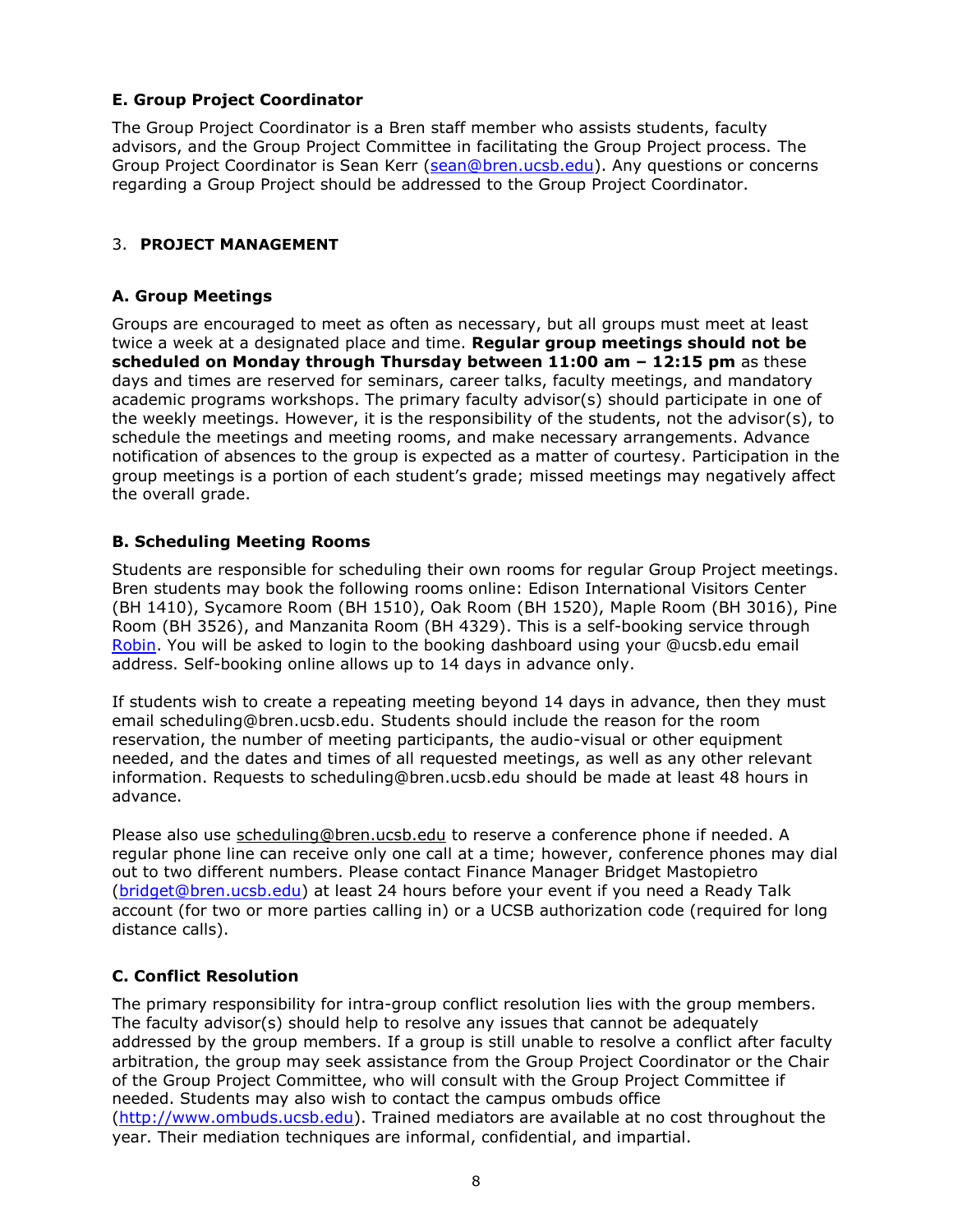If students have difficulty with a member of their group, it is critical that they maintain written documentation of the problem and attempted solutions. For example, if one member of a group is not doing his/her share of work or not providing timely products or products of adequate quality, the other group members must document dates of specific incidents and what efforts were made to address the problem. Only under these circumstances will it be possible for faculty advisors and administrative personnel to intervene and help craft a solution. Administrative involvement is generally limited and occurs only when there are serious issues that remain unresolved after considerable effort by the students and faculty advisor(s). Because of federal privacy laws, students may not be informed of specific interventions or disciplinary actions taken with other students; however, this does not mean the problem was not acted upon by administration.

# 4. **PROJECT DELIVERABLES**

Refer to the timeline overview for a summary of Group Project deadlines and deliverables.

Students must pass all ESM 401 courses with a B or better in order to be eligible for the MESM degree. Students must be actively involved with their group throughout the year-long project to receive a passing grade.

# **A. ESM 401A (Spring Quarter)**

MESM students begin Group Projects in Spring Quarter of their first year of study and are required to register for ESM 401A Master's Group Project (4 units) with their assigned faculty advisor(s).

ESM 401A does not have a regular class schedule. Instead, students are required to attend relevant workshops, and schedule two weekly meetings with (1) all group members and (2) all group members and primary faculty advisor(s).

ESM 401A requires completion of the following elements:

# **1. Scoping of the Project**

As part of ESM 401A, each group transforms the project's initial proposal into a tractable work plan. Students should immediately begin investigating the problem presented in the proposal.

Students must schedule regular weekly meetings with their faculty advisor(s) each quarter. The first meeting with the faculty advisor(s) should be scheduled during the first week of Spring Quarter. The purpose of the first meeting is to discuss the focus of the project, what is feasible to complete within one year and the level of academic performance needed to satisfy the requirements of the MESM program. The group and advisors should read the initial proposal critically prior to the meeting and be prepared to discuss expectations for each other. They should also prepare for a scoping meeting with the client during week 2.

Subsequent weekly meetings with the faculty advisor are intended to provide guidance and feedback as the project develops. Attention should be paid early in Spring Quarter to brainstorming approaches, researching methods, and planning pilot studies. Later meetings in Spring Quarter should involve reporting on methods research and the results and challenges of pilot work. Weekly meetings with the faculty advisor will continue for the duration of the project.

A critical element of a successful Group Project is clear, frequent and open communication with the client. Clients may be involved with their Group Projects to a greater or lesser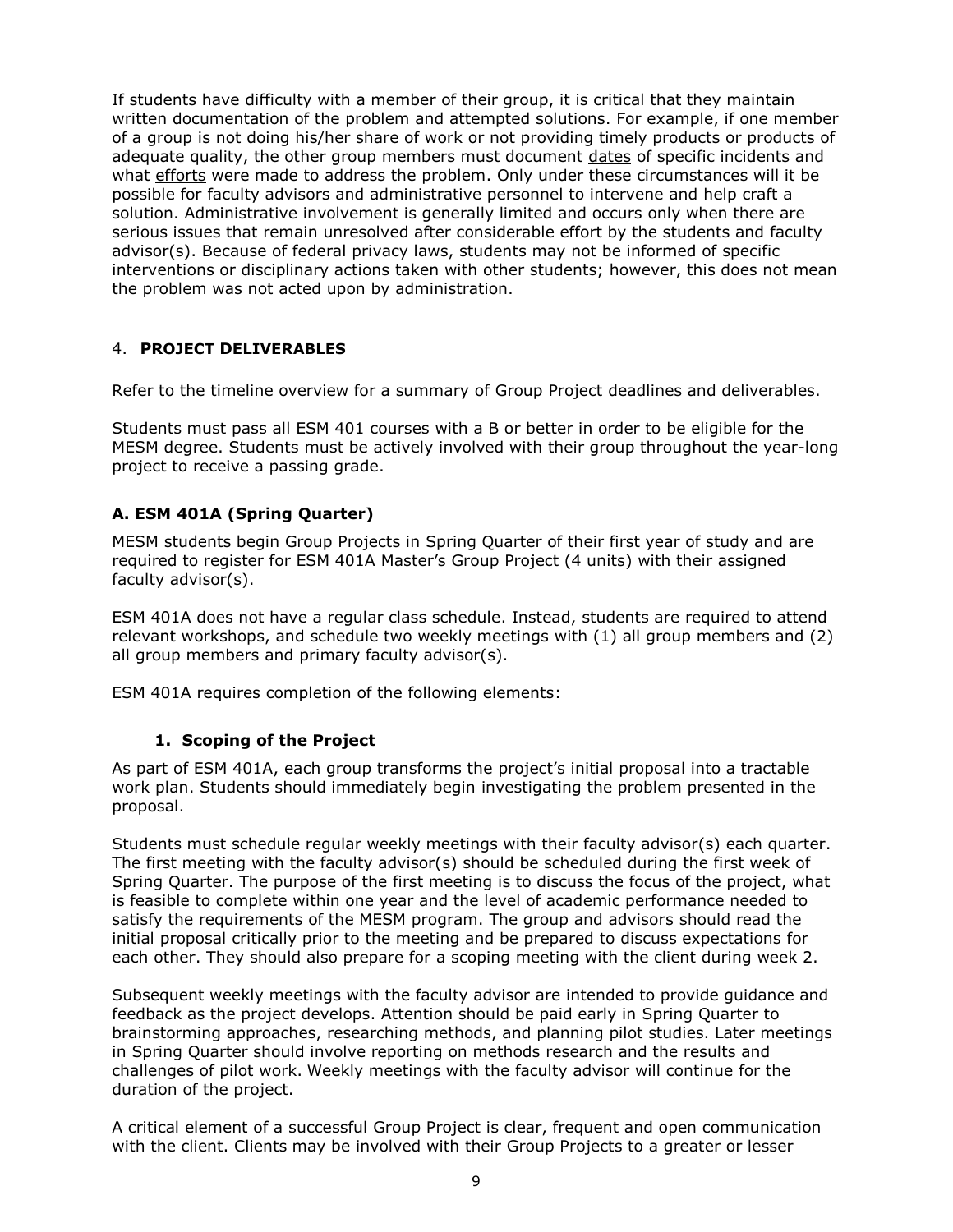degree, depending on their availability, expertise and desired level of engagement. Central to deciding what the project will include (and what it will *not* include) is a **scoping meeting** with the group members, client and faculty advisor(s). Students should schedule a meeting with the client during the second week of Spring Quarter. The purpose of the meeting with the client and faculty member is to develop a shared understanding of the project objectives. If any objectives in the original proposal are not feasible, the faculty advisor and students will discuss this with the client and develop an understanding of how the group plans to proceed.

The meeting(s) with the faculty advisor and client should result in a clear agreement about what is possible and not possible given the available time, resources, data, client support, and faculty and student capabilities. Following the meetings, students should document the project objectives and produce a short list of deliverables.

Students, faculty advisors, and the client also should discuss who would be appropriate external advisors. Students are required to engage two or more external advisors for each Group Project. If the group has one primary faculty advisor, then one of the external committee members must be another member of the UC Academic Senate either at UCSB or another UC campus. As students develop the work plan, they should consider who they would like to engage as external advisors and invite at least two people to serve in this capacity by week 6 of Spring Quarter.

Students may schedule additional meetings with the faculty advisor and client, as needed and appropriate.

# **2. Work Plan**

The project work plan is a concrete and realistic statement of what the group will do to solve the assigned problem for the client. The construction and articulation of this work plan are significant parts of the work required to solve the problem. The work plan should be limited to **20 single-spaced pages**. This page limit does not include the title page, executive summary, budget and justification, or references cited. A draft of the work plan is submitted to the group's faculty advisor(s) during Spring Quarter (see timeline for date). The revised work plan is due to the faculty advisor(s), client, and external advisors at least one week before the work plan review meeting in Spring Quarter. The final work plan is due to the faculty advisor(s), client, external advisors and Group Project Coordinator on the last day of Spring Quarter.

The work plan must include the following components:

- a. Title page (Appendix III)
- b. Short project description (1-3 paragraphs)
- c. Objectives
- d. Significance of the project
- e. Background and literature review
- f. Data Management Plan
- g. Technical approach to solving the problem
- h. Deliverables
- i. Milestones
- j. Personnel Management Plan
- k. Budget (see Section 6 and examples in Appendix V) and budget justification
- l. References cited

Description of work plan components:

*(a) Title page* (See formatting guidelines in Appendix III)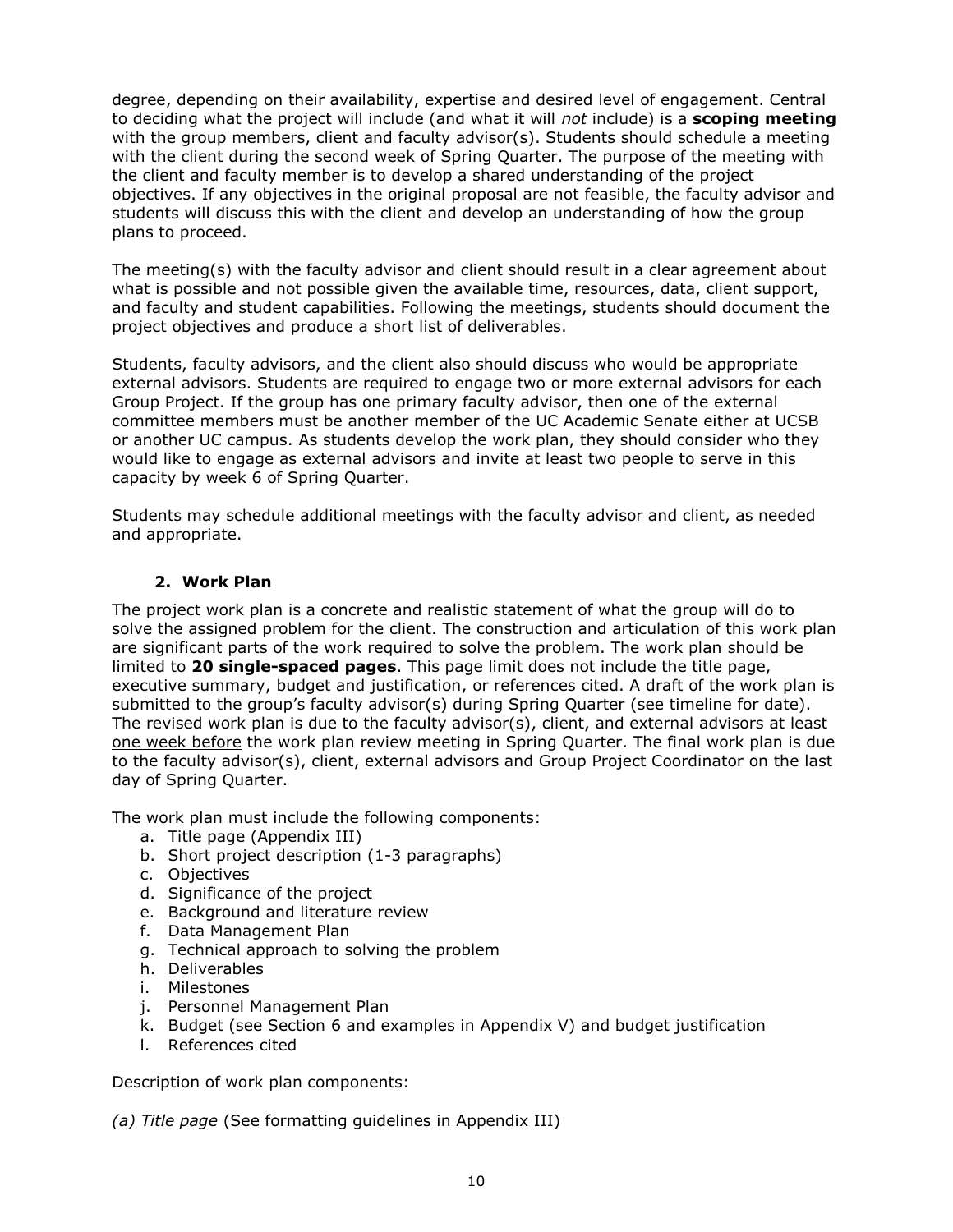The title page must include the following information:

- Title (no more than 10-12 words recommended; may differ from original proposal title)
- Names of group participants (alphabetical order recommended)
- Name of faculty advisor(s)
- Bren School of Environmental Science & Management, University of California, Santa Barbara
- Date (month and year of completion of final paper, i.e., March 2023)

#### *(b) Short project description*

The short project description should be no longer than 1-3 paragraphs. The description should include a brief statement of the problem, objectives, proposed approach, and anticipated results. The short project description should be text only; do not include graphs or photos. The short project description will be added to the Bren School's website in the Master's Project Directory under Master's Research.

#### *(c) Objectives*

Write a short list of objectives based on the project proposal and the feedback received during meetings between the faculty advisor(s), client, and student group. Typically, students will address one to three objectives for a Group Project. (If a group has more than three objectives, they are probably too specific; it may be appropriate to move this detailed information to the technical approaches to solving the problem). Keep overarching objectives in mind throughout the project and use them continually to monitor whether the group is on track or whether the group needs to re-orient its activities.

#### *(d) Significance of the project*

Who is the client and the broader audience, and why do they need to know the answer to the problem?

#### *(e) Background and literature review*

Early in the project, the group should find out what is known about the topic that it is addressing. The group needs to locate materials already written about the specific problem and its location or other context, including agency, industry, and consultants' reports, which will often lead to critical datasets and useful scientific literature. The group will also need to search for technical literature (journals, books, electronic resources) describing and explaining the problem and methods for studying it.

The group should resist the temptation to locate a source on the basis of keywords or a title, and then to download it and absorb only enough information to write a sentence about it in a literature review. Storing a PDF file on the computer is not the same as absorbing the content well enough to explain *which* material in the paper is relevant and *usable* for a particular problem. At the same time, a group often cannot afford the time to become as broadly knowledgeable about the subject as an academic researcher. This task of locating relevant, useful information for a single project requires strong focus and balance between obtaining directly useful information and developing a breadth of perspective which can lead to innovation. It is not simply a matter of meeting a quantitative target, such as "refer to *n* articles."

Groups typically start their literature review with keyword searches (e.g., general concepts, species or chemical names, region or environment type) of publication databases such as the Web of Science. Groups unfamiliar with these databases should take advantage of the training in library research techniques provided by **UCSB Research Librarian Kristen**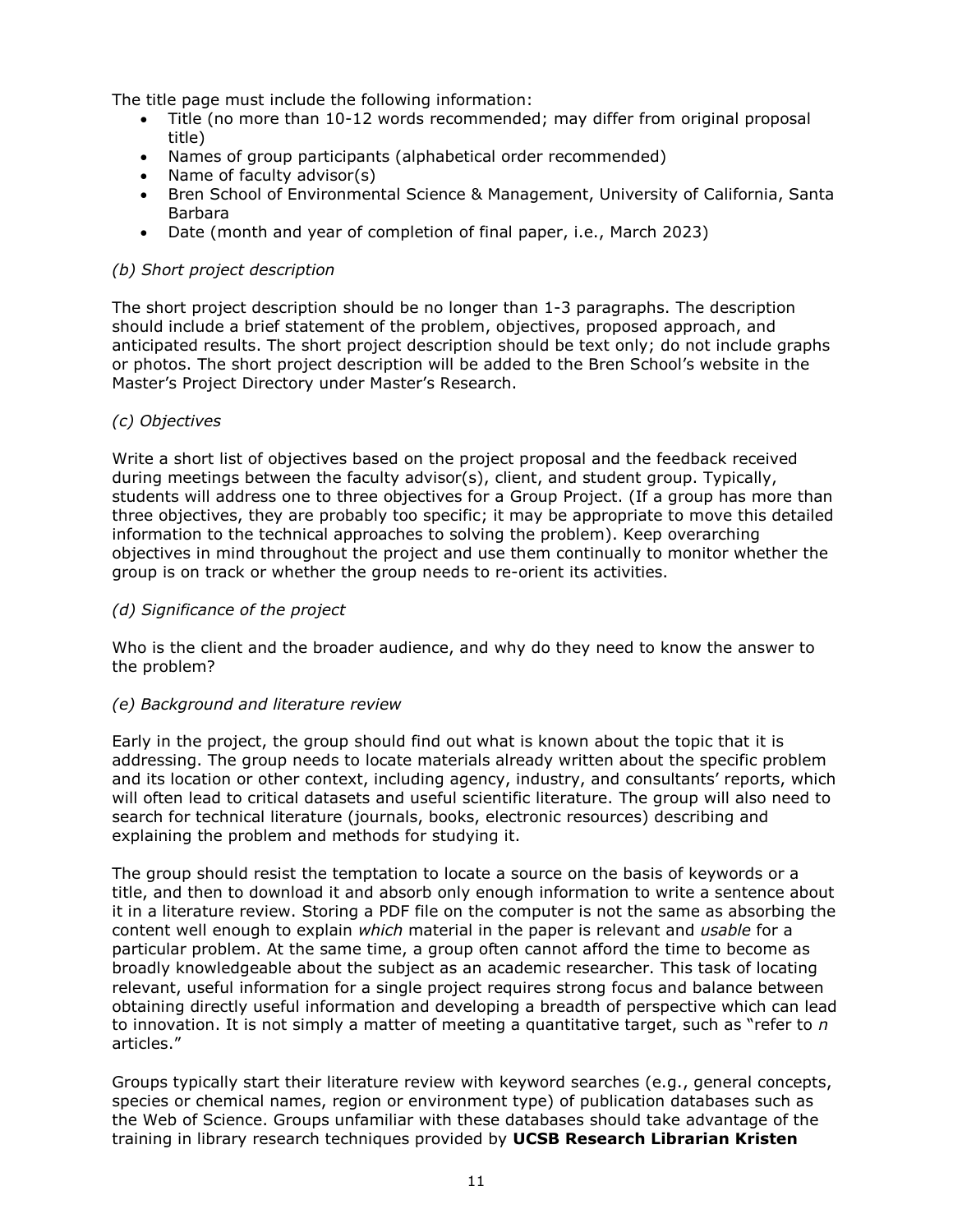**LaBonte** [\(klabonte@ucsb.edu\)](mailto:klabonte@ucsb.edu). Each group is encouraged to schedule a meeting with the Research Librarian at least once in Spring Quarter to learn more about the available resources that are related to their specific topic.

# *(f) Data Management Plan*

Data and metadata emerging from the project will be archived for public use. The only exception is for data restricted by a Non-Disclosure Agreement. For both public and restricted data, the group's work plan must include a Data Management Plan (DMP). The DMP (1-2 pages) describes how research data will be managed during the project and, if appropriate, made available to others after completion. There are six major topics to discuss in the DMP:

*i. Describing the research data.* What data are needed? Are such data available? When and how will the data be acquired? Provide a description of the data the group will collect or re-use, including the file types, data set size, number of expected files or sets, content, and source of the data (creator and method of collection).

*ii. Data standards.* Are there any standard formats in the specific research field for managing or disseminating the data sets that have been identified (e.g., XML, ASCII, CSV, .shp, .gdb, GeoTIFF)? Who from the group will have responsibility for ensuring that data standards are properly applied and data are properly formatted?

*iii. Metadata.* Metadata is documentation that helps make data sets re-usable. Think about what details (metadata) someone would need in order to be able to understand and use these files. For example, perhaps a readme.txt file is necessary to explain variables, structure of the files, etc. If applicable, describe how the group's model construction, scripts, and/or workflows will be documented.

*iv. Data sharing and access.* The data may have significant value for other researchers beyond this project, and sharing this data is part of the group's responsibility as members of the scientific community. Specify the extent to which data can be reused, including any access limitations. List any proprietary software that might be needed to read the files. If there is data that is not appropriate for sharing due to confidentiality, NDA, or disclosure risk, then describe that here.

*v. Intellectual property and re-use.* If data were collected from the client organization, does the group have the right to redistribute it? If so, are there any restrictions on redistribution? If the group created its data files, will it assign a Creative Commons license to its data?

*vi. Data archiving and preservation.* Throughout the project, the group may produce a large number of files. At the end of the project, groups must submit data used in the project (except data protected by non-disclosure agreements) and associated metadata. Not all data need to be saved. If another researcher wanted to replicate the group's work or re-use the group's data, what data and documentation would be required for them to do so? Where will the data and metadata be stored after the project is completed? Is there a subject-specific and/or open-access repository that is appropriate for the data? If students need assistance in evaluating repositories, they should contact **[datacuration@library.ucsb.edu](mailto:datacuration@library.ucsb.edu)**.

# *(g) Technical approach to solving the problem*

Include an overall strategy and the specific tasks necessary to accomplish the objectives. Make a plan for how to obtain the needed data and handle the data when they arrive. While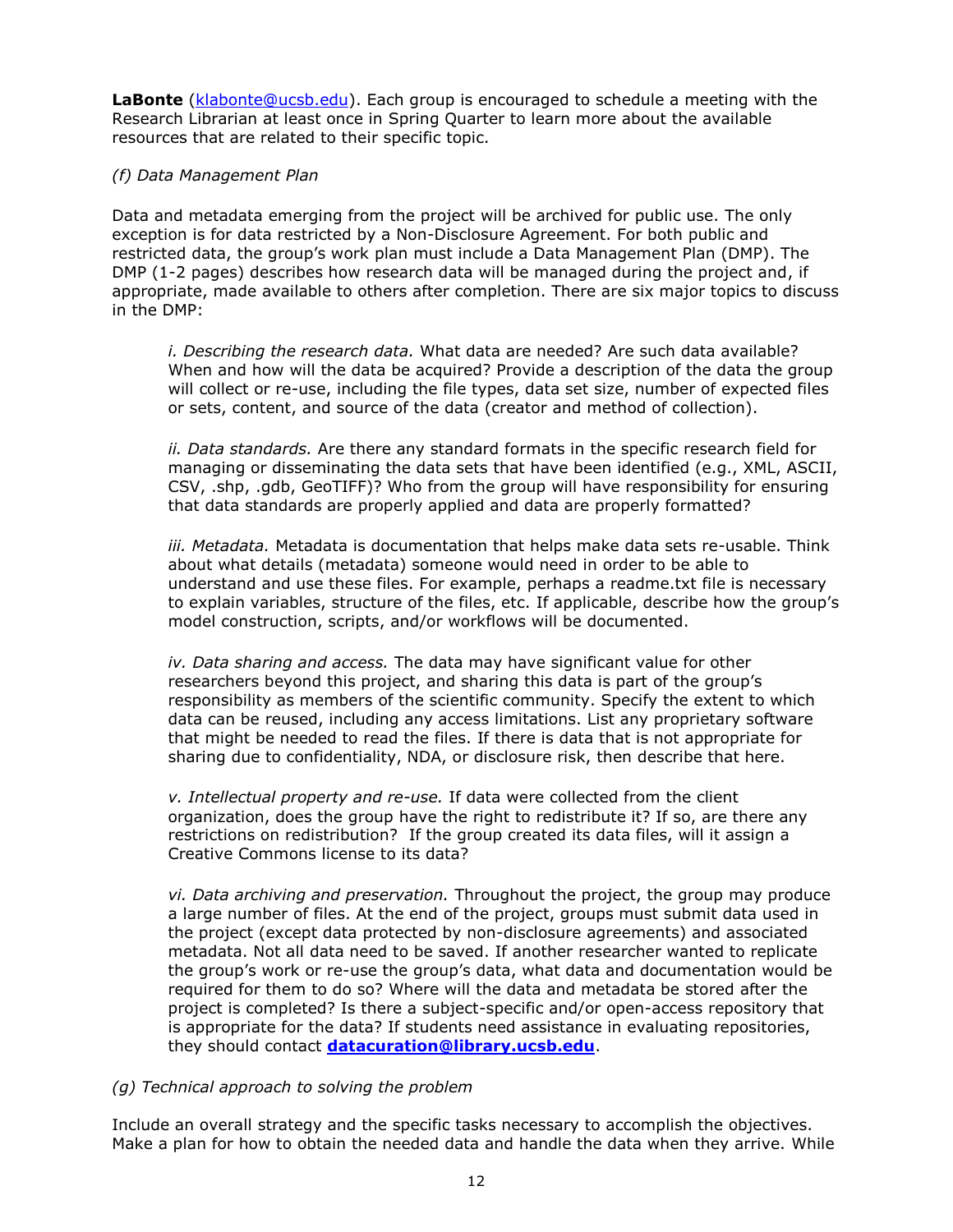writing this section, ask penetrating questions, such as: How will the data be prepared for analyses? Do some preliminary analysis on the available data. Describe the types of analyses necessary to address the objectives. Use the preliminary analyses to describe the *nature* of the results. Will the results meet the objectives?

#### *(h) Deliverables*

There are two types of Group Project deliverables: (1) deliverables for the client and (2) academic deliverables required to complete ESM 401 and to fulfill the requirements of the MESM degree. In this section, list the products that will be created for the client. Also list the academic deliverables including work plan, data and metadata, faculty review presentation, final report, executive summary, final presentation, and any optional media/communication products you intend to create.

The group should use the list of deliverables to gauge its progress. Some of the deliverables can be produced in the early stages of the project. The group should continually keep the list of deliverables in mind when it is working on the project.

### *(i) Milestones*

Milestones will help students complete their Group Project by identifying key tasks and products that they will create as the project proceeds. In this section, students should list the dates by which they intend to complete each of the tasks outlined in the *Technical Approach*, including data acquisition, analyses, evaluation of results, and product development. Include the dates by which the group intends to complete drafts and final versions of each of its deliverables. At the end of each quarter, students should review and possibly re-organize the remaining milestones.

#### *(j) Personnel Management Plan*

The Personnel Management Plan outlines a group's management structure and general plan for the form and function of the group. It should specifically include:

*i. Group structure and management.* All members of a group are expected to contribute to all project deliverables. Roles should be assigned to organize the group. While each role has specific responsibilities, all members of the group should participate to advance the project objectives and deliverables. Each group is required to assign the roles of project manager (PM), data/computing manager (DM), financial manager (FM) and communication manager (CM). If the group has one or more summer internships, the group also may choose to assign an Internship Coordinator (IC). This section should include a description of the duties assigned to each of these roles and who will assume the roles.

This section also should include the names of the faculty advisor(s), client and at least two external advisors with short descriptions of their roles. The faculty advisor(s) will meet weekly with students; participate in spring and fall review meetings; review and provide feedback on the work plan, faculty review presentation, final report, executive summary, and final presentation; and assign grades to students for ESM 401A, 401B, 401C, and 401D.

The client and external advisors may be involved with the project to a greater or lesser degree, depending on their availability, expertise and desired level of engagement. Clients and external advisors will participate in spring and fall review meetings. Some clients and external advisors will want to review and provide feedback on a portion or all of the final report or other deliverables. It is the group's responsibility to assess how much involvement is desired and appropriate for clients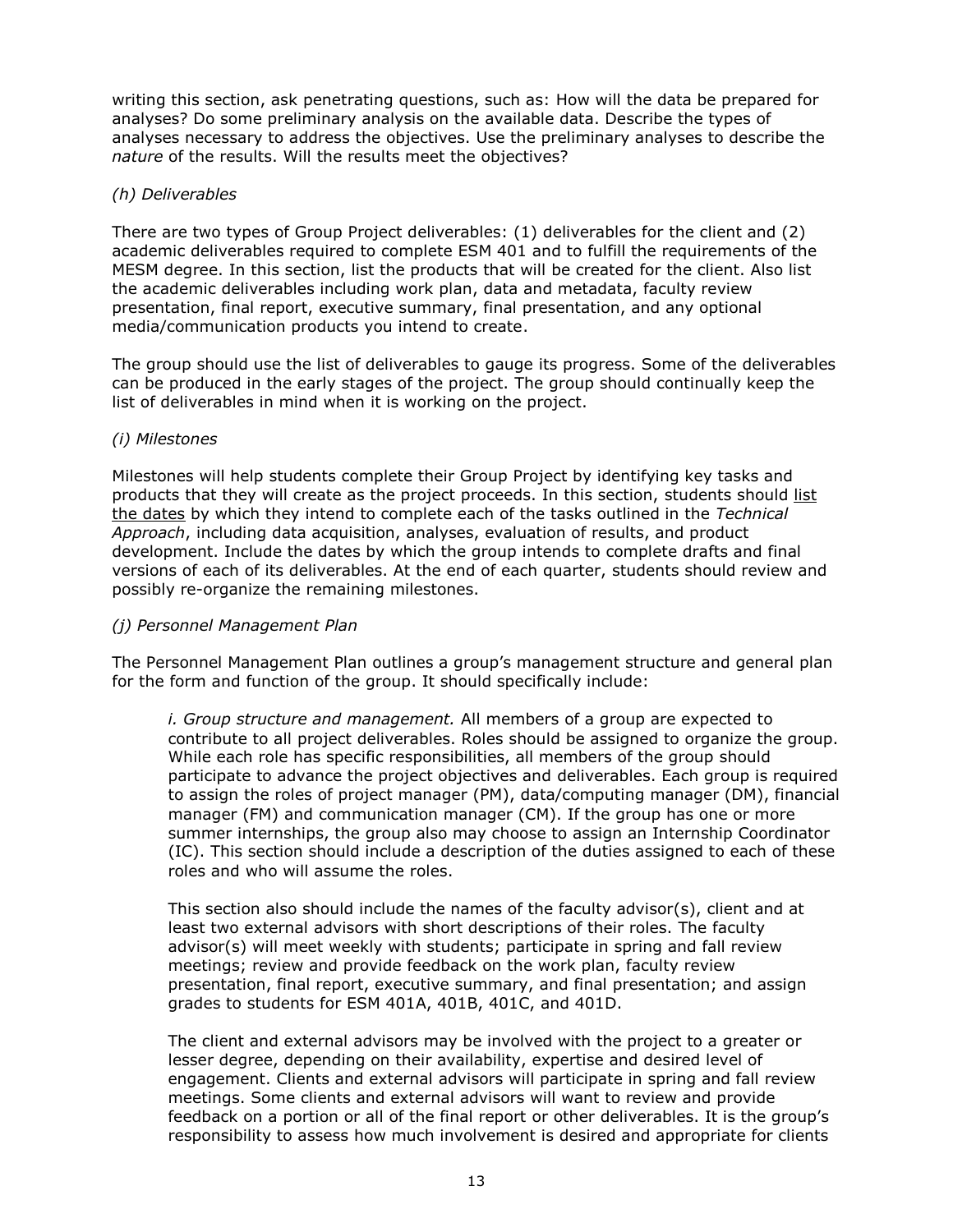and external advisors and to provide the opportunities for their engagement (e.g., sufficient time to review materials).

*ii. Meeting structure.* The students should describe who will schedule the meetings and meeting rooms, notify participants, and take and distribute meeting minutes. It is the group's responsibility to schedule meetings with the faculty advisor, client and external advisors and notify them with sufficient time so they can join the meetings and review background materials.

*iii. Guidelines for interacting with faculty advisors, clients, and external advisors.* Describe who will be the primary point of contact for the faculty advisor(s), client and external advisors. Describe how the group will keep its client informed of progress. It is critical that groups always use the highest professional standards in their interactions with faculty advisors, client and external advisors.

*iv. Systems to ensure that critical tasks are completed on time.* Describe the group's approach to tracking progress and completing milestones on time. How will the group do this? Who will make sure that projects are getting done on time? What is the protocol for addressing late or no submission of interim and final products?

*v. Procedures for documenting, cataloging, and archiving information.* Documents, contact information, messages, calendars, websites, budget projections, and expenditures must be accessible to all Group Project members. Students should describe their approach to organizing information gathered and generated by the group. If there are delays or failures, the entire project can be adversely affected.

*vi. Overall expectations of group members and faculty advisors.* Students should discuss with their faculty advisors their own and their advisors' expectations. Document the expectations of the faculty advisor and students regarding faculty involvement and grading criteria (See Section 5. Project Evaluation).

*vii. Conflict resolution process.* Some of the tasks undertaken by the group may turn out to be unexpectedly difficult or even impossible. It is important that a group member who encounters such a difficulty communicates the problem to other members promptly and explicitly. The group might then share ideas or seek guidance from the faculty advisor, or re-focus the project if the task is beyond the capacities of the group. Prompt and continuous communication will help the group overcome such difficulties and avoid late surprises or disappointment. Other difficulties can arise because of uneven contributions among the members. This dynamic can lead to feelings of exclusion or that one or more members are not pulling their weight. Describe steps that the group will take if a member does not sufficiently contribute. It is better to decide on ways of dealing with such problems before they arise.

The starting point for managing conflict is for the group to assume initial responsibility for the problem. The group's management plan should first focus on assisting or motivating a group member experiencing difficulty, realizing that problems might arise for anyone. Methods for dealing with problems include peer review and/or division or re-negotiation of responsibilities. If a resolution cannot be reached using these tools within a reasonable time (no longer than a month), the group should engage the faculty advisor or the Group Project Coordinator. If a group member consistently fails to contribute at the expected level, the Project Manager should meet individually with the faculty advisor(s) and/or the Group Project Coordinator to discuss the problem and possible solutions. If a serious problem emerges, Project Managers and other group members should feel free to schedule individual meetings, as needed with their faculty advisor(s) and/or Group Project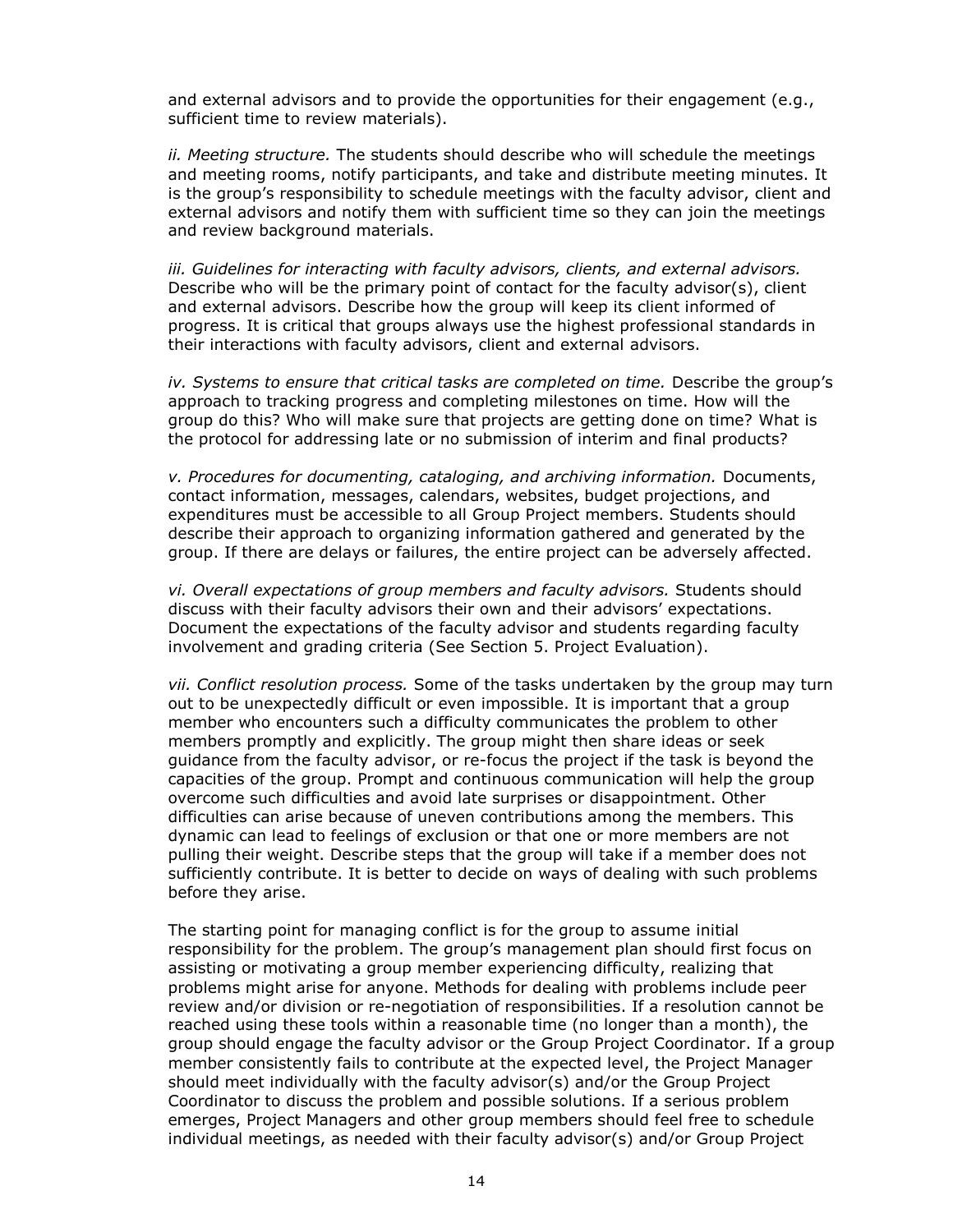Coordinator. If it is not possible to resolve the problem with group and faculty advisor intervention, then it may be necessary to schedule a facilitated group meeting with the Assistant Dean or campus ombuds.

# *(k) Budget and Budget Justification*

See Appendix V for a Sample Group Project budget. Each project will receive \$1,300 plus \$200 for printing. If the expenses are not standard operating costs, please provide a short justification for why the expenses are critical for the project. If you are unsure of whether expenses are authorized, please consult Bren purchasing procedures and/or contact the Finance team. The group's Financial Manager must meet with the Business Officer prior to hiring any prospective consultants for Group Projects.

### *(l) References Cited*

Include a bibliography of references used to support the group's research. Information derived from other authors must be cited properly. The reference citations should be presented in a standard and consistent format.

# **3. Work Plan Review**

Before the end of Spring Quarter, groups are required to schedule, organize, conduct and document a work plan review meeting. The purpose of the review is to gain critical feedback regarding the project's objectives, scope, and proposed approaches. The most valuable review meeting will be one that elicits strong, detailed suggestions for actions to take or avoid.

The work plan review meeting must include:

- a. All group members
- b. Faculty advisor(s)
- c. Client
- d. Two or more external advisors

Prior to scheduling the meeting, the group and faculty advisor must agree on the attendees, agenda, date, time and location. Groups should schedule their work plan review meeting at a time when their faculty advisor(s) is able to participate in-person or via Zoom. If any of the other participants are not able to attend the meeting, the students must engage them via teleconference or Zoom.

Participants must be notified of the meeting date and time at least 2 weeks in advance. The group must work with the faculty advisor(s) to plan the spring review meeting. However, the group is responsible for making necessary arrangements (e.g., preparing and distributing the work plan and scheduling the meeting venue), and the students will lead the meeting with the faculty advisor(s) as a participant.

Following the work plan review meeting, groups will submit to their faculty advisor(s) a onepage summary of the meeting, paying particular attention to changes that were suggested, and whether they were accepted or rejected by the group. Groups should send written thank you notes to participants in the spring review meeting. The Spring Quarter performance evaluation and grade for ESM 401A will be based in part on how well the students plan, conduct, and document the review meeting. Feedback must be accurately documented so it can be incorporated in the revised final work plan. The final work plan is due to the faculty advisor(s), client and external advisors by the last day of Spring Quarter.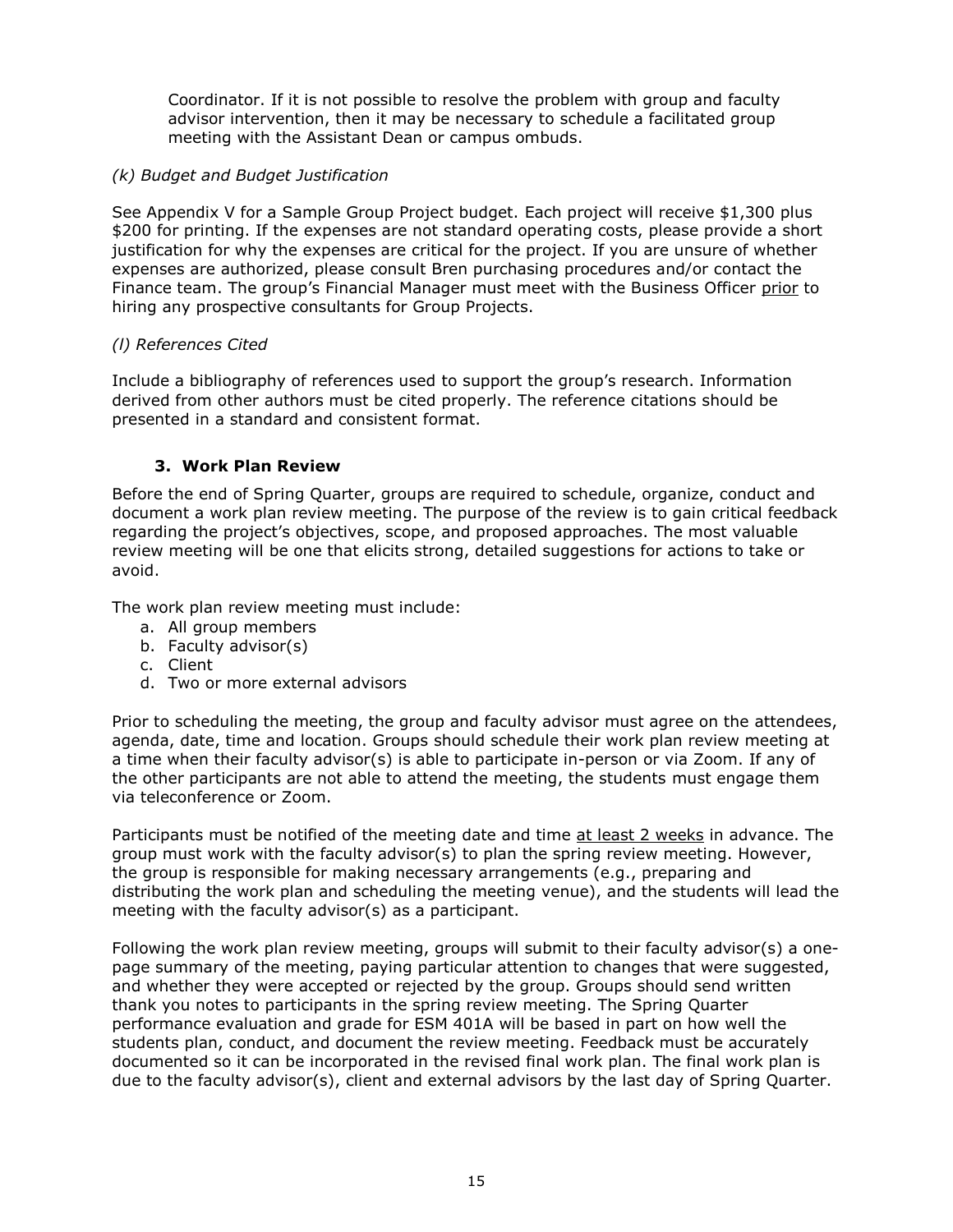# **4. Evaluations**

Each student in the group must complete a self and peer evaluation and submit it to the faculty advisor(s) and the Group Project Coordinator by the last day of each quarter. The evaluation requires realistic reflection on the progress and functioning of the group. The primary goal of the evaluations is to inform the faculty advisor(s) and Group Project Coordinator of group dynamics and any problems that may require future intervention. With appropriate justification, self and peer evaluations may impact grade assignments by the faculty advisor(s). Evaluations are confidential from other group members. This form can be found online at:<https://bren.ucsb.edu/academic-resources-current-students>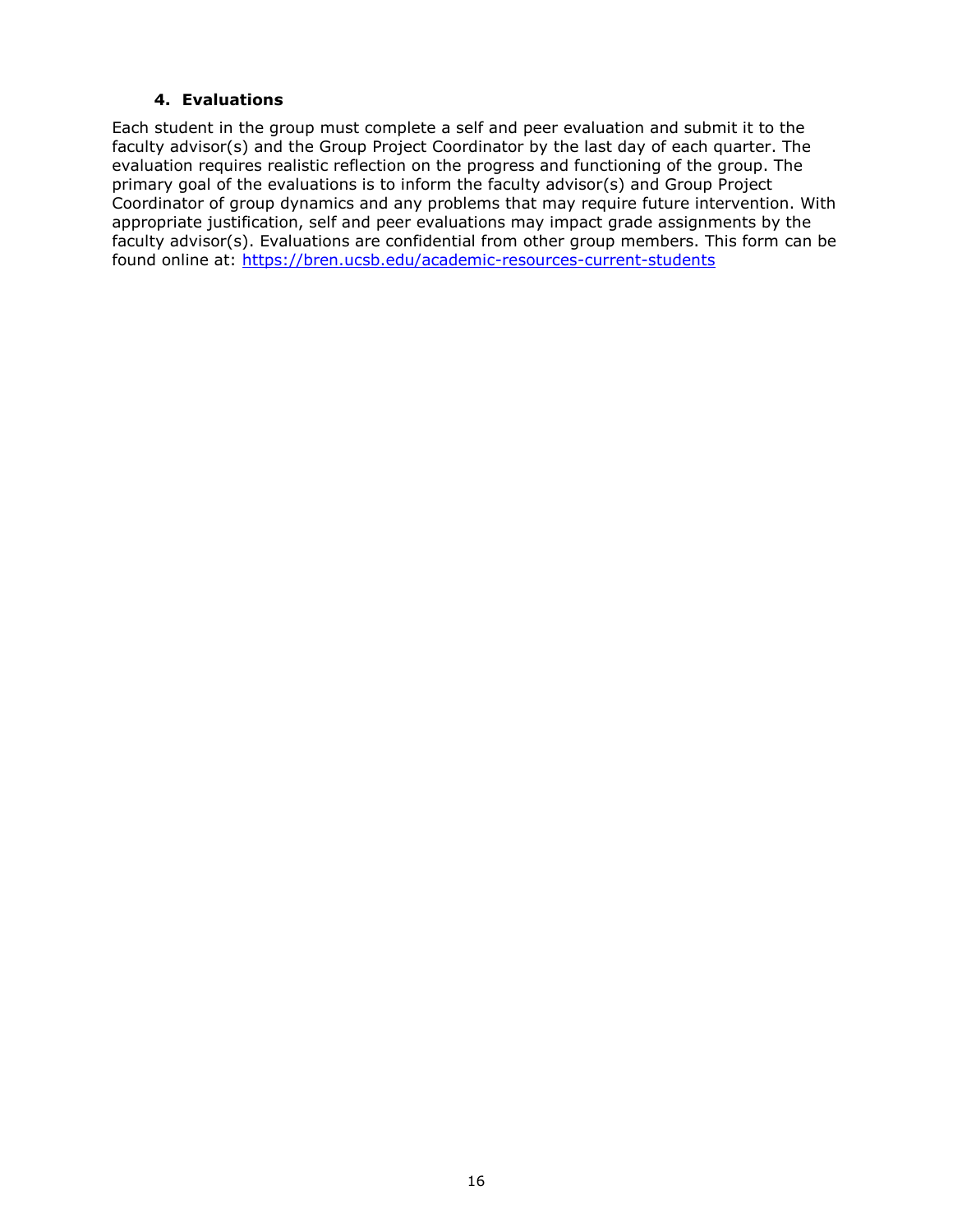# **5. Timeline, milestones and assignments for ESM 401A**

The table below summarizes the deadlines, milestones, and assignments to be completed as part of ESM 401A. All milestones for ESM 401A are required for all students pursuing Group Projects. In addition to the activities described in the table below, there are specific workshops required for each manager (Financial, Data, Communication, and Project). Attendance at these workshops is mandatory for the individuals on each group holding the respective role. The schedule of these special workshops will be announced in Spring Quarter.

| zuarter.<br><b>Week</b> | <b>Milestones</b>                                                                                     | <b>Assignments</b>                                                                                                                                                                                                                                                                                                                                                                                                         |
|-------------------------|-------------------------------------------------------------------------------------------------------|----------------------------------------------------------------------------------------------------------------------------------------------------------------------------------------------------------------------------------------------------------------------------------------------------------------------------------------------------------------------------------------------------------------------------|
|                         | Mon, Mar 28<br>Group Project Kickoff Workshop                                                         | • Attend kickoff: Learn about support<br>available for Group Projects and how<br>to create your work plan.                                                                                                                                                                                                                                                                                                                 |
| Week 1<br>Mar 28-Apr 1  | Wed, Mar 30<br><b>Client Relations Workshop</b>                                                       | • Attend workshop: Learn how to<br>maintain clear, open and frequent<br>communication with your client.<br>• Maintain strong relationship with<br>your client throughout the project!                                                                                                                                                                                                                                      |
|                         | By Fri, Apr 1: Schedule<br>weekly meeting with faculty<br>advisor and meet in week 1                  | • Schedule regular weekly meeting<br>with faculty advisor(s).<br>• Meet with faculty advisor(s).<br>· Discuss:<br>o Expectations for students<br>$\circ$ Expectations for faculty advisor(s)<br>o Project objectives<br>o What is feasible to complete<br>within one year<br>o Level of academic performance<br>needed to satisfy requirements of<br>MESM program                                                          |
|                         | By Fri, Apr 1: Schedule<br>weekly meeting with all<br>students in Group Project and<br>meet in week 1 | • Get to know the members of your<br>Group Project. Do something fun as<br>a group!<br>· Determine group roles:<br>o Project Manager (PM)<br>o Financial Manager (FM)<br>o Data/Computing Manager (DM)<br>○ Communication Manager (CM)<br>o Internship Coordinator (IC)<br>• Attend relevant workshops<br>depending on role.<br>• Report alias and PM, FM, DM, CM, IC<br>(if applicable), to Group Project<br>Coordinator. |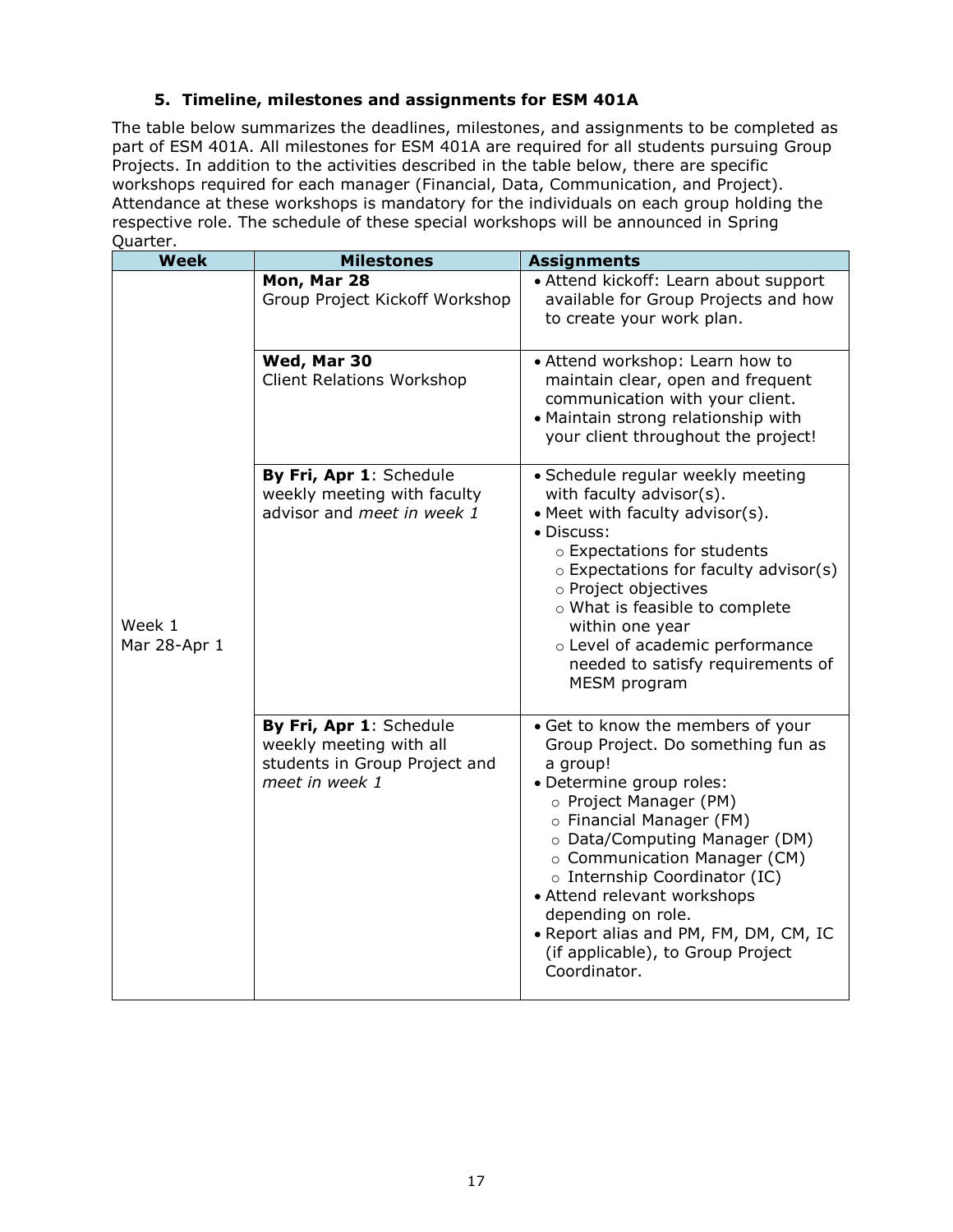| <b>Week</b>                  | <b>Milestones</b>                                                           | <b>Assignments</b>                                                                                                                                                                                                                                                                                                                                                                                                                                                                                      |
|------------------------------|-----------------------------------------------------------------------------|---------------------------------------------------------------------------------------------------------------------------------------------------------------------------------------------------------------------------------------------------------------------------------------------------------------------------------------------------------------------------------------------------------------------------------------------------------------------------------------------------------|
| Week 2<br>Apr 4-8            | Hold scoping meeting with<br>faculty advisor(s) and Group<br>Project client | · Develop a shared understanding of<br>project objectives and deliverables.<br>· Discuss group management<br>structure, and when and how the<br>client would like to engage with the<br>group.<br>· Discuss potential external advisory<br>committee members.<br>• Following the meeting, document<br>project objectives, describe project<br>significance and produce short list of<br>deliverables.<br>· Submit draft of personnel<br>management plan (Work Plan<br>Section J) to faculty advisor(s). |
|                              | Begin to develop approach to<br>research                                    | • Student and student/advisor<br>meetings focus on approaches,<br>research methods, data sources, and<br>potential pilot analyses.                                                                                                                                                                                                                                                                                                                                                                      |
| Weeks 2-6<br>Apr $4$ – May 6 | Continue writing workplan;<br>confirm external advisory<br>committee        | · By Week 6, invite at least two people<br>to serve as external advisors for the<br>Group Project (one of the two or<br>more external advisors must be a<br>member of the UC Academic<br>Senate).                                                                                                                                                                                                                                                                                                       |
|                              | Refine research approach                                                    | • Student and student/advisor<br>meetings refine approaches, research<br>methods, data sources, and potential<br>pilot analyses.                                                                                                                                                                                                                                                                                                                                                                        |
| Week 3<br>Apr 11-15          | Apr 15: Project Objectives,<br>Significance, and Deliverables<br>aue        | • Submit the following to faculty<br>advisor(s):<br>o Project objectives (Work Plan<br>Section C)<br>o Significance (Work Plan Section<br>D)<br>o Deliverables (Work Plan Section<br>H)                                                                                                                                                                                                                                                                                                                 |
| Week 4<br>Apr 18-22          | Apr 22: Project Budget and<br>Justification due                             | • Submit project budget and<br>justification (Work Plan Section K) to<br>faculty advisor(s).                                                                                                                                                                                                                                                                                                                                                                                                            |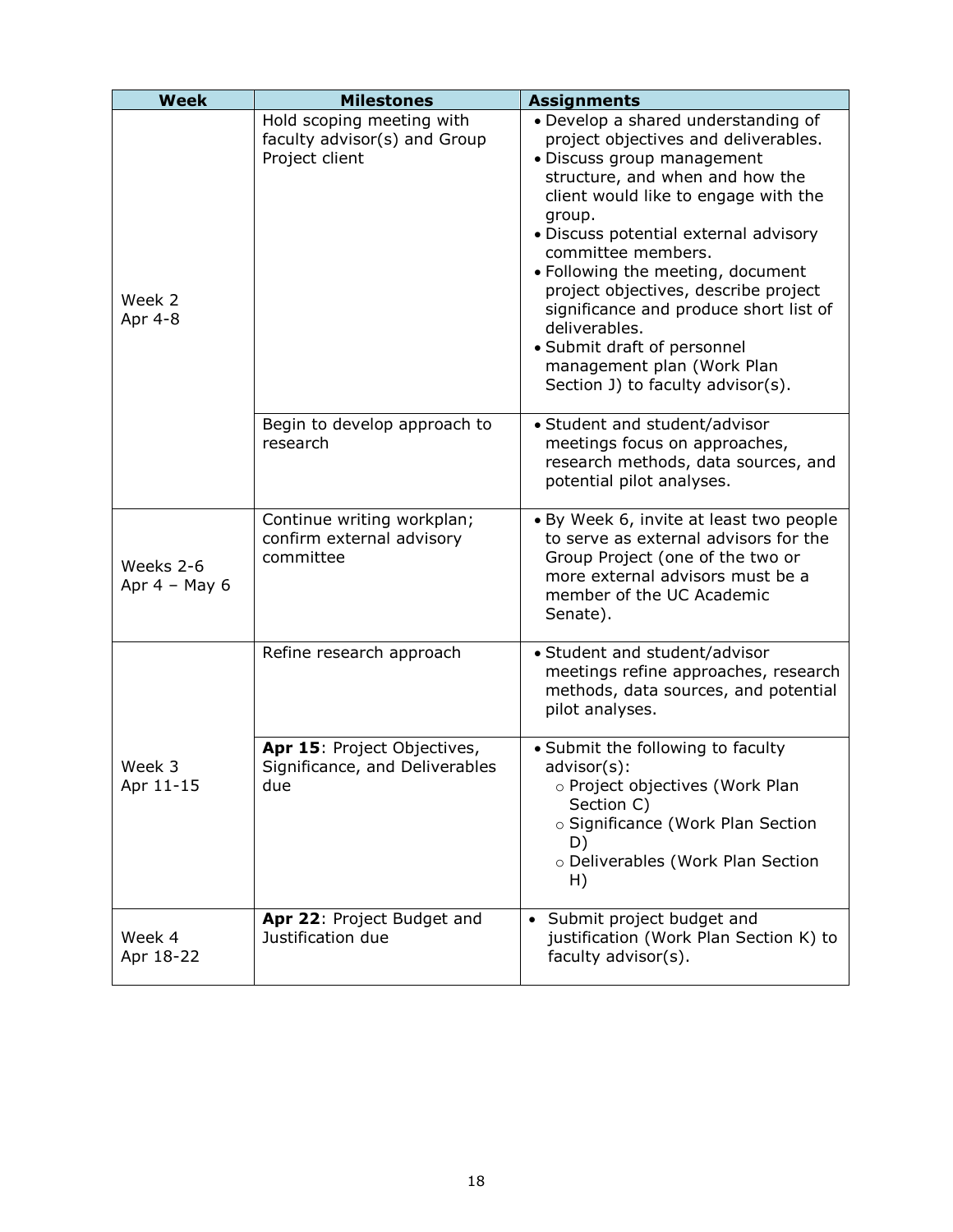| <b>Week</b>                  | <b>Milestones</b>                                                                                                    | <b>Assignments</b>                                                                                                                                                                                                                                                                                                                                                                                                          |
|------------------------------|----------------------------------------------------------------------------------------------------------------------|-----------------------------------------------------------------------------------------------------------------------------------------------------------------------------------------------------------------------------------------------------------------------------------------------------------------------------------------------------------------------------------------------------------------------------|
|                              | Student and student/advisor<br>meetings focus on research on<br>methods, results and<br>challenges of pilot analyses | · Develop background (Work Plan<br>Section E)<br>• Complete Data Management Plan<br>(Section F) to prepare for data<br>collection.<br>• Draft technical approach (Work Plan<br>Section G).<br>• Link proposed tasks to timeline in<br>milestones (Work Plan Section I).                                                                                                                                                     |
| Weeks 4-6<br>Apr 18 - May 6  | Plan and schedule spring<br>review meeting by Week 6<br>May 6: Draft work plan due                                   | · Discuss with faculty advisor(s) the<br>goals, date, time, and potential<br>participants for the spring review<br>meeting.<br>• Schedule a virtual spring review<br>meeting.<br>• Invite client and external advisors to<br>participate in spring review meeting.<br>• Submit draft work plan to faculty<br>advisor(s).<br>• Attend Master's Projects Final<br>Presentations for the MESM Class of<br>2022 on Fri, Apr 22. |
| Week 7<br>May 9-13           |                                                                                                                      | • Faculty advisor(s) review(s) draft<br>work plan.                                                                                                                                                                                                                                                                                                                                                                          |
| Week 8<br>May 16-20          | May 16: Faculty advisor(s)<br>feedback on draft work plan<br>due back to students                                    | • Integrate faculty advisor's feedback<br>into draft work plan before or during<br>week 8.                                                                                                                                                                                                                                                                                                                                  |
|                              | May 20: Revised work plan<br>due                                                                                     | • Send revised work plan to faculty<br>advisor(s), client and external<br>advisors.                                                                                                                                                                                                                                                                                                                                         |
| Weeks 8-10<br>May 16 - Jun 3 | Host spring review meeting to<br>discuss work plan by June 3.                                                        | • Host review meeting to discuss work<br>plan with students, faculty<br>advisor(s), client and external<br>advisors.<br>• Following meeting, submit one-page<br>summary of proceedings and<br>feedback to faculty advisor(s).<br>• Following meeting, integrate<br>feedback into final work plan.                                                                                                                           |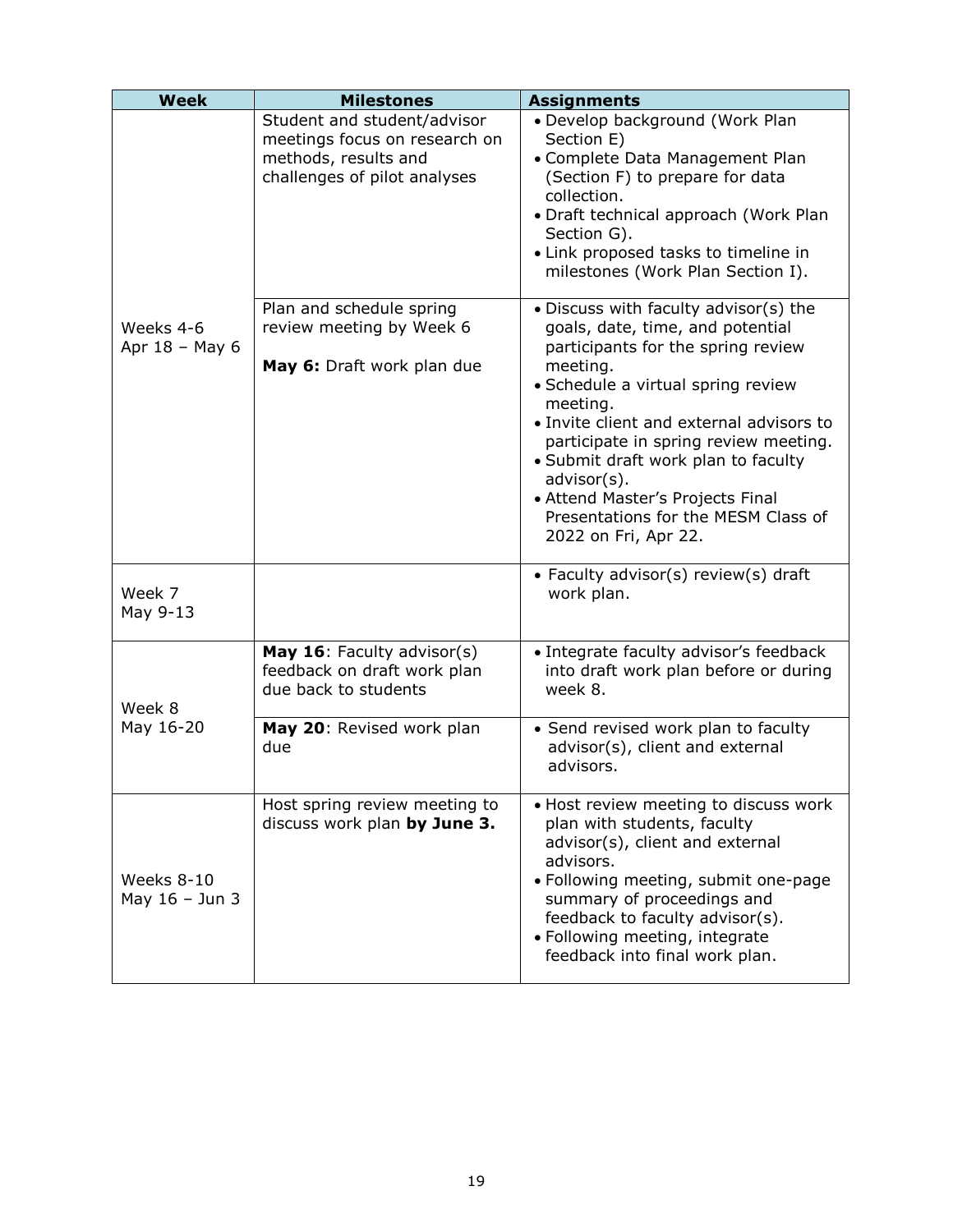| Week                  | <b>Milestones</b>                         | <b>Assignments</b>                                                                                                                                                                                                                                                                                        |
|-----------------------|-------------------------------------------|-----------------------------------------------------------------------------------------------------------------------------------------------------------------------------------------------------------------------------------------------------------------------------------------------------------|
| Exam Week<br>Jun 6-10 | June 10: Final work plan due              | • Submit final work plan to faculty<br>advisor(s), client, external review<br>committee and Group Project<br>Coordinator.<br>• Implement work plan in the summer<br>and coming academic year.<br>• Submit project description for Bren<br>website to faculty advisor(s) and<br>Group Project Coordinator. |
|                       | June 10: Self and Peer<br>Evaluations due | • Submit self and peer evaluations to<br>faculty advisor(s) and Group Project<br>Coordinator.                                                                                                                                                                                                             |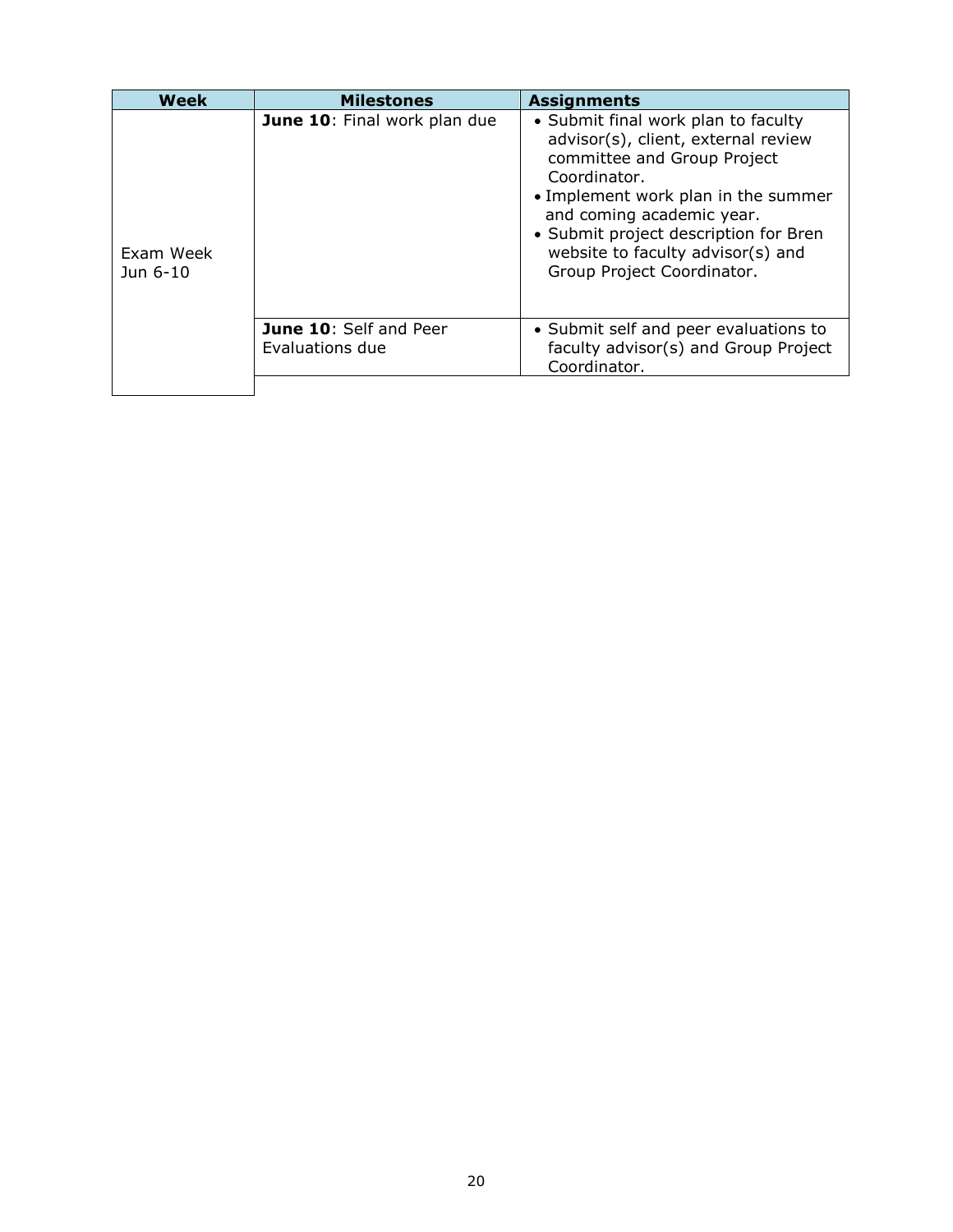# **B. ESM 401B (Fall Quarter)**

Students must enroll in ESM 401B Master's Group Project for 4 units with their advisor in the Fall Quarter of the second year of study.

Students should meet twice a week in Fall Quarter with (1) all group members and (2) all group members and the faculty advisor(s). In Fall Quarter, students typically work on data analysis and interpretation. Students create figures and charts for their final report and other products. They write an annotated outline of their final report and complete as much of the writing of the final report as possible. Groups must also hold a Fall Quarter progress review meeting.

# **1. Fall Progress Review Meeting**

By the end of the Fall Quarter, each group must hold a progress review meeting. The purpose of the meeting is to report the group's progress to its faculty advisors, client, and external advisors at the mid-point of the project, and to obtain feedback intended to strengthen the group's research. The meeting should be scheduled late enough in the quarter so that some progress has been made, but early enough so that changes can be made without seriously impacting the group's timeline.

The Fall Quarter progress review meeting should cover the following:

- a. Review of project objectives
- b. Research completed
- c. Preliminary results
- d. Timeline for remaining tasks and deliverables

Students must coordinate with their faculty advisor(s) regarding the date, participants, and agenda for the fall progress review meeting. Once a date has been selected, students must schedule a meeting and invite their client and external advisors. Students should contact the client and external advisors at least 2 weeks before the fall progress review meeting. Students should provide the faculty advisor(s), client and external advisors with a meeting agenda and any supporting materials.

At the meeting, groups should present a brief review of project objectives. These may evolve over time as the project develops. However, the group must maintain open communication with its faculty advisor(s) and client about these changes and be certain that they agree with any proposed changes. Students should present the current results from their work and discuss their strategy for completing the remaining tasks and deliverables. The focus of the meeting should be to invite the client and external advisors to share their feedback about how the group can solve any problems and complete the project on time.

Following the fall progress review meeting, students should write thank you notes to the client and external advisors and submit to their faculty advisor(s) a summary of the feedback gathered during the meeting.

Groups must complete these deliverables by the end of Fall Quarter to the satisfaction of their faculty advisor(s). Failure to do so may result in a grade of B- or lower, or I (incomplete) or NG (No Grade) in ESM 401B until the work is completed.

# **2. Outline for Final Report**

At the end of Fall Quarter of the second year of study, each group submits an outline for the final report to its faculty advisor(s). The outline should include:

- a. Revised project objectives
- b. Background and significance (expanded from work plan)
- c. Methods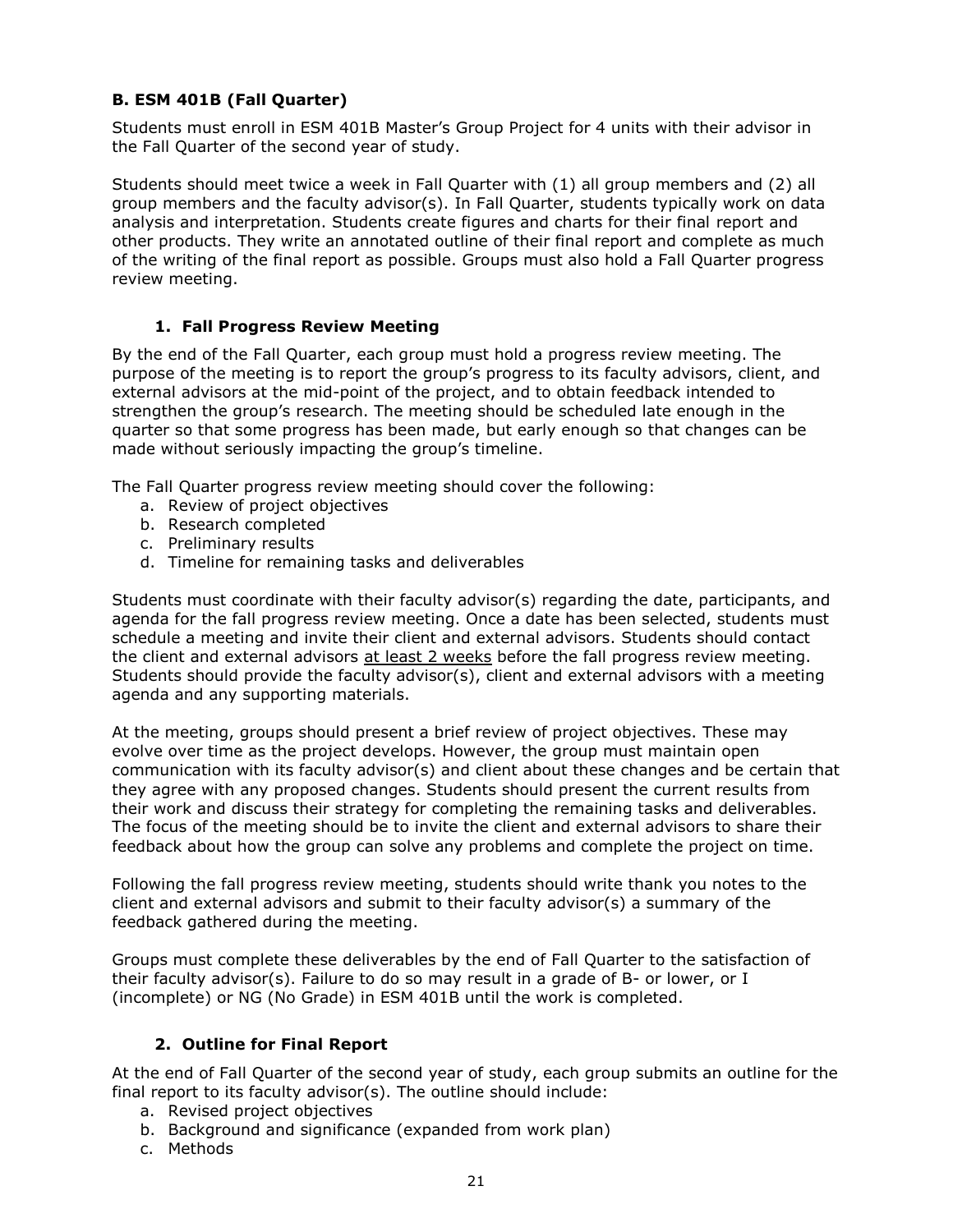- d. Results
- e. Discussion and conclusions
- f. References

For each section of the outline, include as much information as completed to date and note the extent to which the section is completed, and/or any remaining obstacles to its completion (e.g., data availability).

As an appendix to the outline, describe the work to be completed during Winter Quarter and a timeline for remaining tasks and deliverables. Keep in mind that the draft background, methods and preliminary results are due to the faculty advisor(s) by the end of the fifth week of Winter Quarter and the complete draft final report is due at the end of the seventh week. Build in sufficient time for the group's Communication Manager to review and revise the draft final report so that the various sections are written in a single, professional voice. The *draft* final report should be the group's first *best* effort to present its work!

### **3. Evaluations**

Each individual in the group must complete self and peer evaluations and submit them to their advisor(s) and the Group Project Coordinator by the last day of classes in Fall Quarter. This form is online and can be found at: [https://bren.ucsb.edu/academic-resources-current](https://bren.ucsb.edu/academic-resources-current-students)[students](https://bren.ucsb.edu/academic-resources-current-students)

# **C. ESM 401C (Winter Quarter)**

Students must enroll in ESM 401C for 4 units with their faculty advisor(s) during Winter Quarter of their second year. Students shall participate in meetings twice a week in Winter Quarter with  $(1)$  all group members and  $(2)$  all group members and the faculty advisor(s). The following academic deliverables are due in

Winter Quarter (see timeline for dates):

- a. Draft background, methods and results (Week 5)
- b. Group Project Faculty Review (Weeks 5 and 6)
- c. Complete draft final report (Week 7)
- d. Final report (may include 1-2 page executive summary, if desired) (End of winter quarter)

Groups must complete these deliverables by the end of Winter Quarter to the satisfaction of their faculty advisor(s). Failure to do so may result in a grade of B- or lower, or I (incomplete) or NG (No Grade) in 401C until the work is completed.

# **1. Final Report**

The final report is a complete discussion of the project's objectives, significance, methodologies, results, and accomplishments. A draft of the background, methods, and results must be submitted to the faculty advisor(s) by the end of Week 5. A complete draft of the final report must be completed by the end of Week 7. The revised final report is due at the end of Winter Quarter (see timeline for dates). The deadline for the final report is firm. If additional time is needed, the group must complete a formal petition including justification for an extension to the deadline.

The final report should reflect the group's ability to articulate in writing the 1) problem, 2) scope of work, 3) analytical approaches, 4) results, 5) recommendations and conclusions, and 6) how the work is related to larger issues. The final report must demonstrate that the group has the ability to create original interpretations of the work of others and/or generate original data that leads to original interpretations.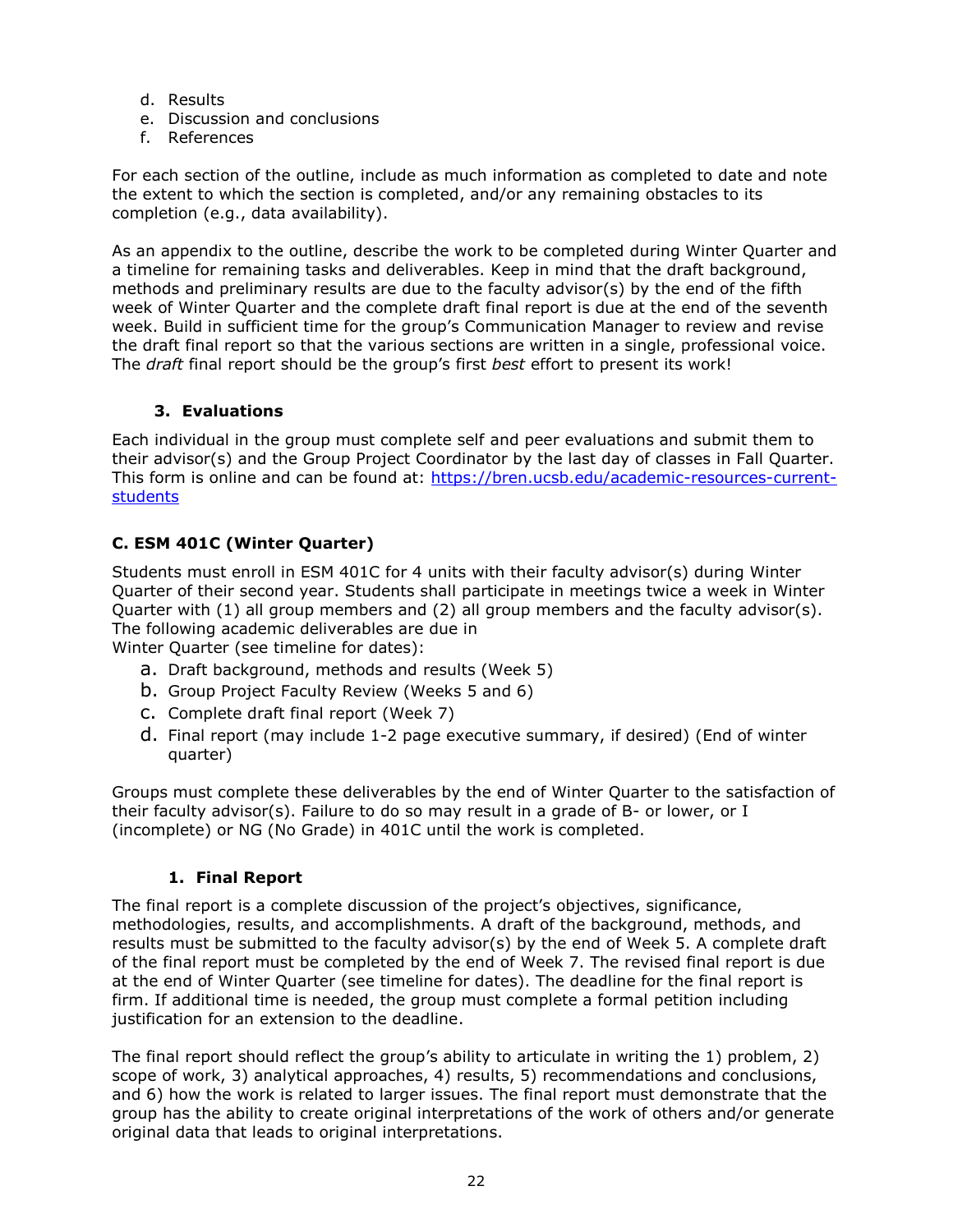Conclusions and recommendations in the report are to be based only on 1) original interpretation and synthesis of the work of others; 2) original data and interpretations of the data; and/or 3) a combination of 1 and 2. The unsupported expression of opinion in the final report is not appropriate.

The final report typically includes the following:

- Title page
- Completed signature page
- Table of contents
- \*Project objectives and significance
- \*Background
- \*Methods
- \*Results
- Discussion
- **Conclusions**
- References

\*A draft of project objectives and significance, background, methods and results are due to the faculty advisor(s) at the end of Week 5 of Winter Quarter. A complete draft of the final report is due to the faculty advisor at the end of Week 7 of Winter Quarter. The revised final report is due at the end of Winter Quarter.

The final report should acknowledge any individuals or organizations that have supported the project in any significant way, professionally or financially. Students must obtain permission to include such acknowledgement; supporters have the right not to be publicly associated with the final report.

Adherence to accepted rules of citation is required. Groups should choose a method of citation and use it consistently, i.e. MLA, APA, Chicago, etc. Citations must provide sufficient information for a reader to access the cited work, assuming appropriate permissions (e.g., a journal subscription).

Groups should expect multiple revisions and iterations with their faculty advisor(s) before their report is finalized. The Communication Manager should review all sections of the final report to make sure the report is presented in a single and professional voice. It is NOT acceptable to submit a draft report that cobbles together several sections created by different group members without at least one group member having reviewed all sections to make sure that the style and level of detail are consistent throughout the report.

Students and advisors must discuss and agree upon a realistic timeline and consistent expectations for the review process. Some advisors will expect drafts earlier and may require longer periods for review and comment than others. In general, students should expect that their advisor will require at least one week, but maybe two weeks, to thoroughly review the report. More than one iteration likely will be necessary before the advisors find the report to be acceptable. The project timeline must take into account the required iterations for review and revision of the report and other project deliverables. The group's faculty advisor(s) likely will be the only person/people who read and provide feedback on the complete draft final report. Faculty reviewers at the project's Faculty Review (see below) are not expected to read the draft final report, although some may choose to do so. Some clients and external advisors also may have the interest, time and expertise to review and provide feedback on some or all of the draft final report and/or other deliverables.

Final reports must not exceed 200 pages, and must be free of typographical, formatting, and other errors. All final reports must be formatted in compliance with "Bren School Filing Guidelines" (see Appendix II).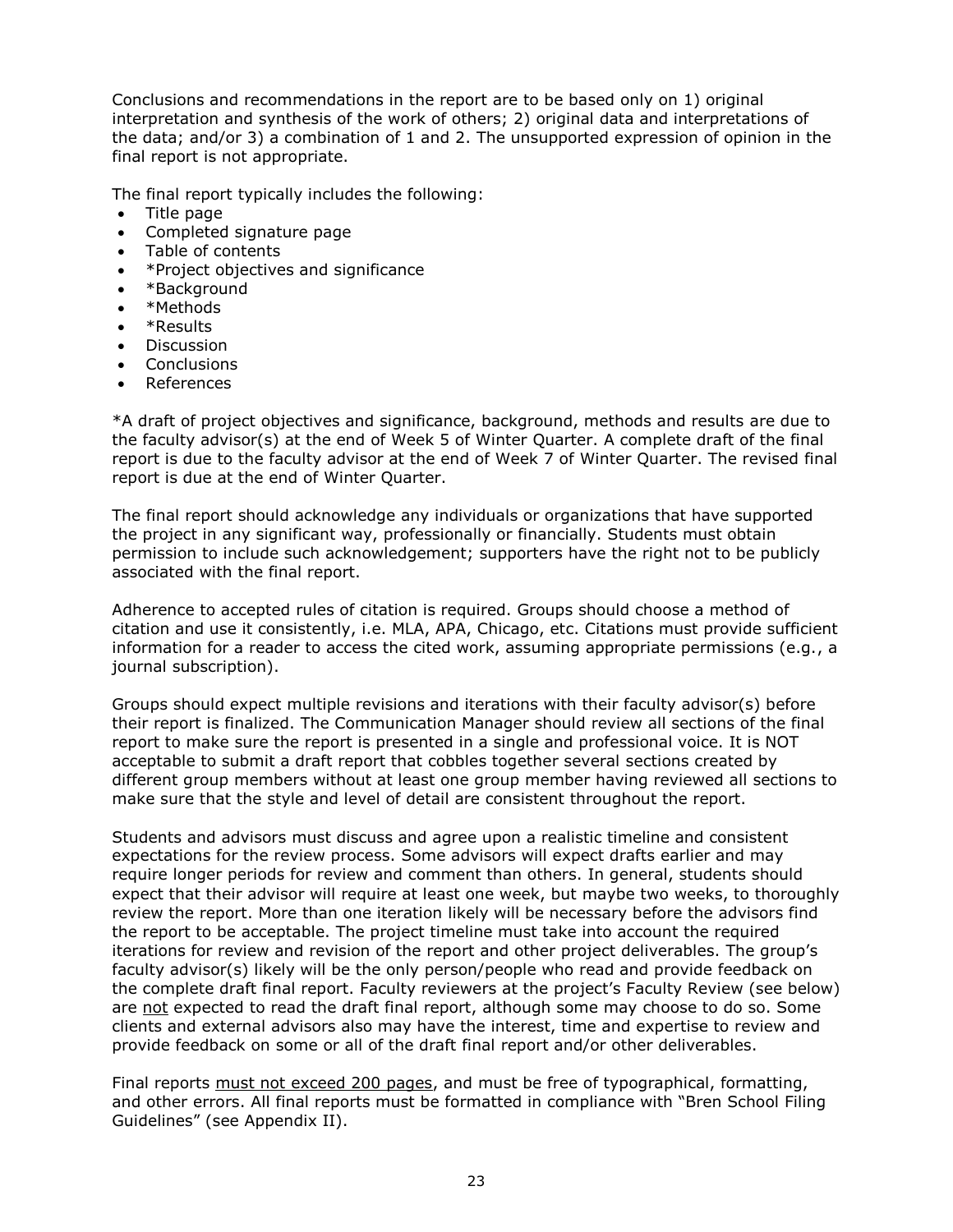Once approved, each group must provide an electronic copy (PDF format) of the final report, including an unsigned signature page, to the Group Project Coordinator, faculty advisor(s), client, and external advisors. The final report will be posted to the Bren School website unless an NDA restricts public sharing. Students must submit a stand-alone copy of the signed signature page to the Group Project Coordinator. The signed signature page is not posted to the website to protect personal information of students and faculty.

### **2. Faculty Review**

In Weeks 5 and 6 of Winter Quarter (see timeline for dates), each group presents its project for faculty review. By the end of Week 5, groups should have completed their draft of sections on project objectives and significance, background, methods and results, and submitted it to their faculty advisor(s). The Faculty Review presentation is an opportunity for the students to describe their approach to solving their client's problem and preliminary results. The Faculty Review is a checkpoint in the Group Project process so that students receive feedback from other Bren faculty in addition to their advisors; the primary emphasis is on methodology, technical approaches, and preliminary results. At the time of the review, the project is still underway, and students should integrate feedback from faculty reviewers to the extent possible.

For the Faculty Review, groups will prepare a 20-minute presentation. The focus should be on the project's significance, data, methods, and preliminary results. Students also may include any outstanding questions for which they are seeking guidance. Following the presentation, two Bren faculty reviewers will engage students in 20 minutes of questions and discussion. It is recommended that no more than three group members present, since speaker transitions are disruptive and generally reduce the effectiveness of the presentation, especially when there is limited time. All members of the group must be in attendance and will be part of a panel seated in front of the audience. The entire group will participate in answering questions, as appropriate. Every team member must present either the faculty review or public presentation; groups should discuss in advance who will present at these events.

Groups should expect questions and criticism from their reviewers that may result in some revisions to their final reports. It is not expected that the two faculty reviewers read the draft final report although some may choose to do so. It is the group's responsibility during the faculty review to explain their work to the faculty reviewers and audience. The faculty reviewers provide oral and written feedback to the group summarizing the strengths of the project and/or recommendations for improvement. The Group Project Coordinator will collect and distribute written feedback to the group members and faculty advisor(s).

The entire Bren School community is invited to attend the Master's Project Faculty Review Presentations. The Group Project Coordinator makes all arrangements, including setting the presentation schedule, assigning faculty reviewers, and facilitating presentations and Q&A. The Group Project Coordinator will provide a workshop on how to prepare for Faculty Reviews during week 3 of Winter Quarter. Groups should invite their client and external advisors to attend this presentation.

# **D. ESM 401D (Spring Quarter)**

Students must enroll in ESM 401D for 2 units with their faculty advisor(s) in Spring Quarter of the second year of study. Students shall participate in meetings twice per week for the first 4 weeks of Spring Quarter with (1) all group members and (2) all group members and the faculty advisor(s). The following academic deliverables are due in Spring Quarter (see timeline for dates):

- a. Executive summary
- b. Final presentation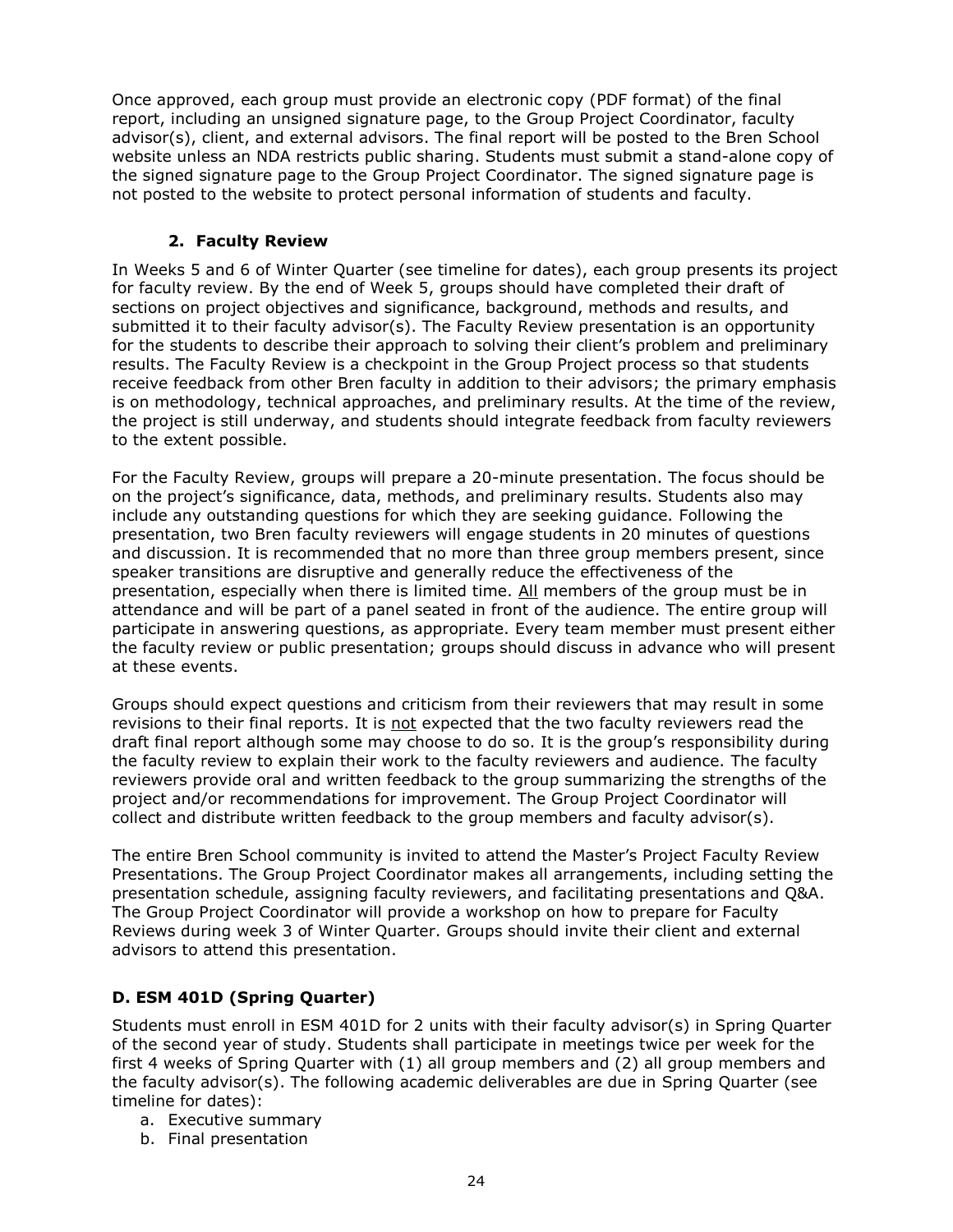c. Data and metadata

At the end of the fourth week of Spring Quarter (April 28, 2023), the Bren School hosts a special public event featuring presentations of the Group and Eco-E projects. The School invites academics from other UCSB departments and other universities, environmental professionals, Corporate Partners and other Bren affiliates, in addition to the entire Bren community and public at large. Groups should personally invite their clients, external advisors, and other professionals with whom they interacted over the course of their project. Students may also extend invitations to personal guests.

# **1. Executive Summary**

The executive summary provides students with the opportunity to distill, integrate, and summarize their work for a non-technical audience, without relying on jargon or complex academic or inaccessible language. Every MESM student should be able to provide a succinct summary of their research to a non-technical audience, highlighting their major findings, implications, and relevance. Students must understand that their science is most impactful when it can be understood, and they must develop communication skills to not overburden readers with irrelevant information. The executive summary is a short (1-2 page) document that requires students to think broadly about the meaning and implications of their work, while carefully and accurately describing research questions and methods. Developing an executive summary is a critical, foundational skill for any technical job or leadership role, including policy work, analysis, research, and outreach.

In composing an executive summary, convey the key components of the Group Project:

- Environmental problem
	- $\circ$  Why is this research important ("so what")? This should be at the top, in the first 2-3 sentences, and should be clear.
	- $\circ$  What environmental problem does this solve, and why does that matter?
- Group findings
	- $\circ$  The group's findings and their implications should be described before the background, literature summary, or methodology (which may be included later in the executive summary).
- Environmental impact
	- $\circ$  Include examples of people, communities, or environments/regions that will benefit from this research.
	- $\circ$  How will the group's research be used to effect positive change (which agencies, what are the next steps)?
- Communication
	- o An executive summary should be:
		- tailored to a public audience, such as donors, partners, and future employers,
		- **•** modern and visually appealing,
		- a stand-alone document, and
		- 1-2 pages, including acknowledgement or logo of the client and funding source.

Use a combination of figures, tables, graphics and text boxes to summarize the main points and engage a reader. Organize the information with headers, captions, and other signposts. Use of color is appropriate for an executive summary. However, the document should be designed to be legible if photocopied in black and white. The executive summary must include the Bren logo, the School name (Bren School of Environmental Science & Management, University of California, Santa Barbara), Group Project members, faculty advisor names, and academic quarter (e.g., Spring 2023) in a clear and easy-to-read format. Use single-spacing for the body of the text of the executive summary. Use 11 point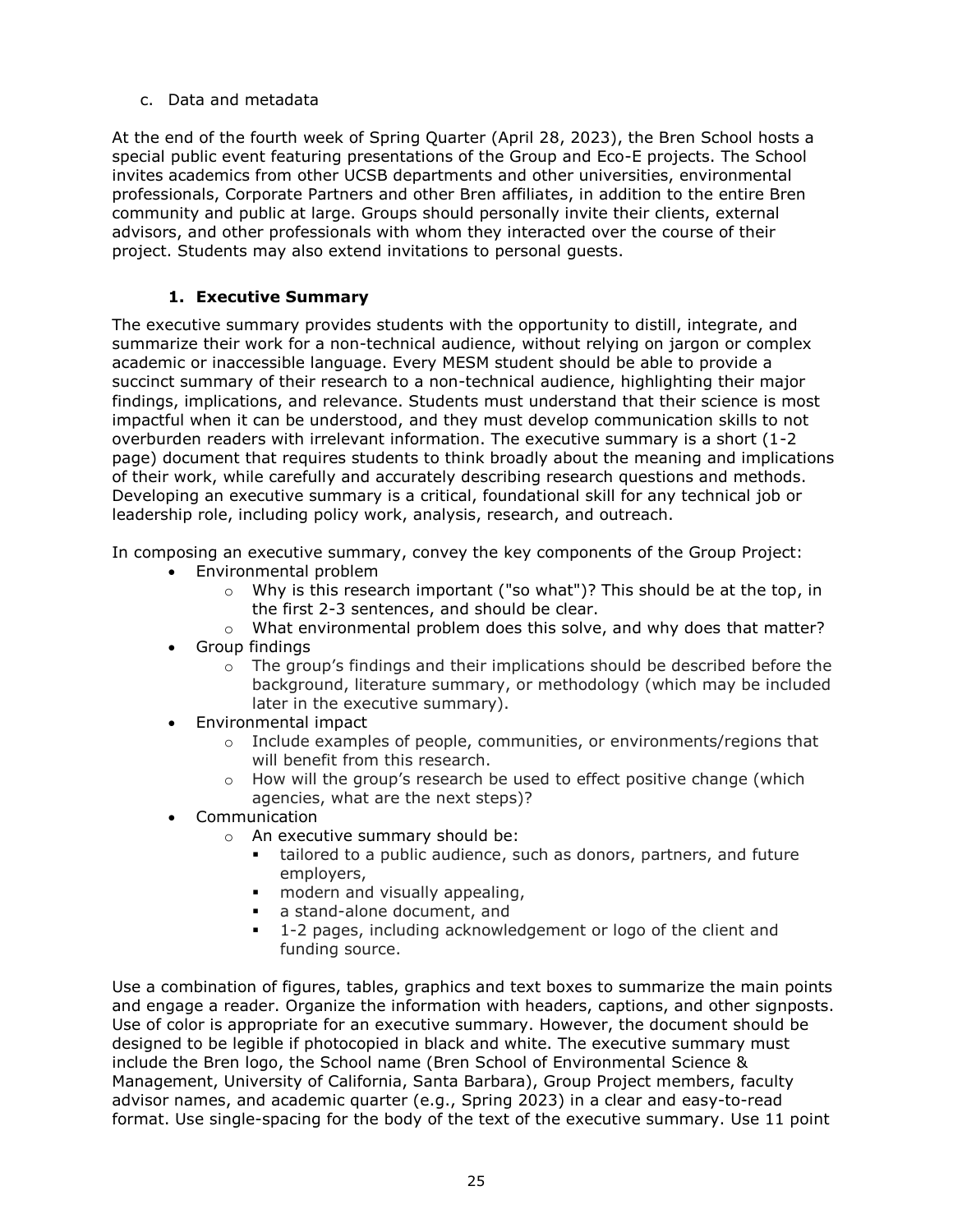Garamond type (or comparable font), columns with 0.75-inch margins, flush left and right, and 0.5 inch between columns. Section headings should be in larger type.

A draft of the executive summary must be submitted to the faculty advisor(s) by the second Friday in Spring Quarter (see timeline for dates). The faculty advisor(s) should provide prompt feedback on the executive summary. Students should integrate the feedback and submit an electronic (PDF) copy of the final executive summary to the faculty advisor(s) and Group Project Coordinator by the end of the third week of Spring Quarter.

# **2. Final Presentation**

Master's Project Final Presentations celebrate the completion of innovative, leading edge research and offer Bren MESM students the opportunity to share their work with faculty, peers, potential employers, members of the community, family and friends. The Final Presentation should focus on the project findings and their significance. Final Presentations contribute to the reputation and prestige of the Bren School and, hence, the value of the students' degrees. All  $2^{nd}$  year MESM students are required to participate in the final presentations. Participants are advised to dress in business attire.

Each group has 25 minutes, which includes 13-15 minutes for the presentation and 10-12 minutes for questions. It is recommended that no more than three group members present, since speaker transitions are disruptive and generally reduce the effectiveness of the presentation, especially when there is limited time. All members of the group must be in attendance and will be part of a panel seated in front of the audience. The entire group will participate in answering questions.

The audience at the Final Presentations is different than the audience at Faculty Reviews. The Final Presentations need to be understandable to a diverse group (employers, experts, non-experts, family, and friends, etc.). This does not mean that it is necessary to "dumb down" the presentation. However, students should prepare a presentation for an audience that is more interested in substance and findings and less interested in, for example, analytical methods or data management.

Each project has one page in the Master's Project Final Presentations program. An abstract, along with the project title, group members, advisor(s), and acknowledgements must be sent electronically to the Group Project Coordinator by the end of Week 2 of Spring Quarter (see timeline for date).

# **3. Data and metadata**

At the end of the project, data used in the project and associated metadata must be archived through the Bren School. The Data Manager must submit the organized data and metadata to **[datacuration@library.ucsb.edu](mailto:datacuration@library.ucsb.edu)** with a copy to the faculty advisor(s) and Group Project Coordinator**.** As described earlier, data used in a Group Project may have significant value for other researchers and sharing the data is the responsibility of the group. Data protected by non-disclosure agreements (NDAs) are exempted from this requirement. Throughout the project, the Data Manager should organize the data and create metadata so, after the project is completed, another user may access and utilize the data. The Data Management Plan included in the work plan sets forth the guidelines for data management and archiving. For assistance with preparing data for archiving, please contact datacuration@library.ucsb.edu.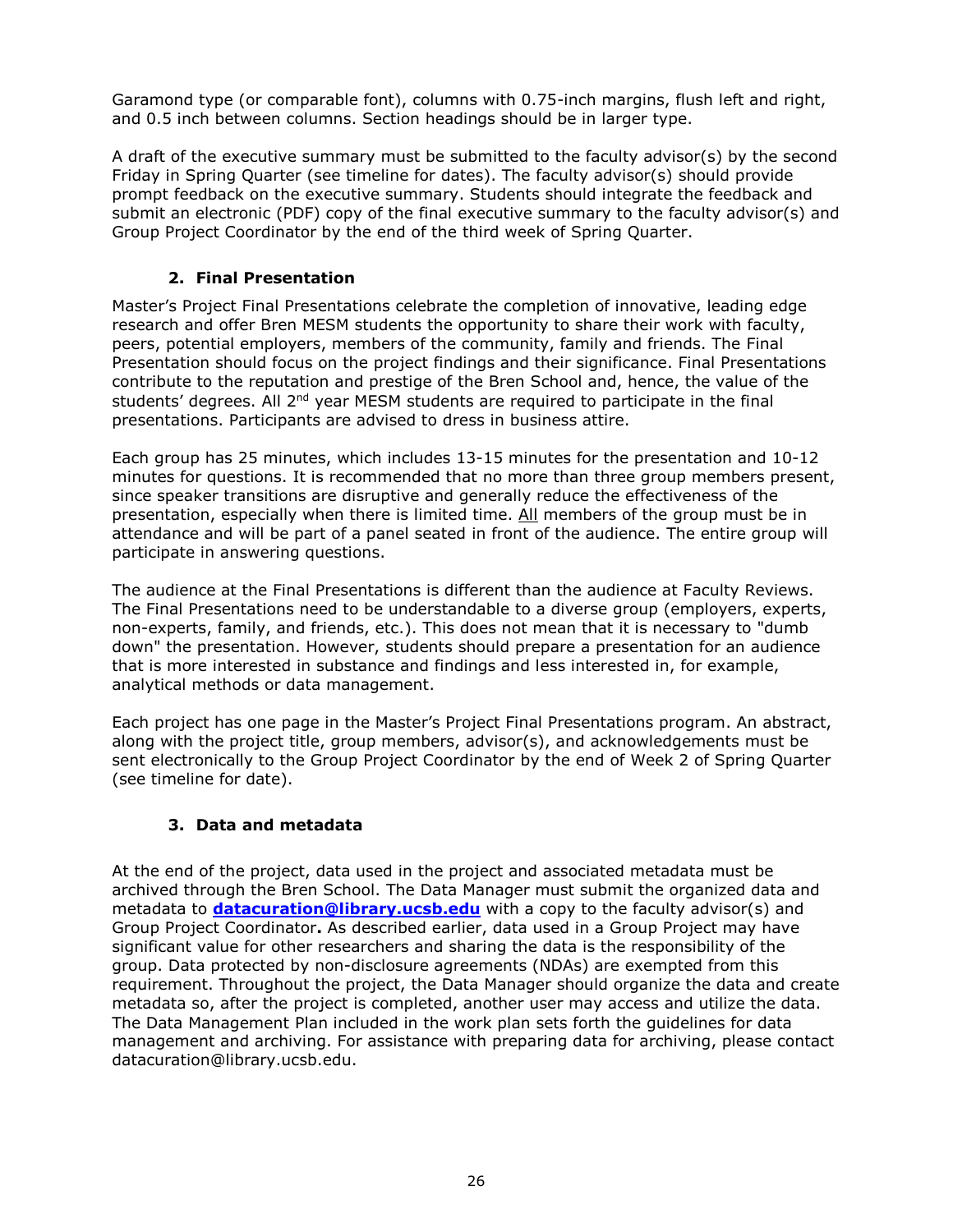#### 5. **PROJECT EVALUATION**

#### **A. Faculty Evaluation of Students**

Each student in the group will receive a separate grade for each quarter of the project (ESM 401A, 401B, 401C, 401D). If a group performs well together, it is likely that all group members will receive the same grade, but this is not guaranteed.

Student performance in a Group Project is evaluated and graded based on demonstrated depth of understanding, critical thinking, interdisciplinary approach, originality, external development, resourcefulness, professionalism, and communication skills. Specific criteria that faculty advisors will use in assigning project grades include:

- 1. A working understanding of the published literature and facts immediately relevant to the project. A literature review should be largely completed by the end of Spring Quarter of the first year.
- 2. A critical perspective on the quality and shortcomings of prior work relevant to the project. This should include an identification of attempts to answer similar questions in other contexts. This critical review should be at least 50% completed by the end of Spring Quarter of the first year and fully demonstrated by the fall progress review.
- 3. Knowledge and synthesis. A working understanding of the social and natural science dimensions of the issues and an aggressive plan for integration of these dual perspectives into the project. This should be demonstrated at a level of 75% by the end of Spring Quarter of the first year and 100% by the beginning of Winter Quarter of the second year.
- 4. Originality. Originality of analysis, problem formulation, and scope of work. This should be demonstrated throughout the project.
- 5. Professional relationships. Formation of working relationships with environmental professionals outside of the Bren School. In some cases, external advisors may be identified when the Group Project is proposed. In other cases, the students may have to identify external advisors who can benefit the Group Project. This should be completed by the middle of Spring Quarter of the first year of study.

Group members shall demonstrate the highest level of professionalism and respect in their dealings with each other, their faculty advisor(s), client, external advisors and other stakeholders.

- 6. Resourcefulness. Throughout the project, students shall demonstrate initiative in finding information, identifying tools necessary to achieve the scope of their project, seeking outside advisors, acquiring necessary funding, and establishing internships for themselves as appropriate.
- 7. Punctuality. Students shall attend all group meetings on time and ready to engage with their team. They must deliver intermediate and final products on schedule, both to meet Bren School deadlines as well as intra-group deadlines established by the Project Manager.
- 8. Knowledge and analytical thinking. Students shall gain knowledge about the problem, conduct a rigorous scientific analysis and produce well-reasoned conclusions and recommendations.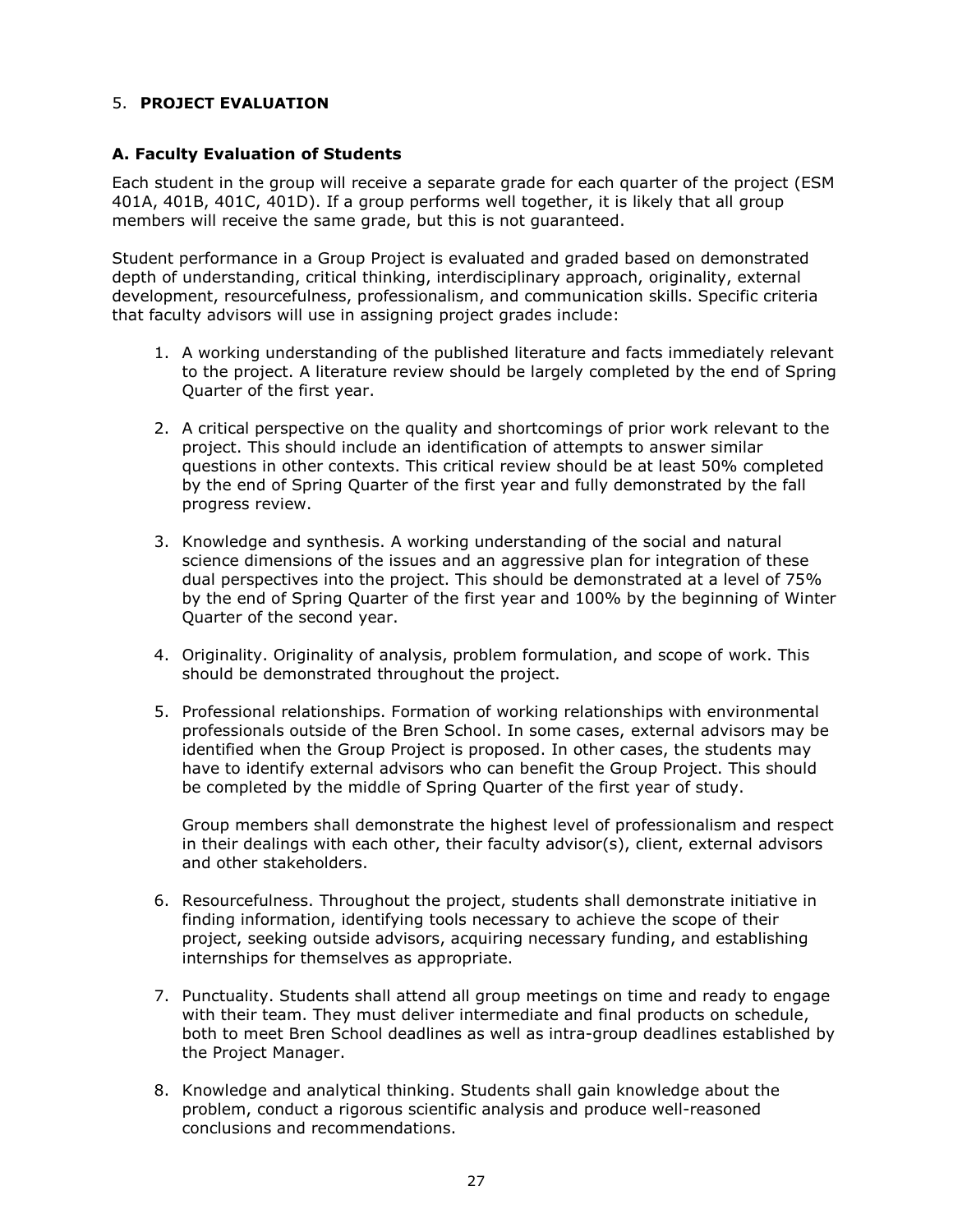9. Communication skills. Oral presentations and written reports shall be wellorganized, scholarly, and well-communicated. Each group member must co-present the work orally, either at the Faculty Review or Final Presentation, and be present and participate in both events.

All group members, particularly Project Managers, are expected to communicate concerns and issues with each other and their faculty advisor(s) in a timely manner.

10. Participation. Students shall participate and actively contribute in meetings, training sessions, and events.

### **B. Student Evaluations of Faculty Advisors**

At the end of the project, all Group Project members should complete an evaluation for their faculty advisor(s) and submit it to the Group Project Coordinator (see Appendix I). The Group Project Coordinator compiles all comments for anonymity and provides them to faculty only after the final grade for ESM 401D is issued.

In the event that there are any serious advising problems mid-way through the project, this should be brought to the attention of the Group Project Coordinator or the Assistant Dean. These staff understand and are committed to respecting privacy and anonymity in working with students to try to find solutions to problems.

### 6. **CREATING A PROJECT BUDGET**

Each Group Project is allotted \$1,300 as a base budget, and up to an additional \$200 of printing on Bren School printers. The Financial Manager (FM) for each group must attend a meeting with the Bren School's Finance Team in spring of the first year of study in order to activate the group's account.

Each group must create a budget for its project, estimating expenses to the best of its ability and accounting for phone calls, travel, software, datasets, laboratory fees, business cards, reference books, presentation materials, photocopying, publication expenses, and a printed copy of final report (if requested by faculty advisor(s) or client. The budget is for reasonable expenses directly related to the Group Project.

Bren School Purchasing Procedures:<https://bren.ucsb.edu/purchasing>

Please note: There are numerous restrictions to use of Group Project funds provided by the Bren School. **These funds cannot be used (\****see exception below***) to pay for gifts, awards, or donations. There are strict eligibility requirements related to hiring. The group's Financial Manager must discuss all potential hires with the Bren School's Business Officer before proceeding with the hire. Restrictions related to use of funds for food and beverages are as follows:**

- Funds may only be used for food and beverages associated with entertainment/business meetings if (1) prior approval is obtained from the Bren School's Business Officer; and (2) the entertainment is associated with a meeting that includes other people who are not from the University (i.e., client, external advisor). **The funds cannot be used to provide food and beverages for meetings that include only UC personnel and/or students**. Your client must be in attendance for food/beverage to be reimbursed. If you do not have a client, food/beverages will not be reimbursable at GP meetings. There are NO exceptions to this UC policy.
- Funds may only be used for food and beverages related to travel if the travel conforms to UC travel policies [\(https://bren.ucsb.edu/travel\)](https://bren.ucsb.edu/travel).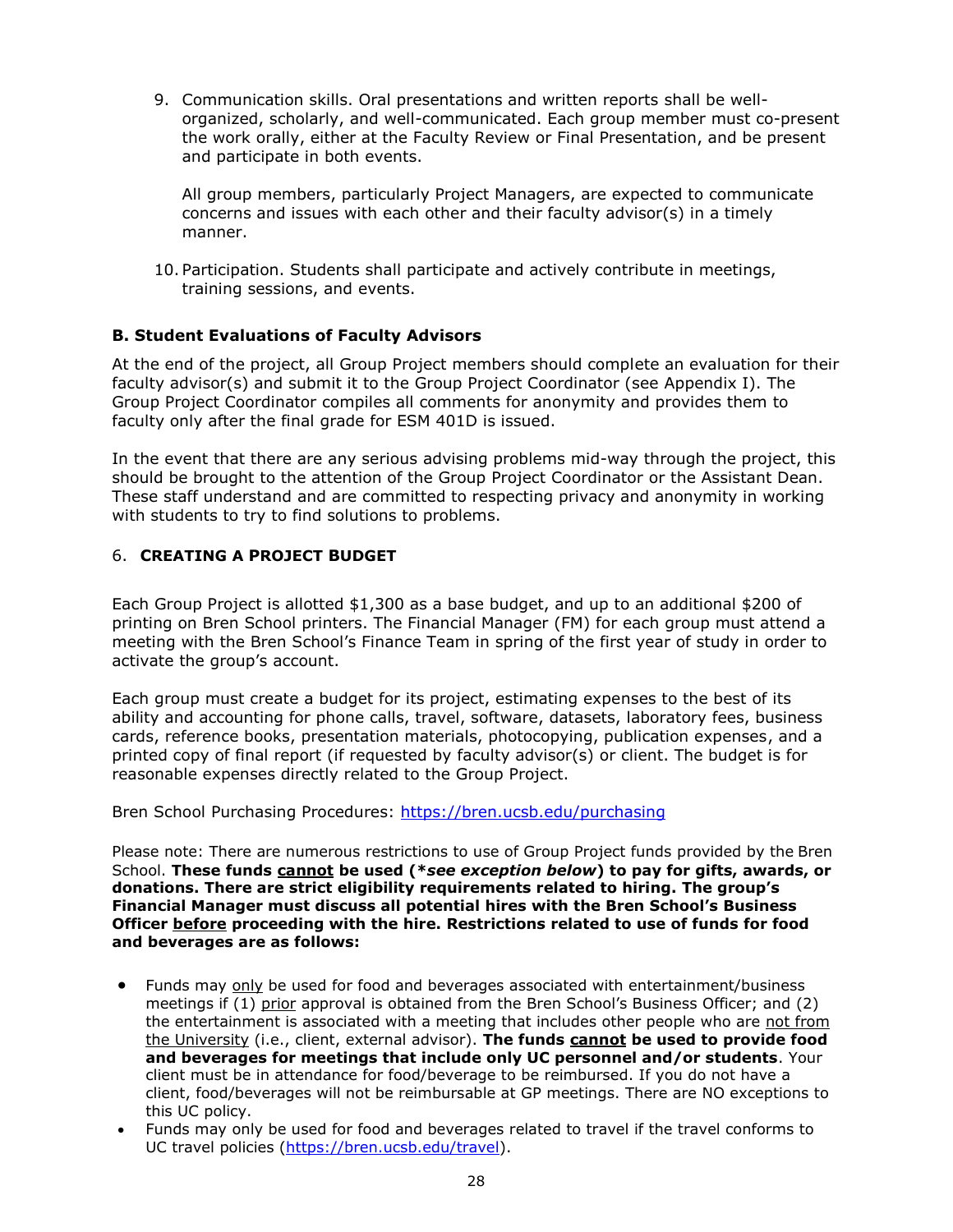\**Under special circumstances, the group can request an exception to policy for expenditure for a gift. However, request for exception to the policy must be made to the Bren School's Business Officer in advance of the expenditure and approval is not guaranteed.*

# **Bren School Financial Unit**

- The Bren School's Financial Manager is the primary contact for budget matters related to Group Projects. The Financial Manager is Bridget Mastopietro [\(finance@bren.ucsb.edu;](mailto:finance@bren.ucsb.edu) [bridget@bren.ucsb.edu\)](mailto:amaffett@bren.ucsb.edu); Bren Hall 2516; 805-893-3540.
- The Bren School's Purchasing Coordinator processes purchase orders and reimbursements for items associated with Group Projects [\(purchasing@bren.ucsb.edu\)](mailto:purchasing@bren.ucsb.edu) and paperwork related to travel [\(travel@bren.ucsb.edu\)](mailto:travel@bren.ucsb.edu) associated with Group Projects. The Purchasing Coordinator is Jewels Bolden; Bren Hall 3524; 805-893-4172.

# **Group Project Financial Managers**

Each group must designate one person to serve as the group's Financial Manager (FM). The list of student Financial Managers will be provided to the Bren School's Finance Team and an informational/training meeting for student Financial Managers will be scheduled to discuss policies and procedures.

# A. Project Codes

Each Group Project is assigned a unique Project Code. A Project Code is an account number in the School's internal accounting system designated to track expenses. Each Project Code number looks something like "GP087." Group members must use this Project Code to identify charges (Purchase Orders (PO), faxes, phone calls, petty cash receipts, lab fees, etc.) for appropriate allocation and/or reimbursement.

# B. Expense Tracking

The student Financial Manager will use Concur to process reimbursements. The student Financial Manager also will receive login information for GUS, the school's internal accounting system used to track expenses. Students may log into GUS at any time to check their group's budgetary activity. The student Financial Manager will be responsible for tracking, managing, communicating about, and updating the group's budget. If expenses (phone, copies, travel, etc.) exceed the budgeted amount or do not conform to University policy, reimbursement requests will be returned and the group members will be responsible for funding the activity. Please note: There may be a delay from the time a group makes a purchase or submits a reimbursement request to when it is posted in GUS. It is important for the student Financial Manager to independently record and track all expenses for the group to avoid exceeding the project budget. Students are responsible for paying expenses above the project budget or not in compliance with UCSB and Bren School policies.

# C. Printing

Each group receives up to \$200 of printing on *Bren Hall* printers. These funds must be transferred to the individual printing accounts of Group Project members. If groups require more than \$200 of Bren printing, then groups must request a transfer of some of their project funds to printing accounts. If there are not adequate funds remaining and groups require more printing, they will have to pay for it themselves and the charge will be billed to students' BARC accounts.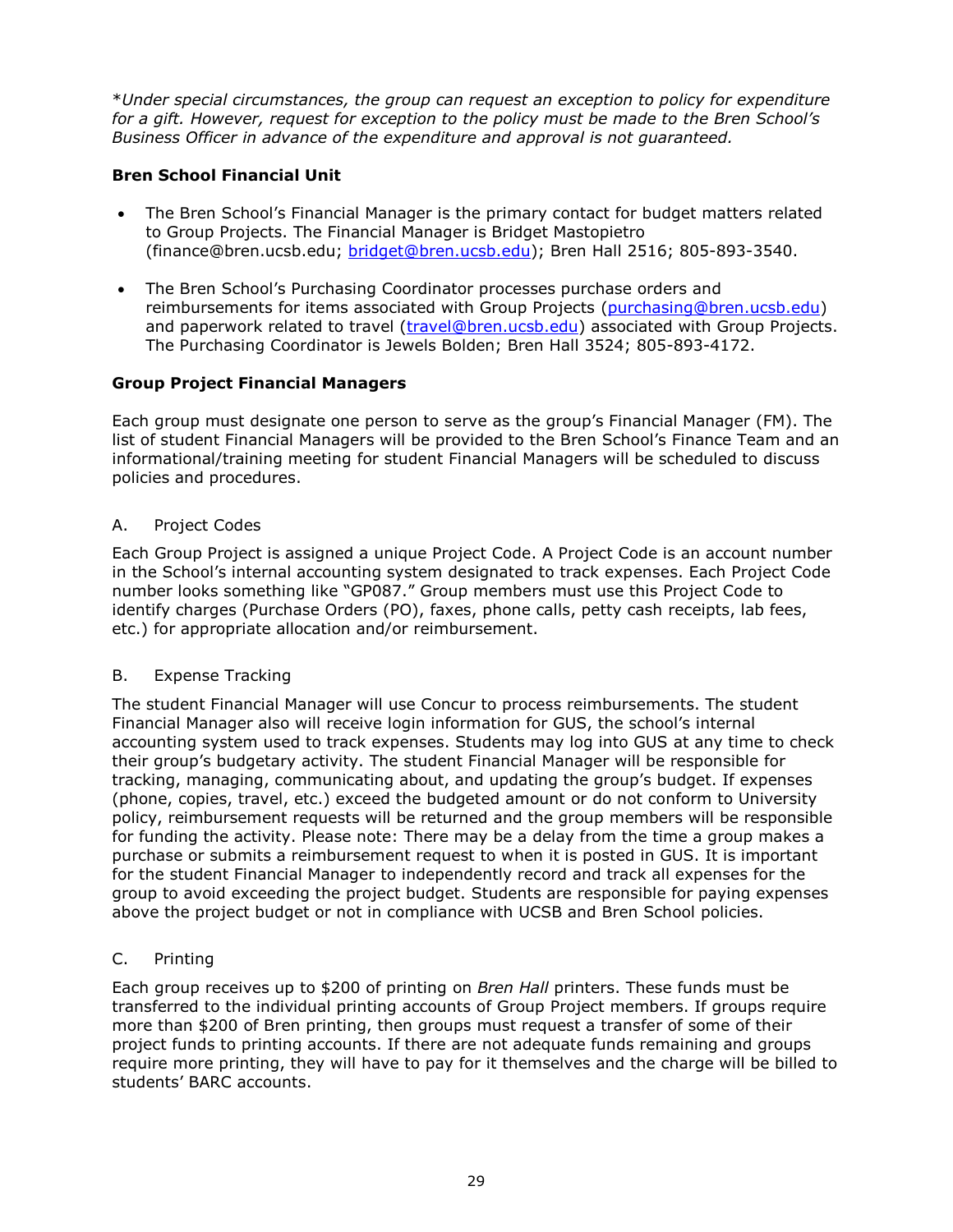# D. Copying

Bren copiers are for staff and faculty use only. Copying may be done at Davidson Library or the University Center.

#### E. Visitor Parking Permits

Visitors may purchase short-term "ePermits" from Pay Stations in visitor parking lots. The vehicle's license plate will serve as the parking permit. Customers purchasing parking through a Pay Station are no longer required to display the "dispenser permit" on the vehicle dashboard.

The student host also may purchase a parking permit on behalf of their guest. Requests for VIP parking permits must be made **14 business days as required by Transportation and Parking Services (TPS)** and must include the vehicle make, model, license plate number, and license plate state within the request. Requests for visitor ePermits made less than 2 weeks in advance cannot be guaranteed. "Guest permits" are \$8.00 and give visitors access to visitor parking lots only (no access to Lot 1). "VIP permits" are \$10.00 and give visitors access to both visitor and staff parking lots (access to Lot 1). Reserved parking (where a parking spot is designated for the visitor near Bren Hall) is more expensive (\$30/day) and should be used only when the visitor is an extremely important individual with a time constraint.

### F. Purchasing

All purchasing must be processed through the Bren School Purchasing Coordinator. The preferred purchasing method is to email purchasing requests and project code to [purchasing@bren.ucsb.edu](mailto:purchasing@bren.ucsb.edu) so the Purchasing Coordinator can place the order. Another method of purchasing is to use personal funds to purchase the item and then submit a reimbursement request. Original receipt(s) are required for all expense claims. Student Financial Managers should understand purchasing policies and procedures [\(https://bren.ucsb.edu/purchasing\)](https://bren.ucsb.edu/purchasing) and ensure that their group abides by these rules. *Please note:* **Any non-consumable items purchased by the group with project funds are the property of the Bren School and must be returned to the school at the close of the project (e.g., an external hard drive). Purchase of clothing for Master's Project Final Presentations, or other project-related activity is not allowed.** 

#### G. Reimbursement

If a vendor doesn't allow online payment through FlexCard or through a Gateway PO, group members may use personal funds and then submit a receipt to the Purchasing Coordinator to be reimbursed. **Please note: Business Expense Reimbursements should always be a last resort, and your Department should direct everyone to use Gateway or use your Department Flexcard for these kinds of purchases.** There is a new process for submitting reimbursement requests through Concur. If you are a UC employee, please refer to https://bren.ucsb.edu/purchasing for detailed guidelines on how to complete a Business Expense Report and an Entertainment Report. If you are not a UC employee, please contact [purchasing@bren.ucsb.edu](mailto:purchasing@bren.ucsb.edu) for reimbursement requests. Groups have access to their Group Project funding until the last day of Spring Quarter of the second year of study. Receipts should be submitted at least two weeks before the end of Spring Quarter to ensure sufficient time for processing.

#### H. Travel

All travel must be processed through the Bren School Financial Office. Student Financial Managers should familiarize themselves with the Bren School Travel Regulations. Questions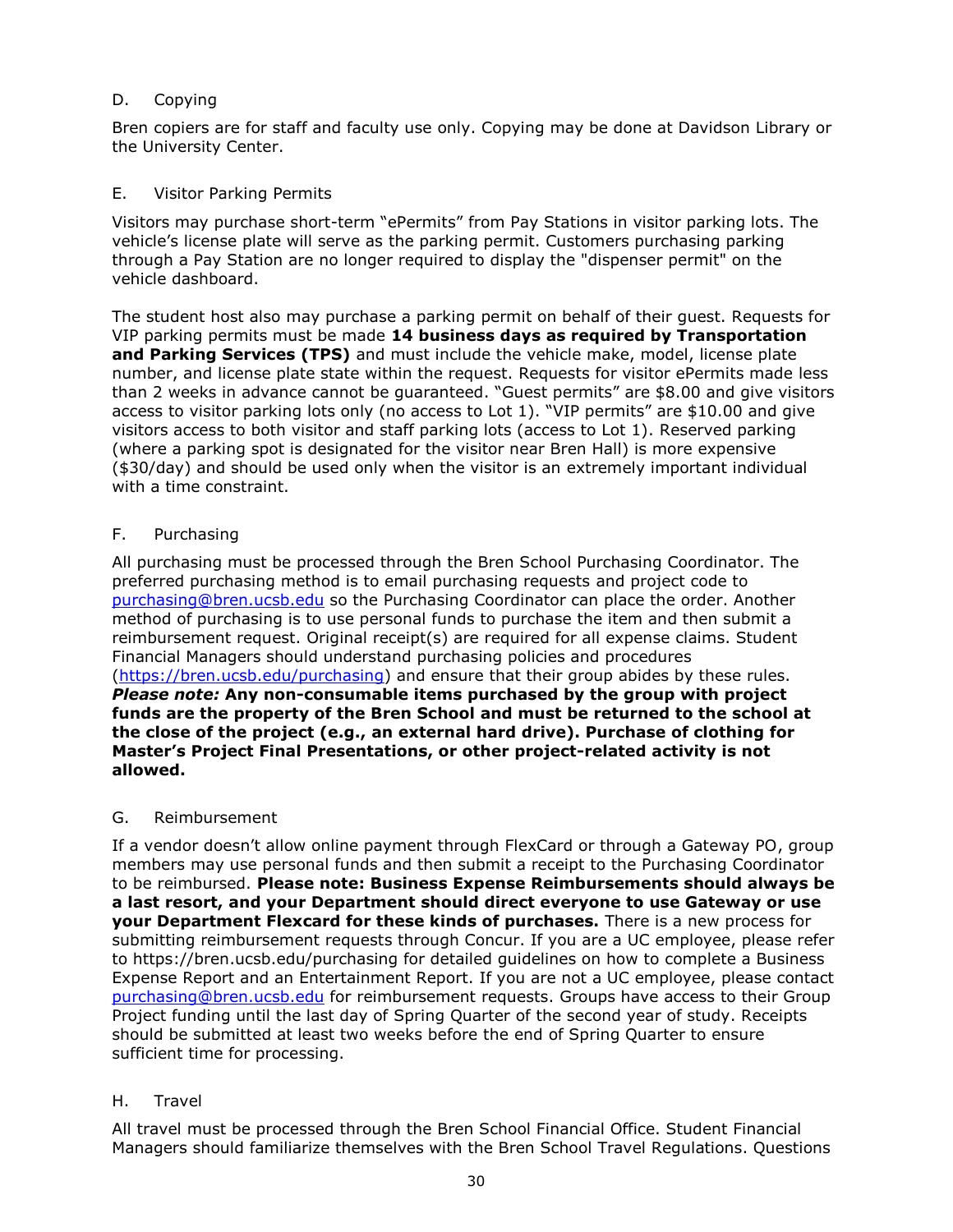regarding travel should be sent to [travel@bren.ucsb.edu.](mailto:travel@bren.ucsb.edu) All travel reimbursement claims must be submitted to the Bren School Travel Coordinator no later than 30 days upon completion of travel to allow time for internal processing, and transfer to the UCSB Central Accounting Office in time for the 45-day UCSB processing deadline. More information on travel can be found on the Bren website here: <https://bren.ucsb.edu/travel>

#### I. Outside Funding

Most Group Projects do not require outside funding and are able to fully complete the scope of work within the budget provided by the Bren School. In some cases, a project's scope of work, required travel, or materials exceed the Bren School budget and additional costs must be funded by the client. When this is the case, costs must be estimated and the client must acknowledge that they are able and willing to pay up to the amount that has been estimated. This must be established in the initial Group Project proposal. If a client does not pre-approve the budget, a project with additional costs is unlikely to be selected.

#### Gifts

In limited circumstances a client or other external funding source may wish to make a contribution to support a Group Project. In this case, please contact the Bren School's Assistant Dean for Development, Lotus Vermeer, **Ivermeer@bren.ucsb.edu.** It is imperative that individuals and organizations are NOT solicited for gifts. **Active fundraising by students without guidance from the Assistant Dean for Development is NOT appropriate.** Any discussion about potential gifts to the Bren School should be directed to the Assistant Dean for Development. A gift cannot have deliverables of any kind. If there are deliverables, or if there is paperwork to be signed, it is highly unlikely that it is a **gift**. No Bren student or faculty member has the authority to sign paperwork related to acceptance of money.

If a gift is received to support a particular Group Project, then a special Project Code will be created for the group to access these funds. If there are funds remaining at the end of the project, they will return to the Bren School general fund.

Keep in mind that federal agencies, other governmental agencies and many nongovernmental organizations cannot give money in the form of a gift. In this case, any funds contributed toward Group Projects should either be managed by the agency or organization (strongly recommended) or directed to UCSB as a contract or grant.

#### Grants/Contracts

A contract or grant is used when money is given to the University for a specific deliverable(s). Given the complexities of submitting proposals for contract and grant funding, the length of time it tends to take to process proposals and ultimately receive funds, and the high overhead rate, it is far better if the Bren School receives funding to support Group Projects in the form of a gift or, better yet, if the client manages the funds directly. Please note that grants and contracts are required to provide for indirect (overhead) costs, which are 55.5% of the award, to be paid to the university; gifts are assessed 6% overhead. If a Group Project client or external advisor would like to provide a grant or contract to the school, please direct them to the Business Officer. No Bren student or faculty member has the authority to sign agreements related to acceptance of money.

#### 7. **COMPUTER RESOURCES**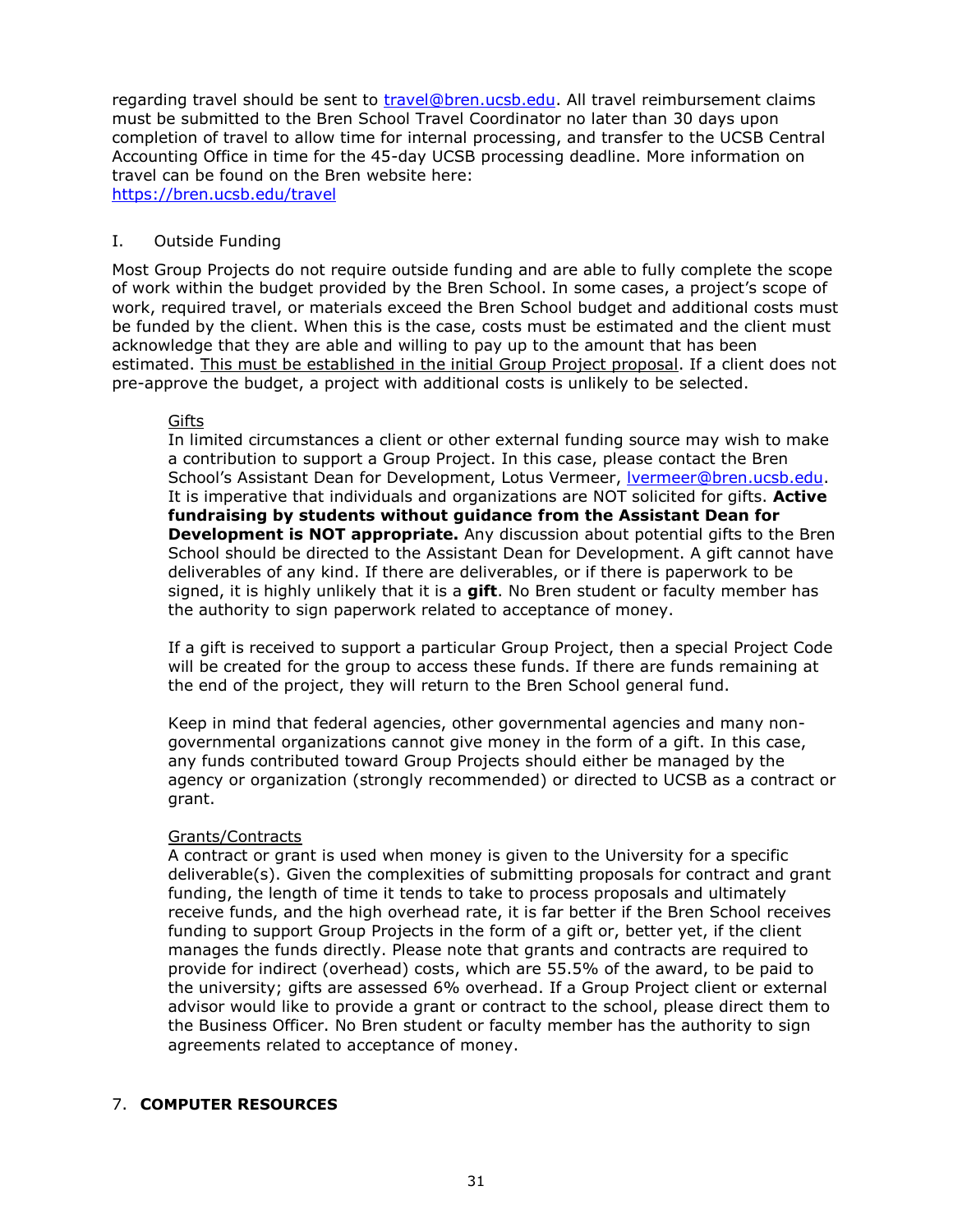The following describes computer resources available to each Group Project and recommended management practices. Most of these suggestions do not require any special privileges; those that require the involvement of the Bren School Compute Team are clearly noted.

# **A. Data Manager and Communication Manager**

Each group should designate a Data Manager (DM) who will have primary responsibility for maintaining the group's shared online information and adhering to the group's Data Management Plan. Designating a single Data Manager ensures that a group's information is consistent by allowing only the manager to modify it (except as specifically described below). The Data Manager should also be responsible for briefing group members on the use of directory and file permissions and managing information within the group's information architecture.

Each group should also designate a Communication Manager (CM). The CM will manage public communications on behalf of their group. CM responsibilities may include writing the short project summary for the Bren GP website in Spring Quarter of the first year, preparing educational materials about the project, maintaining a public blog or social media posts, presenting at a Flash Talk presentation for the MESM class at the beginning of Fall Quarter of the second year, and taking the lead to draft the 1-2-page executive summary in Spring Quarter of the second year. The CM is responsible for attending relevant training workshops, ensuring the group's research narrative is strong in both the Final Presentation and Final Report, and is the group's primary editor on all final deliverables to ensure these materials are presented in a cohesive and professional voice. The CM also serves as the lead in discussing outreach options with their client and working on any required outreach materials for their project (not mandatory, variably applicable).

# **B. Project Alias**

Each group chooses a short alias (less than 20 characters) for their project. The alias is used to label the project's online artifacts (directories, mailing lists, etc.) and identify the project in shorthand. The alias should be professional and should reflect some aspect of the group's research topic.

# **C. Group Email List**

Each group will be added to an email list for their project; the email is [gp](mailto:gp-alias@bren.ucsb.edu)[alias@bren.ucsb.edu.](mailto:gp-alias@bren.ucsb.edu) This will be used as a contact email for the entire group and is accessible to Bren staff and outside parties. Groups can also make an internal list for only group members and/or their advisor as necessary. Directions for setting up a Google Group are located here: [https://bren.zendesk.com/hc/en-us/articles/115002102646-How-do-I](https://bren.zendesk.com/hc/en-us/articles/115002102646-How-do-I-get-an-email-list-for-my-group-project)[get-an-email-list-for-my-group-project](https://bren.zendesk.com/hc/en-us/articles/115002102646-How-do-I-get-an-email-list-for-my-group-project)

# **D. Shared Directory**

The Bren School Compute Team will create a directory on the shared drive for each Group Project. The shared directory will be named "**[alias]**," and will be housed on a Bren School Windows server (esm.ucsb.edu). This shared directory will be accessible from all Windows systems in the ESM domain via \\esm.ucsb.edu\groupsprojects\GroupProjects2023\**[alias]**. For Group Project members, this will be mapped to G:\. The pathname **"gpshare"** in the remainder of this document refers to this shared directory.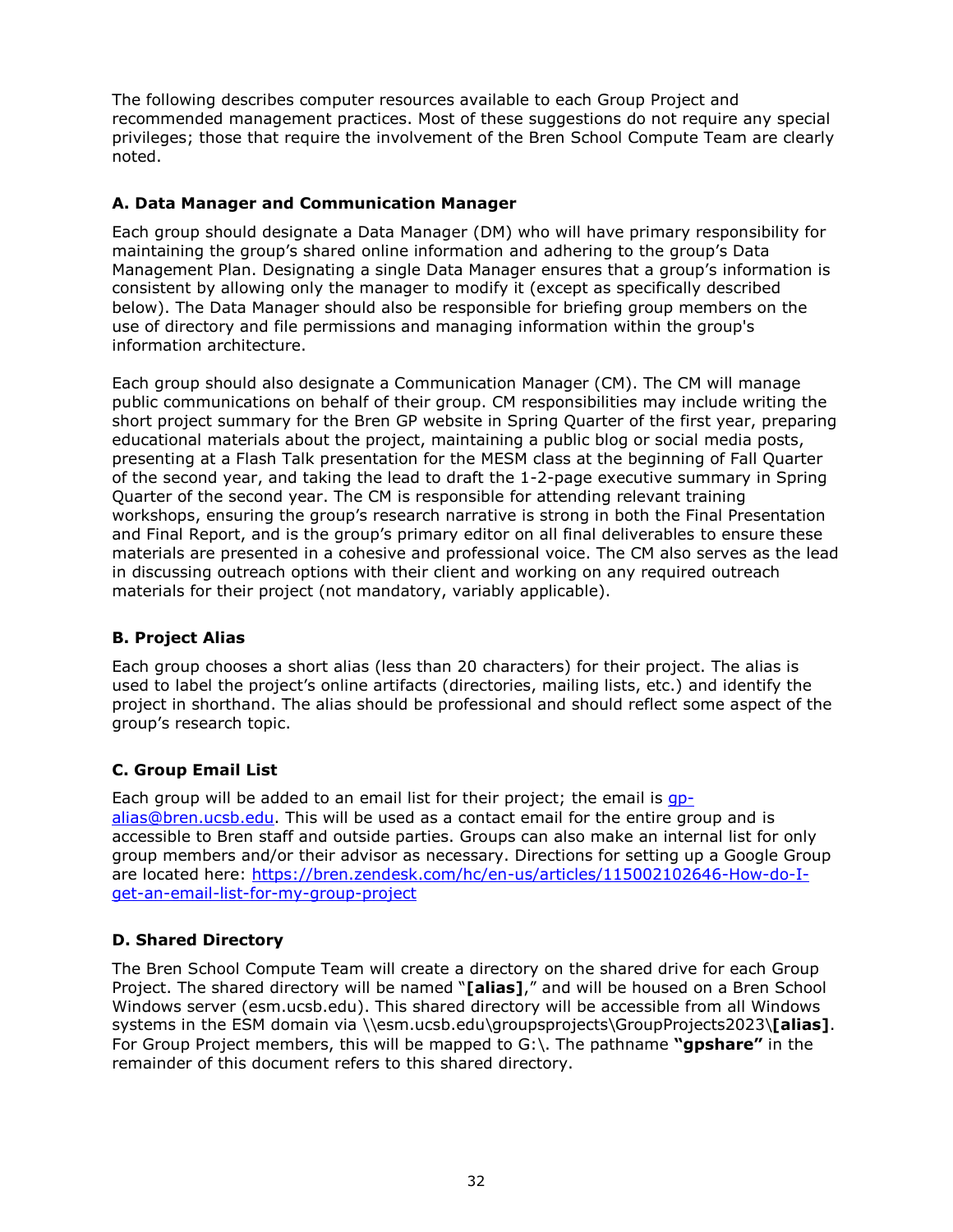# **E. Group Access Permissions**

The Bren School Compute Team will create a Windows group for each Group Project, named "**[alias]**." The members of these Windows groups will be the student members of each group, and if requested other parties such as faculty advisor(s). Unless otherwise specified, all files and directories discussed in these guidelines will be owned by the group's Data Manager. The Data Manager has the ability to modify group access permissions, while other members do not. The Data Manager and all group members are responsible for ensuring that the Windows group "EsmSystemAdmins" retains "full control" permissions on all directories within the Group Project's directory structure that the group wishes to be backed up. Without appropriate permission, regular backups of a group's electronic files will not occur, and lost files will not be recoverable. Students can access the permissions for a folder or files by right-clicking on it -> Properties -> Security.

# **F. Working Documents (Recommended)**

Each group's Data Manager may create a group-writeable directory GPSHARE\workdocs, under which each project member may create their own subdirectory GPSHARE\workdocs\member. These subdirectories should be readable by a group's Windows group, but writeable only by the owner and the Data Manager. The protocol for collaborating on a document is as follows: Each collaboratively authored document should be assigned a lead author who is responsible for maintaining the master copy. Each collaborator should be free to place components or edited versions in their own GPSHARE\workdocs\member\document subdirectory, where the document has a unique name, assigned by the document's lead author. It should be the lead author's responsibility to synthesize the final version of the document for submission to the Data Manager to post for the group members to read.

# **G. Library (Recommended)**

Each group's Data Manager may create a group-writeable directory GPSHARE\library, in which group members can place static (i.e., read-only) documents for the project to share. Group members should give the Data Manager their files that they would like to house in the Library. This directory should be "read only" for all group members with the exception of the Data Manager.

# **H. Calendar (Optional)**

Each group's Data Manager and/or other specified group members may maintain a project calendar for project events and deadlines, Google Calendar, etc. Each student has an individual Google Calendar account, which can be used to propose Group Project meetings, etc. Please remember that when using individual accounts, only the person proposing the meeting may make changes to the meeting. Therefore, one person should be selected to schedule meetings. For more Google Calendar information, visit: <https://bren.zendesk.com/hc/en-us/sections/201311245-Google-Calendar>

# **I. References**

Each group's Data Manager may maintain a shared file of bibliographic references that will be incorporated into project reports, papers, etc. Some groups choose to use an online citation manager; basic accounts are often free.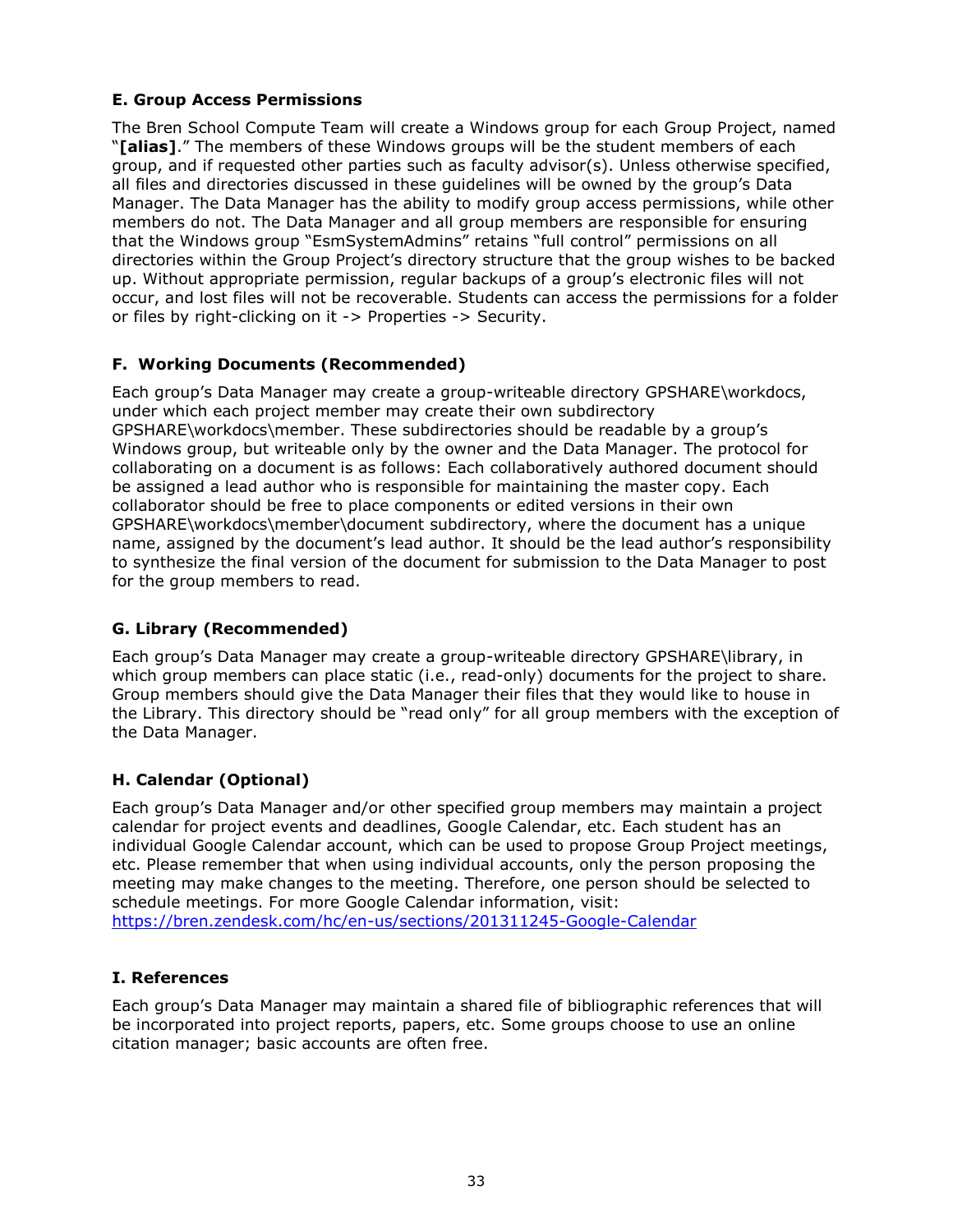# **Appendix I**

# **Evaluations**

### **Peer & Self Evaluation:**

Peer & Self Evaluations (completed quarterly) are available online: <https://bren.ucsb.edu/academic-resources-current-students>

#### **Faculty Evaluation:**

The faculty evaluation will be submitted via Qualtrics. The Group Project Coordinator will send a link to the survey in Week 5 of Spring Quarter of the second year of study. Survey results will be kept anonymous, compiled in summary format, sent to advisors after Spring Quarter grades are issued, and recorded in personnel files.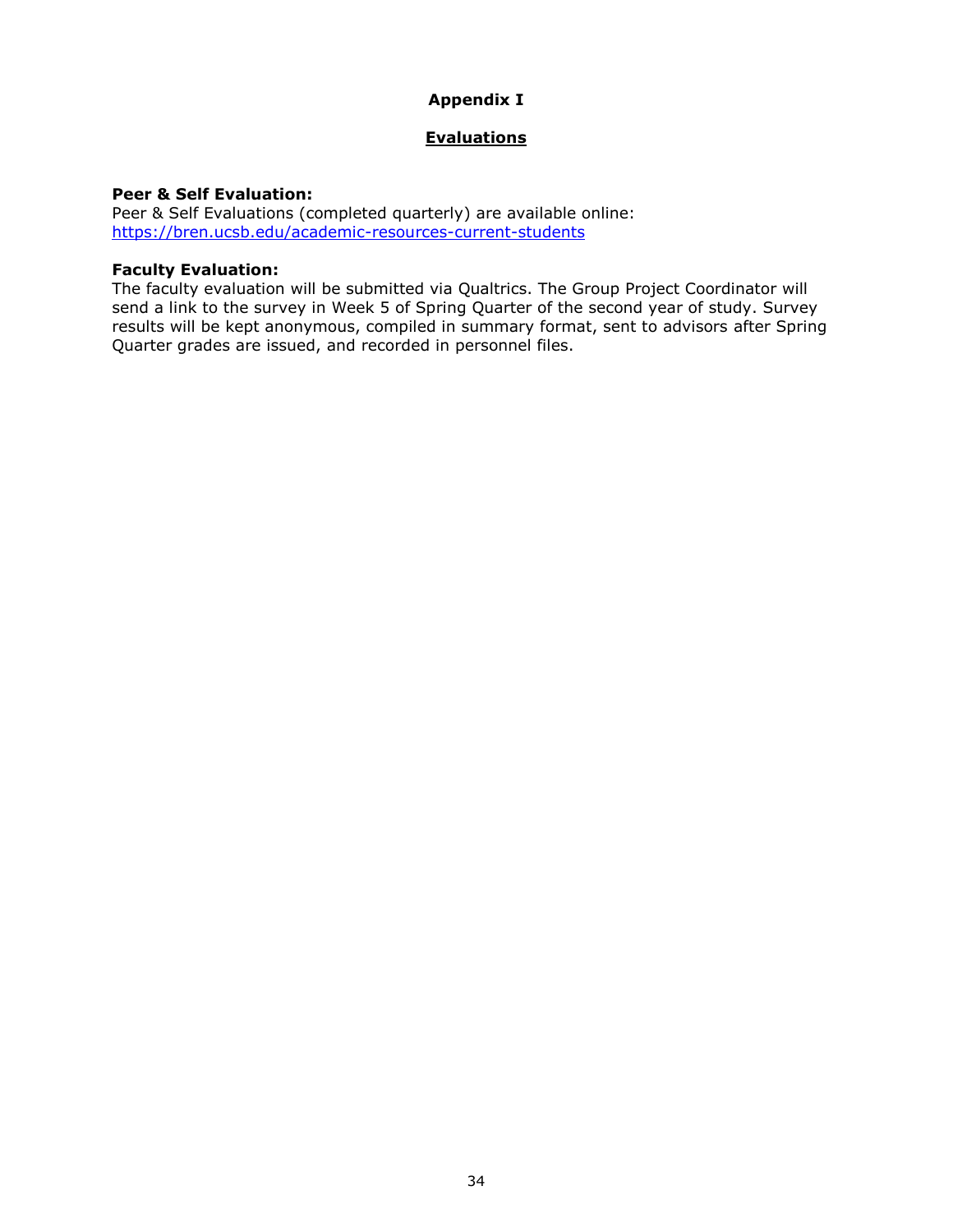# **Appendix II**

# **Formatting & Filing Requirements for MESM Group Project Final Reports**

### **Responsibility for the content of the Final Report**

The group members and faculty advisor(s) are responsible for the content of the final report. The faculty advisor must review the entire draft report before giving final approval. This review includes:

- All preliminary pages or front matter (e.g., preface, dedication, acknowledgements, etc.)
- The main body of the report (including figures, charts or other inserted matter)
- The back matter (e.g., notes and bibliography, appendices, etc.)

In general, no changes may be made to the final report after the faculty advisor(s) have signed the signature page. If changes are necessary after the faculty advisor(s) has approved the report, the group must have their advisor sign a new signature page.

The organization, presentation, and documentation of each Group Project must meet the standards set by the faculty advisor(s) and the Bren School. For general information, students may consult a standard style guide; The University of Chicago Manual of Style is recommended as an authoritative source. Students who have discipline-specific questions should consult their faculty advisor(s).

### **Group Project title and signature page requirements**

#### Title page requirements

Each Group Project final report must include a title page with the following information:

- Title of the Group Project
- "Master of Environmental Science and Management" as the students' degree objective
- Bren School of Environmental Science & Management, University of California, Santa Barbara
- Names of group participants (alphabetical order recommended) and faculty advisor(s)
- Month and year the final report is signed by the faculty advisor(s)

Bren staff will link each Group Project on the Bren School website by graduating year.

#### Signature page requirements

The format of the signature page is displayed in Appendix IV. The signature page should be placed immediately following the title page. The signature page should not be numbered but should be counted toward subsequent numbering.

Due to concerns over privacy and because Group Project final reports will be posted to the Bren website, students should include an *unsigned* signature page in the .pdf of their final report. The unsigned signature page must include the typed names of students, in alphabetical order, followed by a section with names of faculty advisors, also in alphabetical order. "This Group Project is approved by:" must appear immediately above the faculty advisor(s)' names. The approval page must contain the month and year the project is signed by the faculty advisor(s).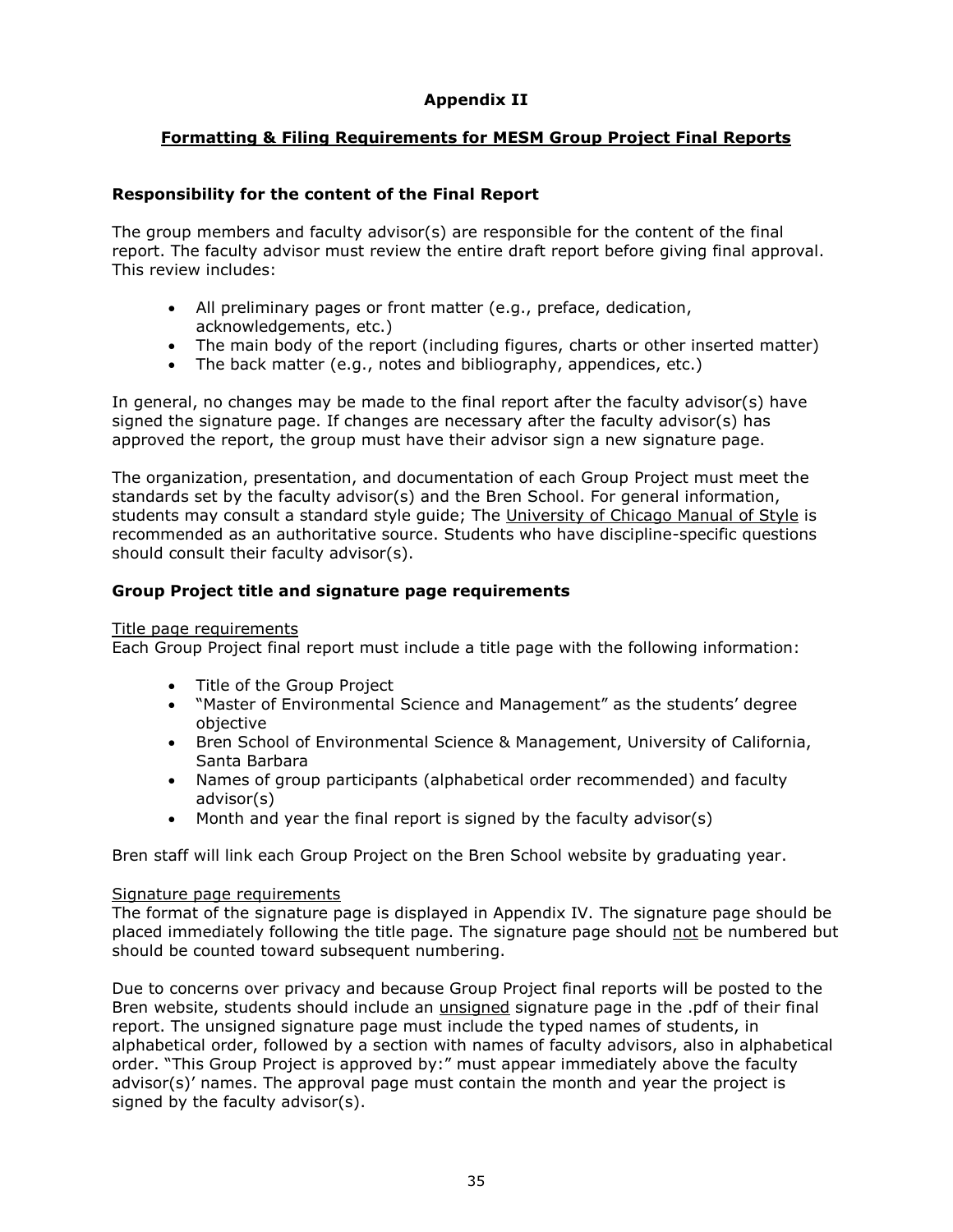Group Project faculty advisors and project members must sign a stand-alone copy of the signature page and submit it to the Group Project Coordinator. All signatures must be by digital signature (e.g., DocuSign) or black or blue ink (no other color ink is acceptable). The typed name of the person signing must appear immediately to the right of or below the signature.

#### **Standards for Group Project titles**

The Group Project title should use specific, unambiguous, descriptive words that will ensure electronic retrieval. Do not use formulae, symbols, superscripts, Greek letters, or other nonalphabetical symbols in the title. Group Project titles should represent a summary of the research and not be lengthy. Titles that contain more than 10 words are considered wordy. Subtitles should be used only when absolutely necessary.

#### Dates on title and signature pages

The approval/signature page and the title page must have the month and year the project is signed by the faculty advisor(s).

#### Table of Contents

A table of contents is required. The table of contents should include the major chapters, subchapters, and figures and tables.

Other preliminary pages, such as those for acknowledgements or list of figures and charts, are optional.

#### Abstract

An abstract is required. It should provide a brief synopsis of the research and be succinct (200 words). The abstract should be placed following the table of contents and any optional preliminary pages (i.e., acknowledgements).

The table of contents, other preliminary pages, and abstract must meet all formatting requirements delineated below. All preliminary pages, with the exception of the title page and approval (signature) pages, must be numbered with lower case Roman numerals beginning with Roman numeral iii; see below for additional information on pagination and placement of page numbers.

#### Key Words

Select up to **10 key words** to describe the project

#### Legibility and appearance

The final report must be produced using a font that is highly legible and dark enough that it can be reprinted clearly.

#### Dimensions

The final report must be formatted to letter-size (8.5 x 11 inches).

#### **Margins**

The following are minimum margin dimensions. The group may set larger margins but must be sure that the final text is well within these guidelines.

LEFT  $=$  1.25 inches (this margin is wide for binding requirements)  $TOP = 1$  inch from top of paper  $RIGHT = 1$  inch BOTTOM = 1 inch from bottom of paper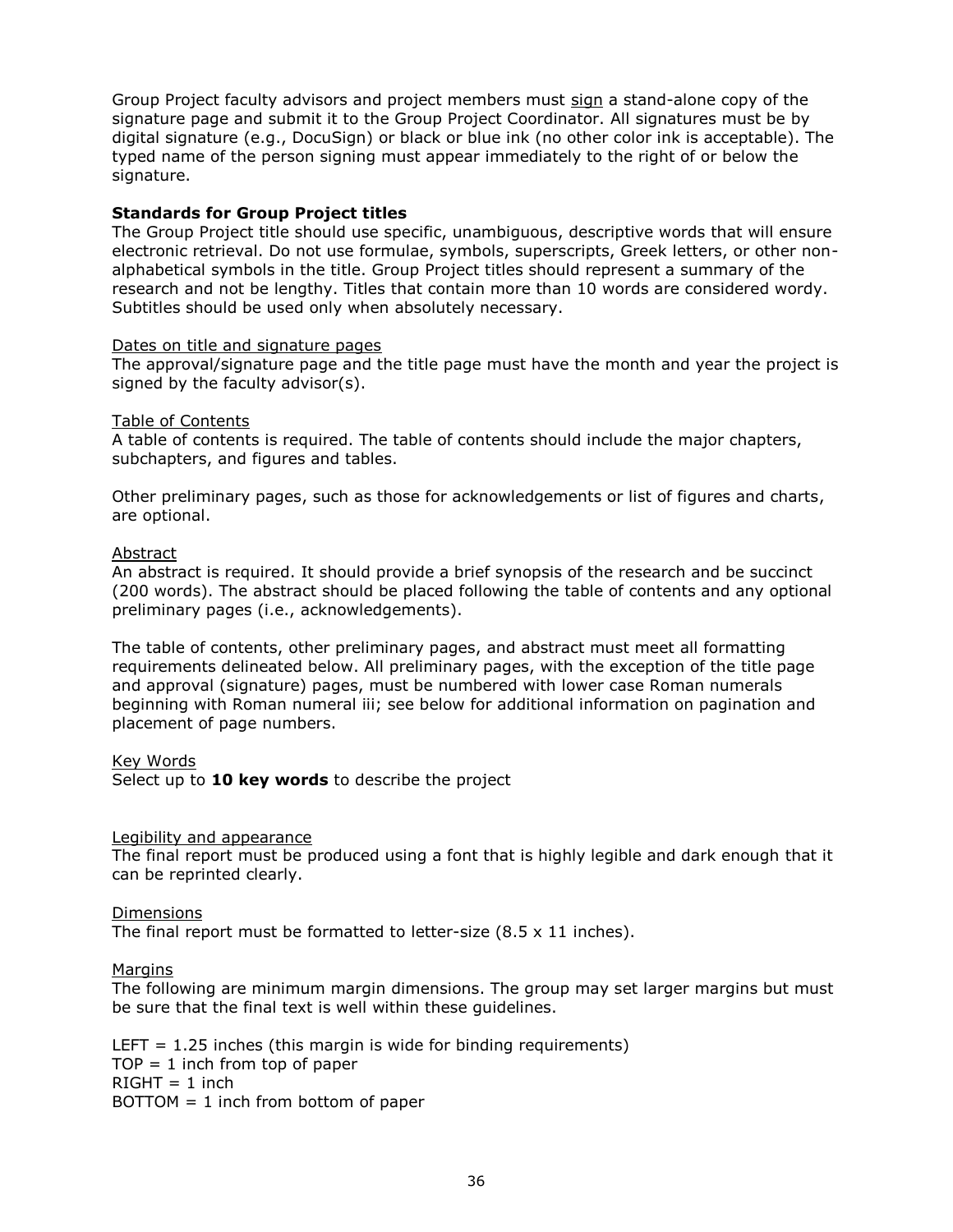Aside from page numbers, nothing must intrude into the margins. These minimum specifications also apply to all figures, charts, graphs, illustrations and appendices. When oversize pages are used, the same margin measurements must be maintained.

#### Page Numbers

Page numbers should be centered on the page 0.75 inches from the bottom of the edge of the page. Placement of page numbers must be consistent throughout the final report. Provide space between the text and the page numbers.

#### Pagination

Every page must be numbered consecutively. Except where noted below, each page of the entire final report must be numbered in accord with the following standards:

Neither the title page nor the signature page is to be numbered; however, these two pages are counted when numbering the following preliminary pages even though they are not numbered.

The preliminary pages following the title and signature pages must be numbered sequentially beginning with lower case Roman numeral "iii." All preliminary pages are to be numbered using lower case Roman numerals (iii, iv, v, vi, etc.). This includes dedications; table of contents; lists of figures, tables, symbols, illustrations, and photographs; prefaces; acknowledgments; and abstract.

The main body of the text and any back matter must be consecutively numbered with Arabic numerals (1, 2, 3, etc.), including text, illustrative materials, bibliography, notes, and appendices.

Correct pagination is required for the final report to be acceptable: no missing pages, blank pages, or duplicate numbers or pages.

#### Line Spacing

The final report should be single spaced with double spacing between paragraphs and sections.

Single spacing also should be used in those places where conventional usage calls for it, i.e., title page; figure, table, and photo captions; footnotes; indented quotations; and bibliography. When individual footnote or bibliographic entries are single-spaced, there must be double spacing between entries.

#### Fonts and Font Sizes for the Text and Notes

A font size of at least 12 point must be used for the basic report text. Standard fonts such as Arial, Century Gothic, Helvetica, Verdana, Tahoma, or Times are recommended.

A font size of at least 10 point must be used for footnotes and captions. Script, calligraphy, and specialized art fonts are not acceptable for the main body of the text.

Italics may only be used for quotations, headings, labels, book titles, foreign words, scientific names or occasional emphasis. Fonts for appendices, charts, drawings, graphs, and tables may differ from that used for the text. The print should be letter quality with dark black characters that are consistently clear and dense.

#### **Filing the Group Project Final Report**

Once the faculty advisors approve and sign a group's project, no changes can be made to the final report. The final report, including the completed signature page, must be submitted in electronic (.pdf) format to the Group Project Coordinator by the end of Winter Quarter. A petition is required for late submissions. The final report will be linked on the Bren School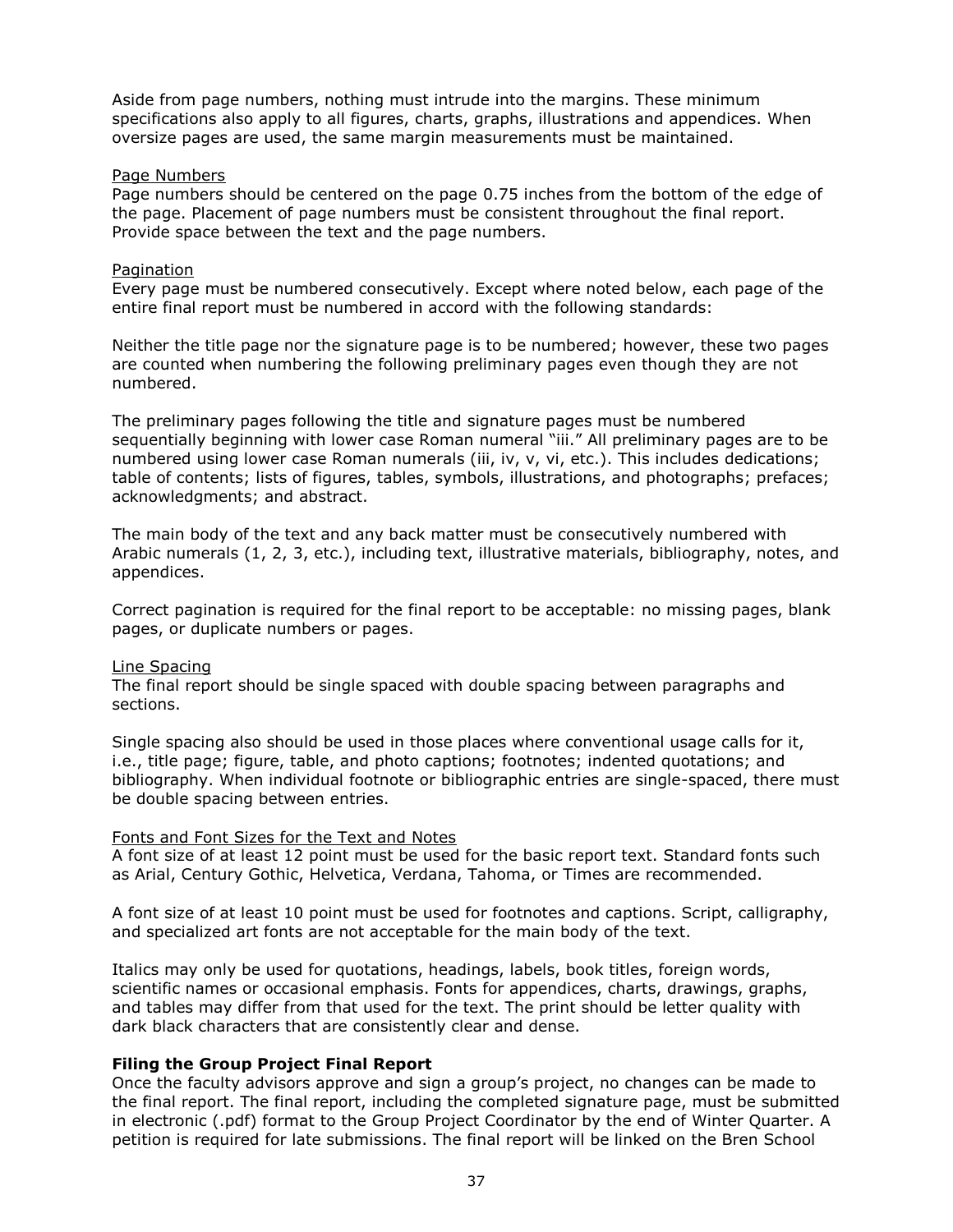website unless it is protected by an NDA. Please contact the Group Project Coordinator with any issues or questions about these guidelines.

The Group Project Coordinator will review each final report to verify that it meets the filing standards and will notify each group if corrections are necessary.

| <b>CHECKLIST AREA</b>       | <b>BREN REQUIREMENT</b>                                          |  |
|-----------------------------|------------------------------------------------------------------|--|
|                             |                                                                  |  |
| Legibility                  | Clear and legible font used.                                     |  |
| <b>Dimensions</b>           | 8.5 x 11 inches (exceptions made for oversize or special         |  |
|                             | materials).                                                      |  |
| Number of copies            | One electronic (.pdf) copy of final report for Bren School       |  |
| Margins                     | Left margin at least 1.25 inches; top line of type, right        |  |
|                             | margin, and bottom line of type at least 1 inch from edge.       |  |
|                             | Other than page numbers, nothing intrudes into margins.          |  |
| Page Number                 | Page numbers placed 0.75 inches from bottom edge of pages        |  |
| Placement                   | and consistently placed throughout the report.                   |  |
| <b>Pagination Standards</b> | Each page of final report numbered (except title and approval    |  |
|                             | pages). No missing, blank, or duplicate numbers or pages.        |  |
|                             | Lower case Roman numerals used on preliminary pages.             |  |
|                             | Arabic numerals used to number text and back matter.             |  |
| Numbering of                | Title and approval pages counted but not numbered.               |  |
| Preliminary Pages           | Subsequent pages (e.g. the table of contents) numbered           |  |
|                             | beginning with Roman numeral iii.                                |  |
| Spacing Between             | Text single spaced, except where conventional usage calls for    |  |
| Lines                       | only single spacing (title page, long quotations, etc.) or       |  |
|                             | double spacing (between paragraphs and sections).                |  |
| Fonts & Font Sizes          |                                                                  |  |
|                             | A font size of at least 12 point for preliminary pages and text. |  |
|                             | A font size of at least 10 point for footnotes and captions. Use |  |
|                             | of standard font recommended.                                    |  |
| Dates Used On               | Month and year the faculty members will sign the approval        |  |
| Approval and Title          | and title page.                                                  |  |
| Pages                       |                                                                  |  |
| Abstract                    | Not to exceed 200 words                                          |  |
| <b>Standards Governing</b>  | Concise titles and taglines (strive for no more than 10          |  |
| <b>Titles and Taglines</b>  | words). Easily identifiable keywords that summarize research.    |  |
|                             | Word substitutes replace non-alphabetical symbols in             |  |
|                             | scientific titles.                                               |  |
| Faculty Signature on        | Faculty advisor(s)' signatures in black or blue ink.             |  |
| <b>Approval Pages</b>       |                                                                  |  |
| Responsibility for          | Students and faculty advisor(s) responsible for all content of   |  |
| Content                     | the final report. Primary faculty advisor(s) must review entire  |  |
|                             | final report before signing.                                     |  |

FORMATTING & FILING CHECKLIST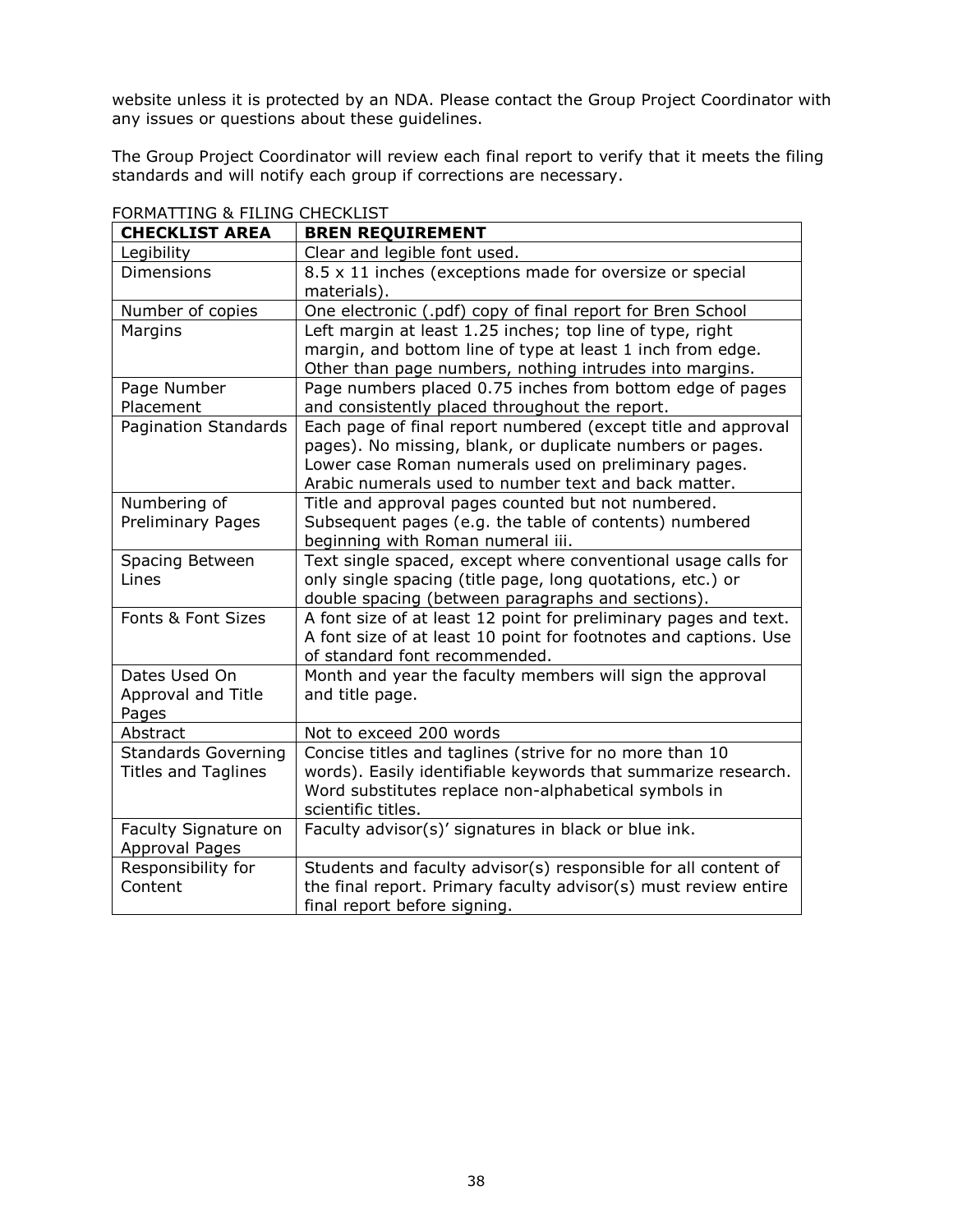#### **Appendix III**

# **Sample Final Report Title Page**

### UNIVERSITY OF CALIFORNIA Santa Barbara

### PROJECT TITLE

A Group Project submitted in partial satisfaction of the requirements for the degree of Master of Environmental Science and Management for the Bren School of Environmental Science & Management

by

MEMBER NAME MEMBER NAME MEMBER NAME MEMBER NAME MEMBER NAME

Committee in charge: ADVISOR NAME ADVISOR NAME (if more than one)

MONTH AND YEAR OF FILING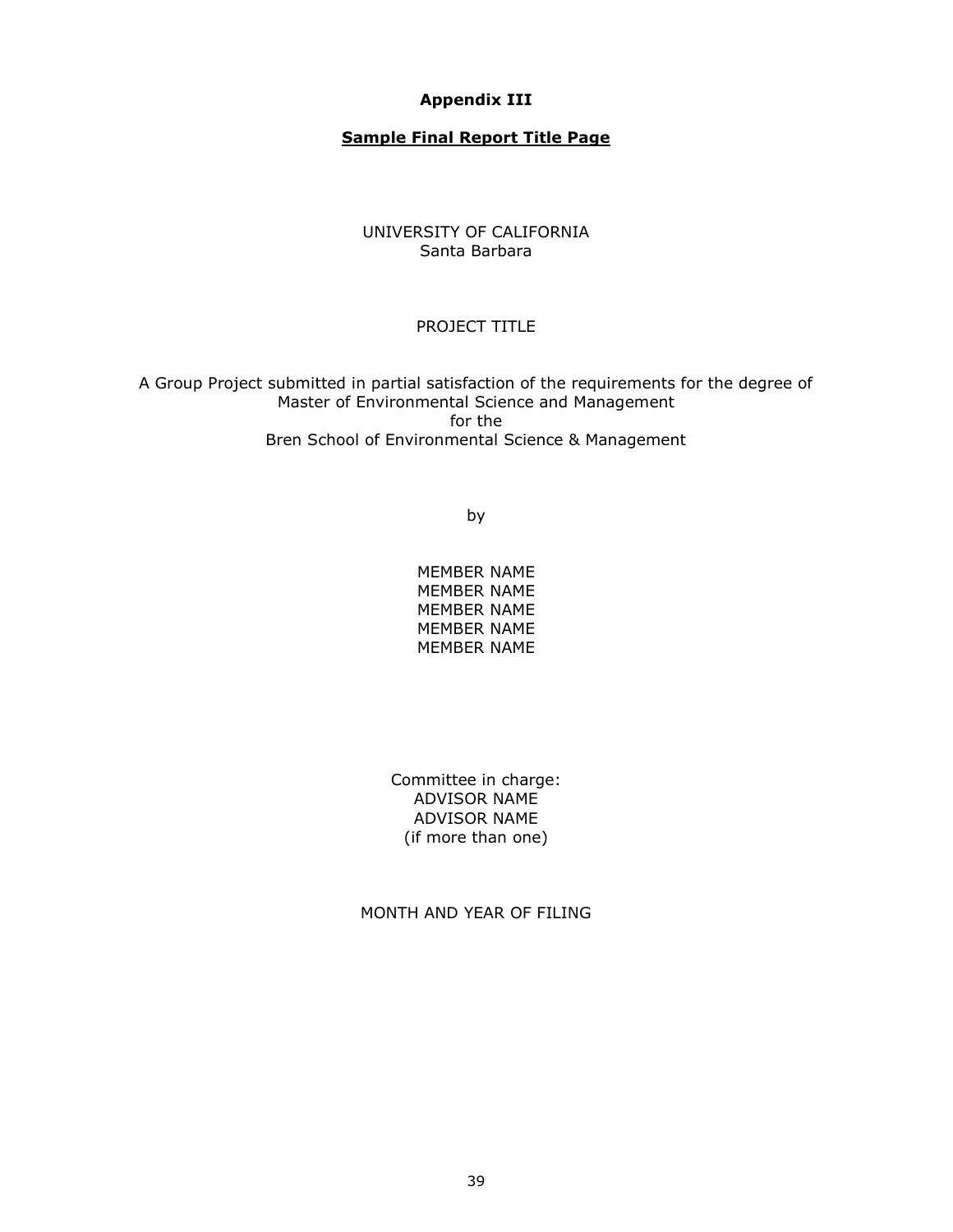# **Appendix IV**

### **Sample Final Report Signature Page**

### PROJECT TITLE

As authors of this Group Project report, we archive this report on the Bren School's website such that the results of our research are available for all to read. Our signatures on the document signify our joint responsibility to fulfill the archiving standards set by the Bren School of Environmental Science & Management.

| MEMBER NAME        |
|--------------------|
| <b>MEMBER NAME</b> |
| <b>MEMBER NAME</b> |

MEMBER NAME

[The faculty advisor may change this statement prior to submitting this report].

The Bren School of Environmental Science & Management produces professionals with unrivaled training in environmental science and management who will devote their unique skills to the diagnosis, assessment, mitigation, prevention, and remedy of the environmental problems of today and the future. A guiding principle of the School is that the analysis of environmental problems requires quantitative training in more than one discipline and an awareness of the physical, biological, social, political, and economic consequences that arise from scientific or technological decisions.

The Group Project is required of all students in the Master of Environmental Science and Management (MESM) Program. The project is a year-long activity in which small groups of students conduct focused, interdisciplinary research on the scientific, management, and policy dimensions of a specific environmental issue. This Group Project Final Report is authored by MESM students and has been reviewed and approved by:

ADVISOR

ADVISOR

\_\_\_\_\_\_\_\_\_\_\_\_\_\_\_\_\_\_\_\_ DATE